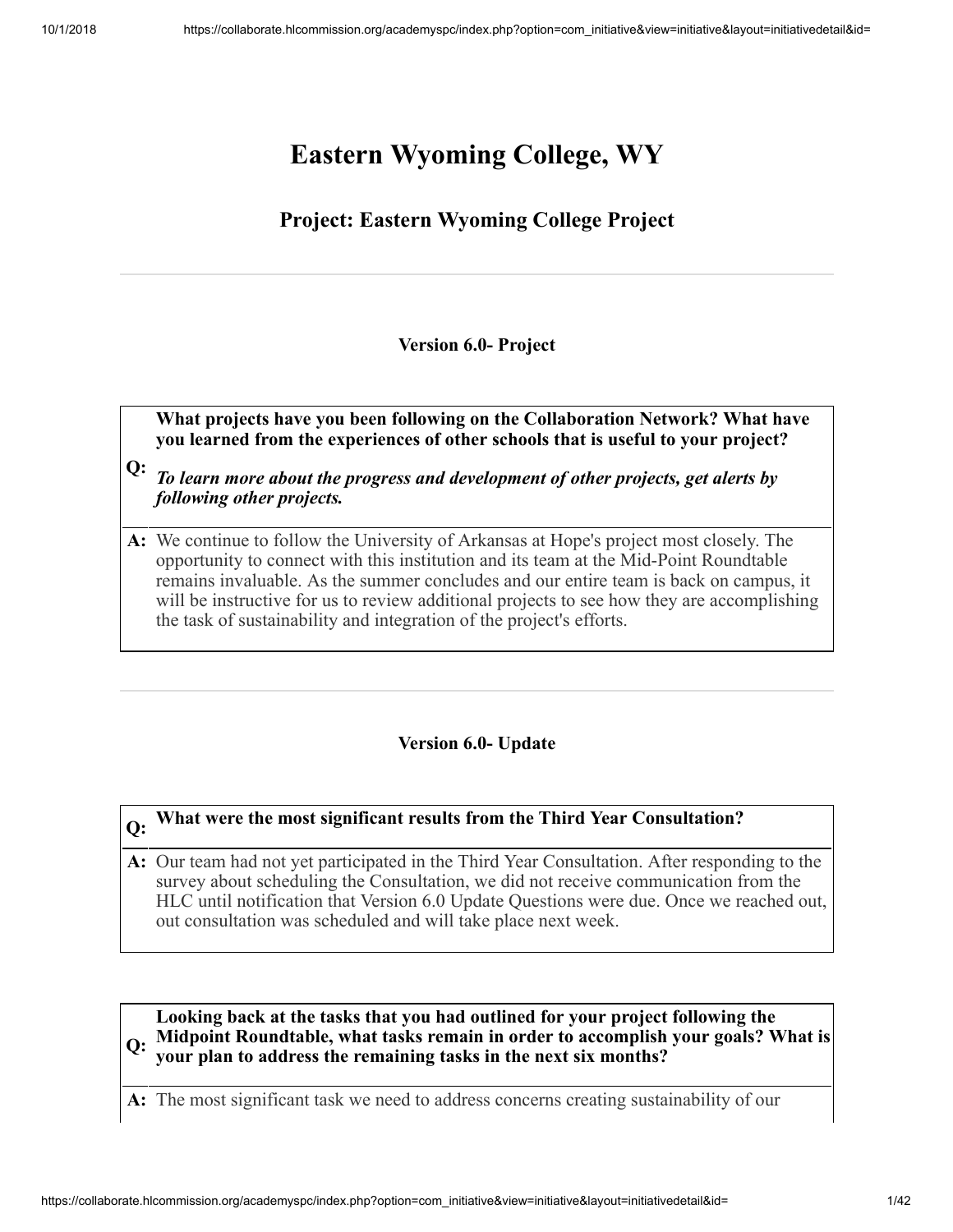overreaching project goals. We are working institution-wide to determine where our project missives should become situated within the college once our project concludes. Additional changes in leadership at EWC have resulted in an opportunity to integrate persistence and completion efforts into an overall enrollment management plan spanning from recruitment to graduation. A clear focus on utilizing both the dearth of quantitative data already being collected at EWC and the additional qualitative data that has been the emphasis of this project is spreading throughout the institution. Plans to absorb persistence and completion tasks need to become more concrete and formalized.

#### **Q: discussion with your mentor in the Third Year Consultation to mitigate these What challenges do you anticipate as you move ahead? How will you use the experience gained from the first two and half years of the Academy and the challenges?**

**A:** Consistent with previous updates, challenges regarding our institution and project team being under resourced remain. Typical of many small institutions, our personnel fill multiple roles, and difficulty maintain momentum and focus arises at times when other tasks occur.

For example, a significant portion of our project team is comprised of faculty who work on 9-month contracts or others who may work 10- or 11-months. This presents a challenge during summer months. What might otherwise be an ideal time to focus exclusively on Academy project tasks becomes inaccessible.

#### **Q: retention can be documented? If not, what additional support and/or resources are Is the project at the stage in which improvement of student persistence and/or needed to yield desired results in the future? Please explain.**

**A:** As our efforts remain focused on data development, we are not currently at a point in which improvement in student persistence and/or retention could be measured in any way relative to our project tasks. Delays in the implementation of our Student Planning model have hindered the implementation of our intrusive advising model. We have implemented considerable portions of the advising model, including ensuring that all students are correctly placed with program-specific advisors prior to the start of each semester; connecting advisors with new advisees at new student orientation; advisors reviewing students' schedules before the first day of class; and providing a framework for advisors to contact all advisees at designated points throughout the semester. Completion of the Student Planning Model will allow us to finalize implementation of our intrusive advising model and begin assessment of its impacts on student persistence and/or completion.

Further, the adoption of a new institutional strategic plan will allow us to align our project with college goals. Integrating portions of our efforts within various areas and initiatives of the college will lend to sustainability but may create difficulty in measures the efficacy of specific interventions.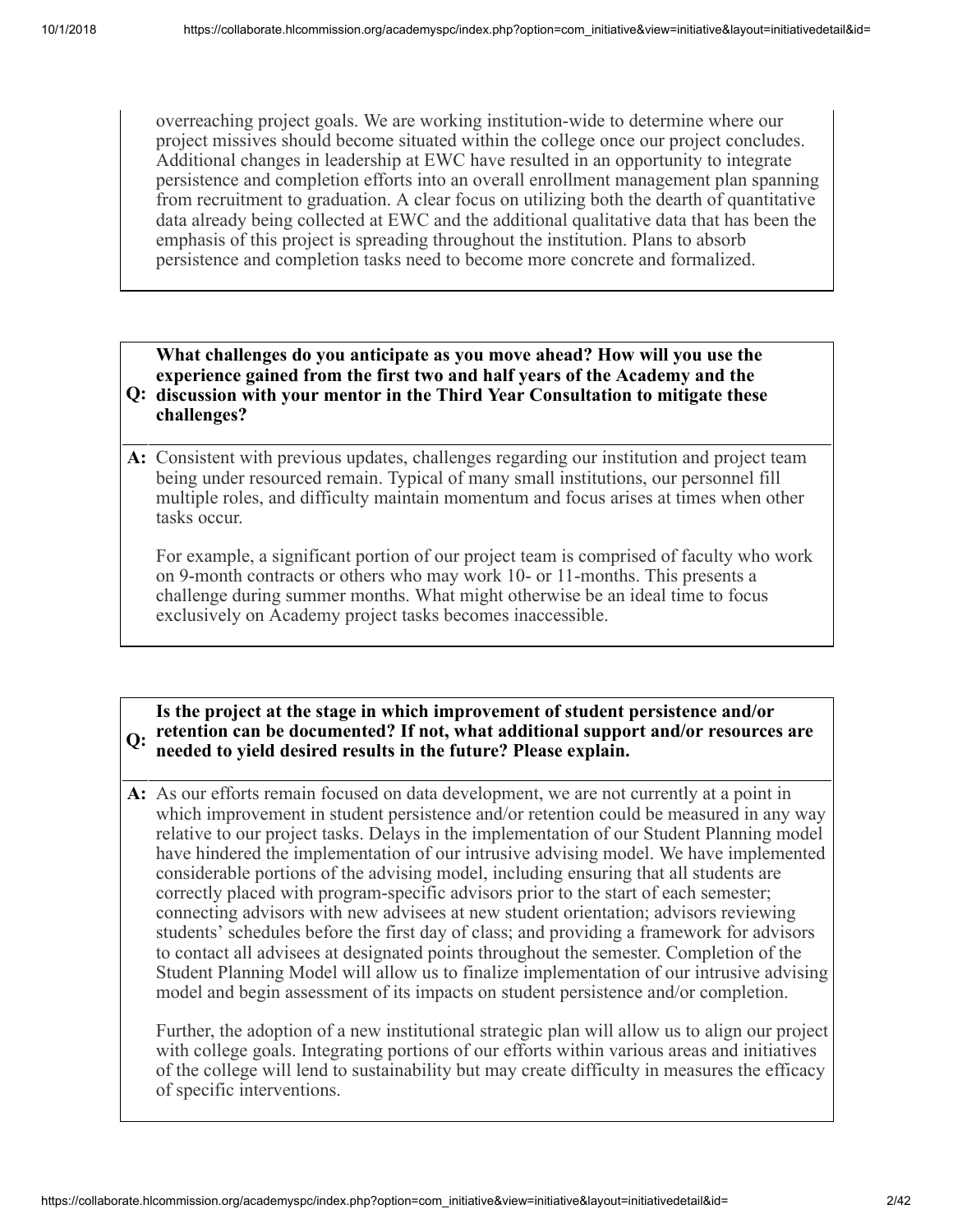**Version 5.0- Project**

**What projects have you been following on the Collaboration Network? What have you learned from the experiences of other schools that is useful to your project?**

**Q:** *To learn more about the progress and development of other projects, get alerts by following other projects.*

**A:** At the Midpoint Roundtable, we were able to spend time with members from the University of Arkansas Community College at Hope. Theirs is a project we have followed on the Collaboration Network in the past, and their institution and efforts are similar to ours. We appreciated the opportunity provided at the Roundtable to meet in a dedicated session with just that team to mutually share our efforts. Their project centers on course drop rates, and we learned some new strategies for collecting data about drop rates. Several other situations they mentioned during the Roundtable were equally informing. Similar to our college, they employ their faculty as advisors, and we were able to gain insight into how they structure that approach. In addition to reading their written updates, the time spent in person with them was very valuable.

#### **Version 5.0- Update**

**Q: at the Midpoint Roundtable. What tasks do you plan to accomplish in the next six Describe your short-term plan for implementing and revising your project created months?**

**A:** 1) Meet with new President of Eastern Wyoming College prior to the end of the calendar year to bring her up to speed on goals and activities past, present and future. Ensure the committee's goals integrate with EWC's new (draft) mission and strategic initiatives. Her support will be key to legitimizing the Committee's progress and helping to garner institutional buy-in.

2) Disseminate updated plans and integration with mission to President's Cabinet also prior to the end of the year. Discuss progress and goals of the committee as well as plan institutional strategies for campus involvement.

3) Meet with full Persistence & Completion Academy committee to update members on Roundtable and outcome of meetings with President and Cabinet. Discuss goals for upcoming semester and year.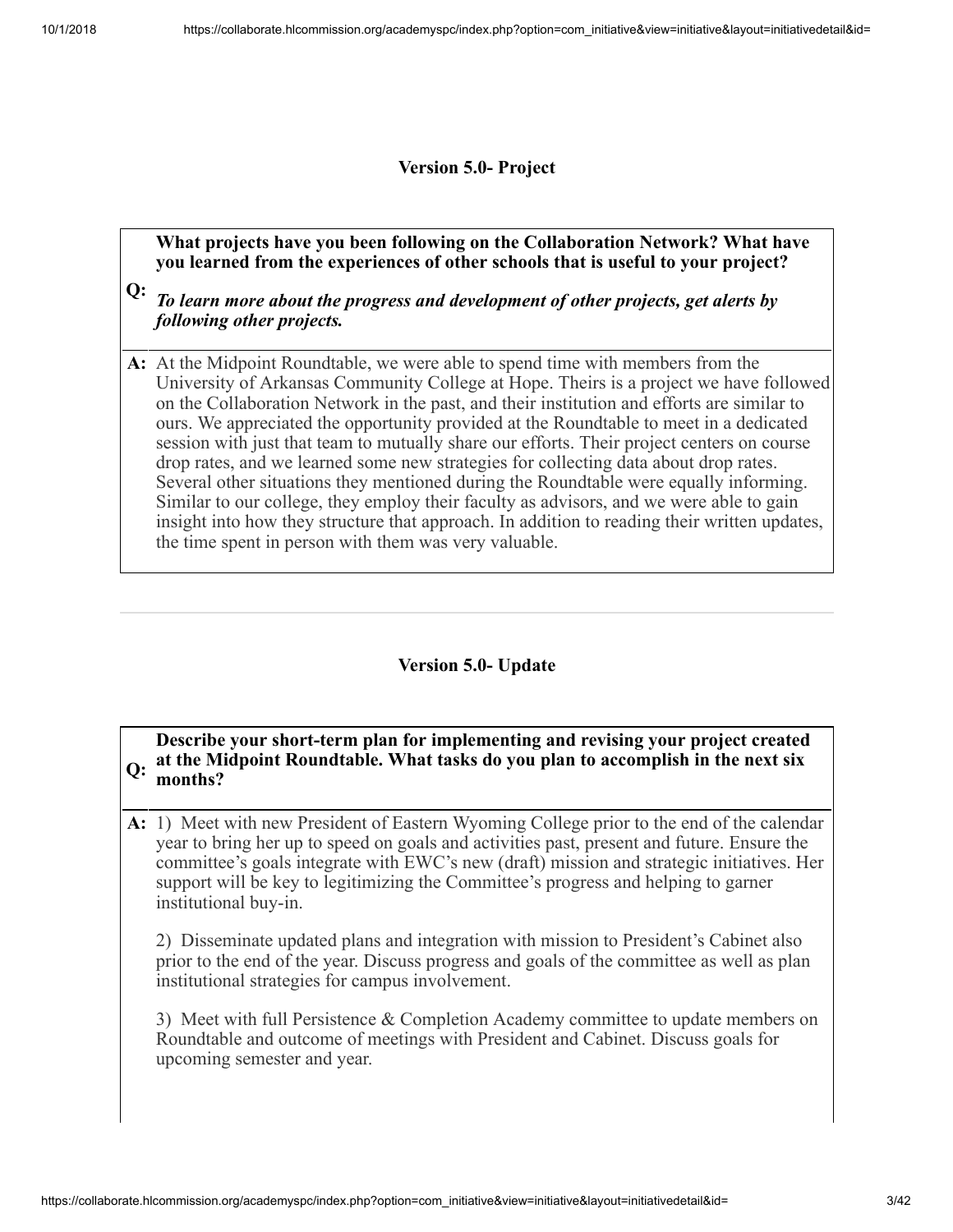4) Update campus community of progress and goals at Spring In-Service presentation. Emphasize connection to college's mission and strategic plan and suggest ways individuals can get involved.

5) Meet with smaller groups for more in-depth communication of goals and how everyone is involved with contributing to student success.

# **Q: Describe your long-term goals for the final two years in the Academy.**

**A:** 1) Continue work on the advising model. Get an assessment report from the pilot advising group of their results. Were their contacts with advisees productive? Was the timing of the contacts appropriate? Was there usable info? How can it be coded into the Colleague system and where?

2) Have the final student advising model prepared by early April 2018 to be able to expand to full faculty for advising and registration for Fall classes. All advisors will begin student contacts as designated by advising model pilot group and tracking contacts beginning Fall 2018 to help generate "soft data" on why students are not successful and/or leave classes or the college.

3) Evaluate process for assigning advisors to new students and create a better workflow for coordinating advisor/advisee contact. This will involve working with the Director of Instructional Technology to know if new "Ethos" product will communicate between Canvas and Colleague to generate better advisee lists for advisors and how to designate a placeholder advisor for non-degree students.

4) Continue work on implementing Colleague's Student Planning Module and coordinating with advising model and Committee tracking efforts.

5) Develop student focus groups, student surveys and gathering student opinion to determine what students think rather than what faculty/staff believe they think.

6) Look at data that we already collect and create specific processes for what we do with that data. Integrating existing data with new "soft" data we are trying to collect through the advising model. From this, we want to create a profile of our institution based on BOTH qualitative and quantitative data to be able move toward development side of the Academy pathway to cultivate informed processes for improving student persistence. Use the data to identify trends to make educated institutional decisions.

7) Communicate data and interpretations of it better institution-wide.

### **Q: What steps do you need to take in order to achieve those goals?**

**A:** 1) Recommend the Persistence and Completion Academy become an approved standing committee and incorporate their work and oversight with the college's Strategic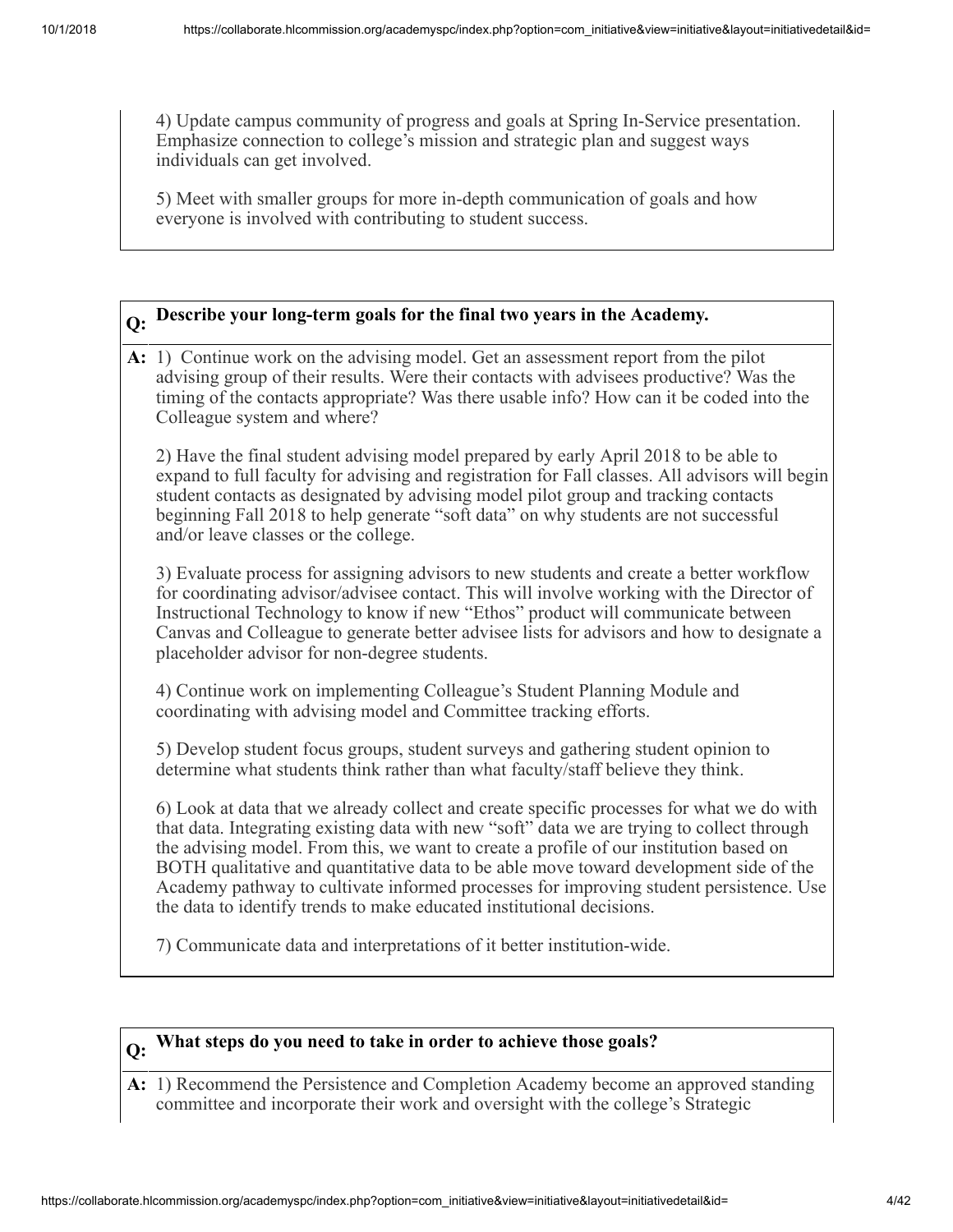Enrollment Management Committee.

2) Identify key qualitative performance data to be collected across the institution. Create processes for gathering, storing, tracking and analyzing this data to determine deficiencies in college practices in specific areas that can be targeted for improvement to enhance completion and student success.

3) Analyze the quantitative data identified in the data collection tool and compare with qualitative data to determine deficiencies in college practices in specific areas that can be targeted for improvement to enhance completion and student success.

4) Implement the intrusive advising model across the institution for the 2018-19 academic year.

5) Complete Student Planning Module and train faculty and staff on its usage.

6) Create and implement student focus groups and other ways to gather student opinion.

7) Work on marketing and disseminating info to campus employees to encourage buy-in, support and participation at all levels.

#### **Q: data you will gather and their source. Is additional data collection required to move forward? If so, briefly describe the**

**A:** The Persistence and Completion Academy has identified additional data that needs to be collected in order to move forward. The majority of the data identified is qualitative data from students in reference to their experience and reaction to the admission process; orientation; the registration model of the institution; effectiveness of institutional services; academic advising and counseling; as well as retention and persistence data. The aforementioned data allows the committee to qualify the student experience from recruitment through enrollment, retention, and completion.

#### **Q: How will the team engage these individuals and groups? What institutional stakeholders need to be involved in moving the project forward?**

**A:** As was discussed in the various sessions at the Midpoint Roundtable, all involved professionally with EWC are involved with student persistence and completion, from custodial staff to food service and from faculty to upper administration. If we have no students, we have no floors to clean, no food to serve, no classes to teach, and no strategies to plan. Everyone must be involved.

 For the first two years of the academy, the EWC team has conducted their work primarily through a committee of representatives from across campus. This has worked fairly effectively, but to move forward, the EWC team hopes to integrate the work of student enrollment and retention with long-standing efforts already in place.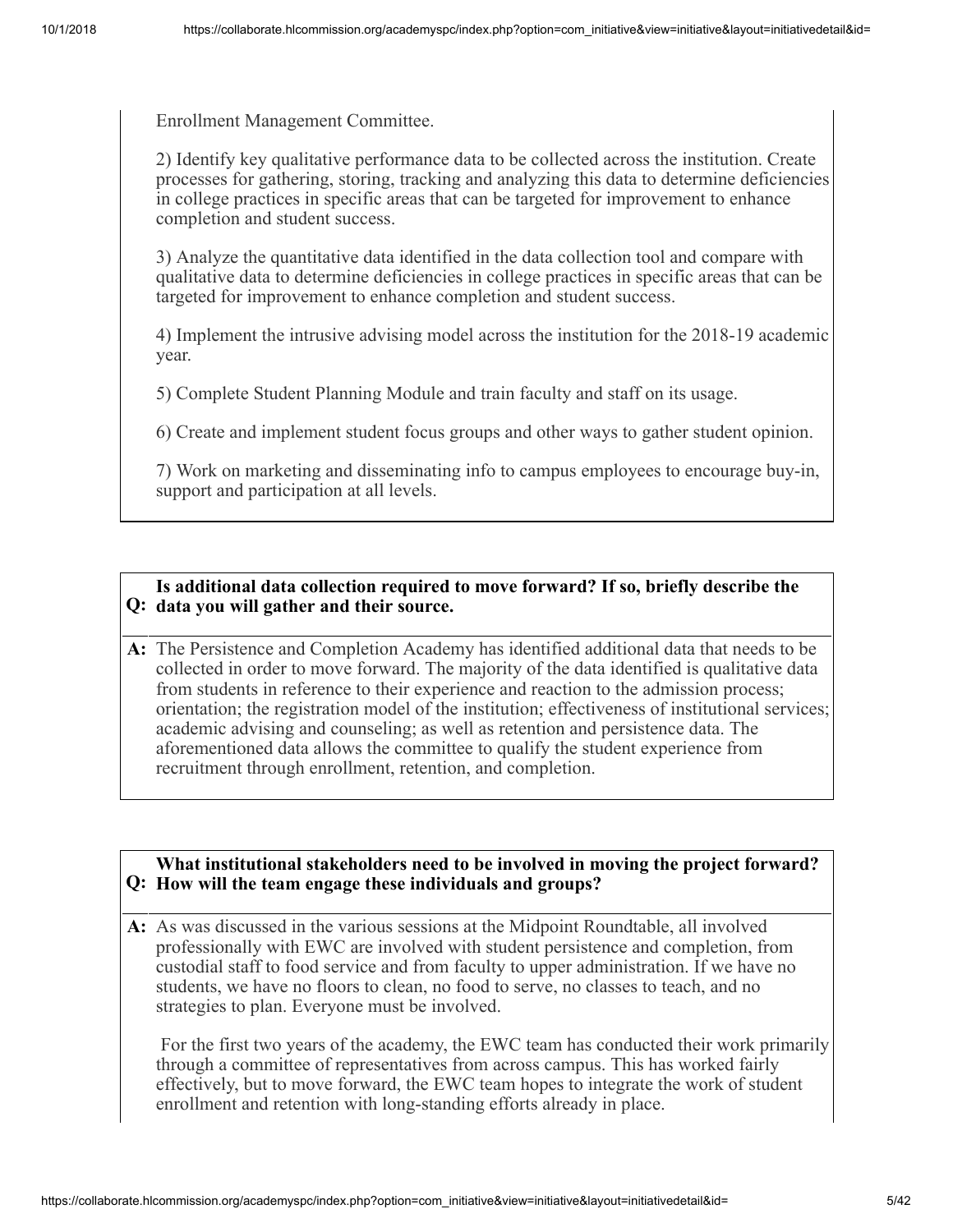The work of the EWC Persistence and Completion committee, established to oversee the tasks of this Academy, will slowly die out as the Academy comes to a conclusion if not integrated into a broader initiative to increase enrollment and improve retention rates. This process of integration *is* the work of engaging all institutional stakeholders.

#### **Q: experience gained from the first two years of the Academy to mitigate these What challenges do you anticipate as you move ahead? How will you use the challenges?**

**A:** Coordination between departments and offices could prove to be a challenge as we move forward. The environment at EWC is like the environment in a movie theatre before the show starts. Everyone is gathered in the same place for the same ultimate purpose, but everyone is engaging in their own conversations. We need the lights to dim and the movie to start here on campus before we will all direct our attention, metaphorically speaking, in the same direction.

Who or what is going to be responsible for dimming these lights? That is the question. The Persistence and Completion committee has struggled to act as this unifying agent. Despite having representatives from all sectors of the institution, gaining that unified momentum has been a challenge.

We are not sure at the moment how the first two years of the Academy will help us mitigate this challenge. Our first two years were spent focusing perhaps too narrowly on a specific initiative to help us improve our data collection. The result will hopefully be a much improved plan for student advising. We'll celebrate that victory for now, but perhaps in the future we will direct that focused energy and diffuse it somewhat across a wider swath of the institutional landscape.

#### **Version 5.0- Response**

#### **Q: number). Please give your name and contact information (email address and/or phone**

#### **A:** Doc Arnett

docarnett@gmail.com

816.341.3572

Reviewed by **Doc Arnett** (Primary Mentor)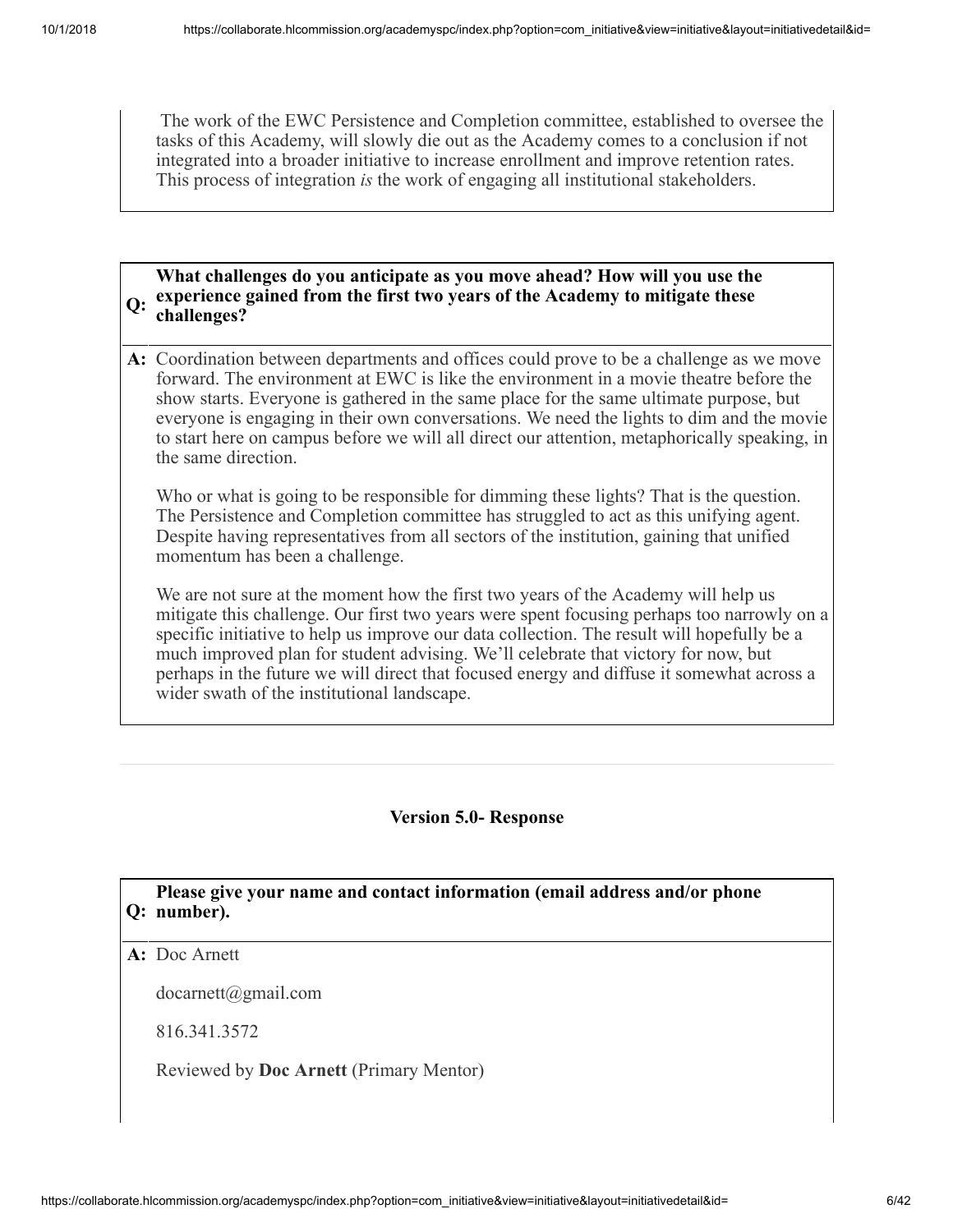Rosemary Niedens, Scholar

[niedensr@newmanu.edu](mailto:niedensr@newmanu.edu)

## **Q: What are some strengths of this project/Academy work? Why are these strengths?**

**A:** The revised plan is specific, comprehensive, concrete, logical and attainable. The group has responded with perhaps the best structured plan that they have accomplished to date. This shows a maturing in the process, focused thought that can lead to focused action, and what strikes me as reflecting an even greater awareness of the need for diverse inclusion and effort. The plan seems to incorporate virtually every layer of leadership and stakeholders.

I am particularly impressed and pleased to see the desire for a greater investigation of the advising process and its effectiveness. The devotion to drawing out both qualitative information and quantitative data should yield a very rich vein of evidence that can be exploited for the mutual benefit of students and EWC. Similarly, examining currently collected data and creating processes for deliberate interpretation and use of the data should be similarly beneficial. I love the statement and commitment to " cultivate informed processes for improving student persistence."

Yet another strength that I perceive in the refined plan is the goal of data analysis to probe for weak areas in current processes and operation. A rugged self-examination ethos is critical in sustained quality improvement and hopefully will not be limited to this project nor its projected timeline. Inclusion and communication are vital pieces of drawing others into the project and are important both in the immediate next-step phases and throughout the duration of the persistence and completion initiative. I especially like the awareness that this effort truly does involve "marketing," a realization that can be easily bypassed or overlooked. This awareness will be integral to success in integrating the campaign throughout all aspects of the College operation.

Reviewed by **Doc Arnett** (Primary Mentor)

From Rosemary Niedens, Scholar

Together with this response from Doc Arnett, kudos to the Project team. You have achieved what you set out to do in the first two years in the Academy and have put forward a logical map for the next!

- The Project plan seeks to be very inclusive. This is a definite key to student success. Having a worker in the cafeteria take interest in a student is extremely effective in reaching students at a different level than an advisor, for example. To use a commonplace quote, "it takes a village..." Your plan recognizes that fact acting to bring all stakeholders into the process.
- There appears to be a corollary commitment to strong communication from Administration through the entire community. Good job!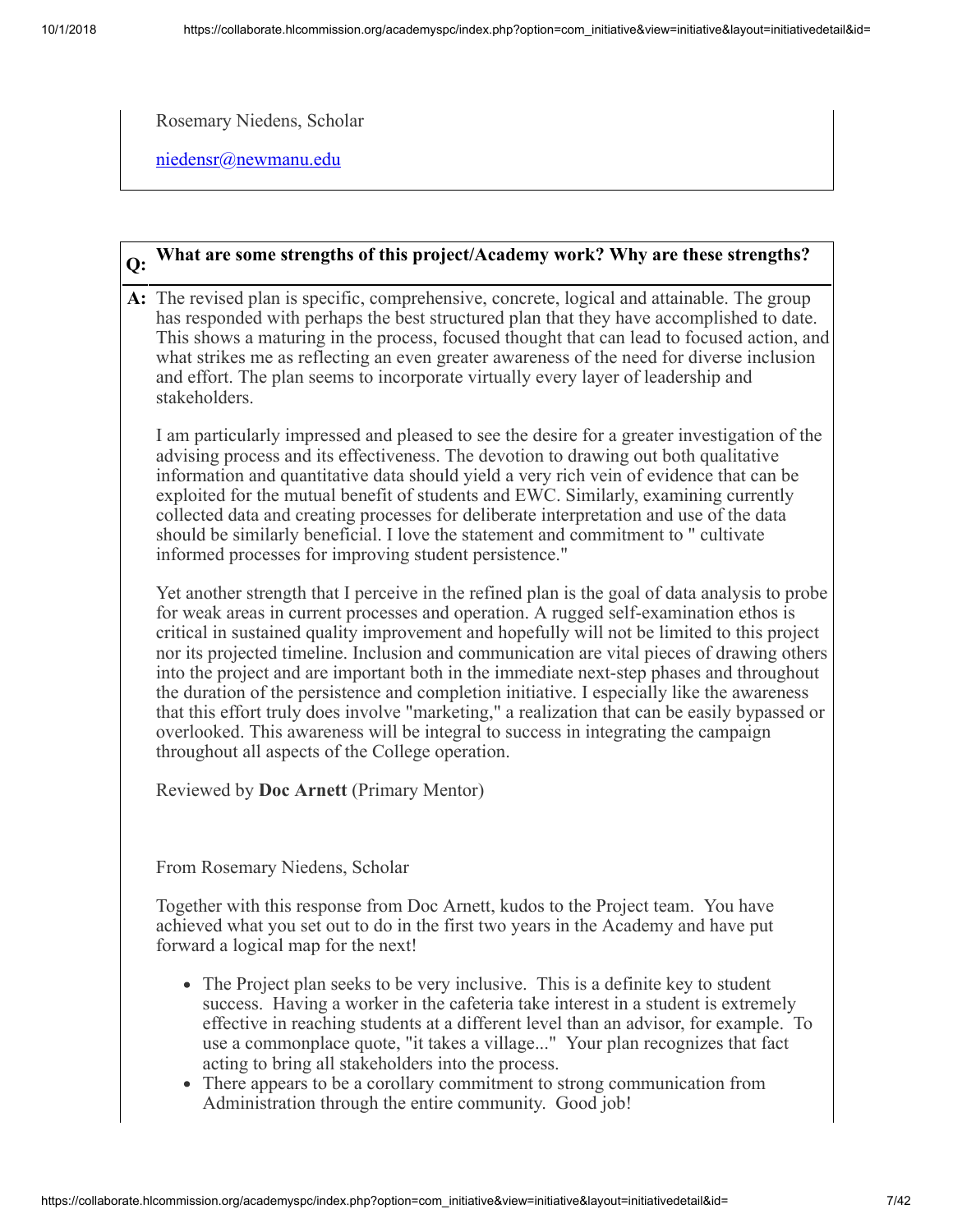There is also a desire to review all processes to find areas for improvement. Although this can be threatening to some, there is a large potential to improve as well.

#### **Q: improve student persistence and completion? What remains unclear or what questions do you still have about this work to**

**A:** There is a particularly powerful epiphany expressed in the update: "*As was discussed in the various sessions at the Midpoint Roundtable, all involved professionally with EWC are involved with student persistence and completion, from custodial staff to food service and from faculty to upper administration. If we have no students, we have no floors to clean, no food to serve, no classes to teach, and no strategies to plan. Everyone must be involved."*

I think it might be worthwhile for the team to consider the possible truth and implications of a reciprocal statement: *Unless facilities are clean, comfortable and appealing, unless we consistently serve excellent food, unless administrators, faculty and staff consistently demonstrate a positive, student-centered and engaging culture… we will have fewer students to serve.*

So, the questions I have arising from that include:

- What processes are in place to recognize, reward and reinforce excellence in all areas of student service?
- In what ways are employees empowered and supported to provide excellent service to students and to one another?
- In what ways do we celebrate our achievements?
- In what ways are we establishing a positive and progressive environment that encourages employees to take sensible risks to improve service to students and one another?

Reviewed by **Doc Arnett** (Primary Mentor)

From Rosemary Niedens, Scholar

As mentioned in the previous section and stated here by Doc Arnett, holistic involvement is very powerful in engaging and retaining students. I 100% agree with Doc Arnett's questions here. What is asked in this quote from the update is a culture that is totally committed to excellence in the student experience resulting in student success. Without this ubiquitous commitment, there will be gaps that students will experience. So Arnett is asking questions, that taken together, will build this commitment.

Another question to ask (this may be somewhat self evident,) "Are students learning? Are they learning what they attend EWC to learn? Are they gaining the skills or knowledge that was the reason they chose EWC?" These might be additional queries for your student focus groups.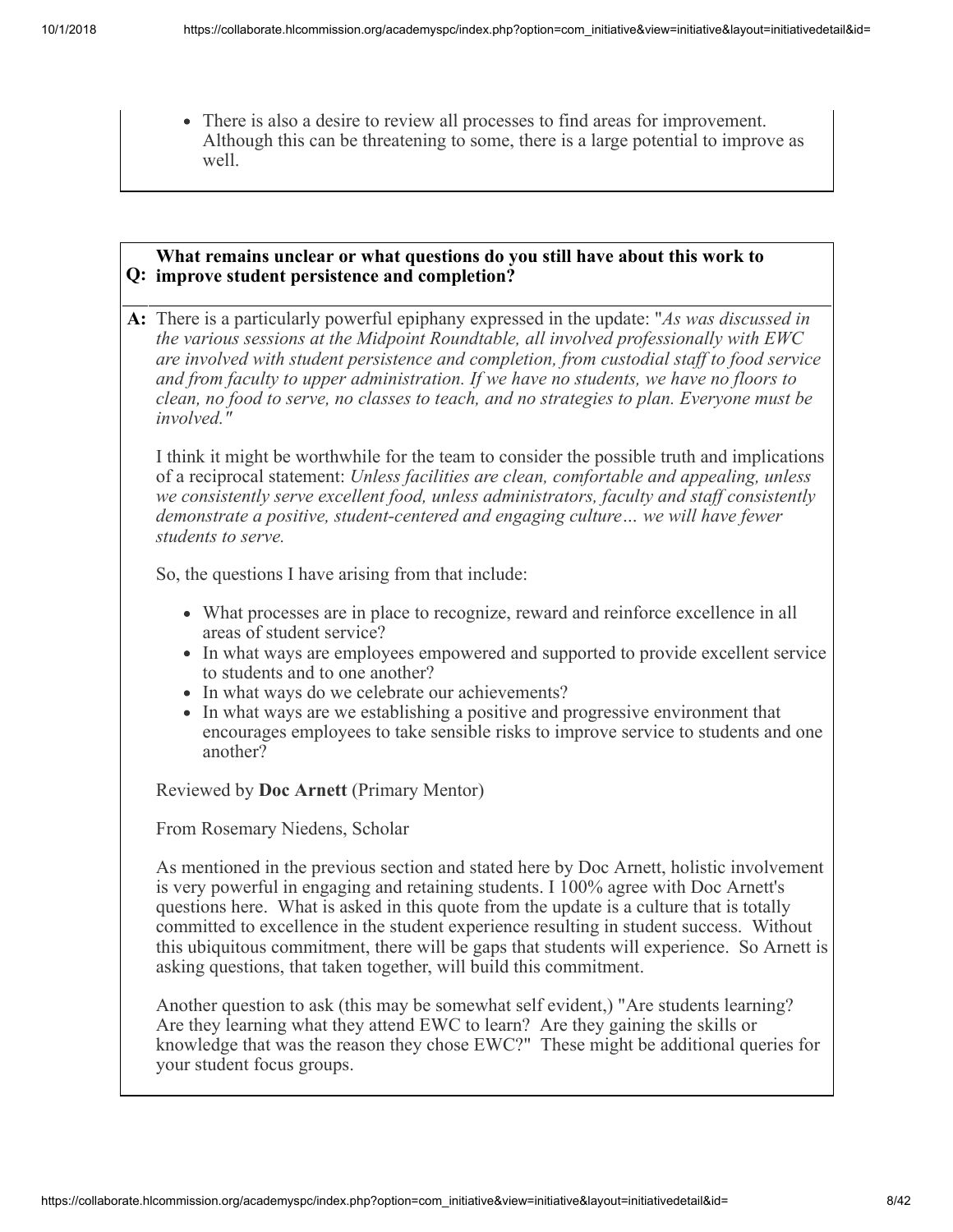#### **Q: plans its work for the next six months? What are some critical things to which the institution should pay attention as it**

**A:** My input on this particular question is very simple: just be sure to do the things that you've mapped out in your timeline. And... always remember to celebrate progress and positive steps. Teams that wait until the project is completed to celebrate anything will often find they have very little to celebrate.

Again, I want to say how impressed I am with the comprehensiveness and concreteness of this revision. As the Aussies say, "Good on ya!"

Reviewed by **Doc Arnett** (Primary Mentor)

From Rosemary Niedens, Scholar

As may be apparent from the earlier responses, you have accomplished a lot and mapped a very attainable timeline of goals. With the addition of consideration of student expectations and perceived achievements, your plans appear to move your Project forward. I agree with Doc Arnett in that you should definitely celebrate along the way. Keep up the good work. I look forward to following your progress!

| $\vert$ Scholar $(s)$ : | <b>Rosemary Niedens</b> |
|-------------------------|-------------------------|
|                         |                         |
| Primary Mentor(s):      | Doc Arnett              |

#### **Version 4.0- Project**

**What projects have you been following on the Collaboration Network? What have you learned from the experiences of other schools that is useful to your project?**

**Q:** *To learn more about the progress and development of other projects, get alerts by following other projects.*

**A:** During the update cycle, several team members reviewed projects from other colleges within the Collaboration Network. Community colleges within close geographic distance and similar student population and demographics were of particular interest. One of the consistent themes across projects, and of reassurance to our team, was the encouragement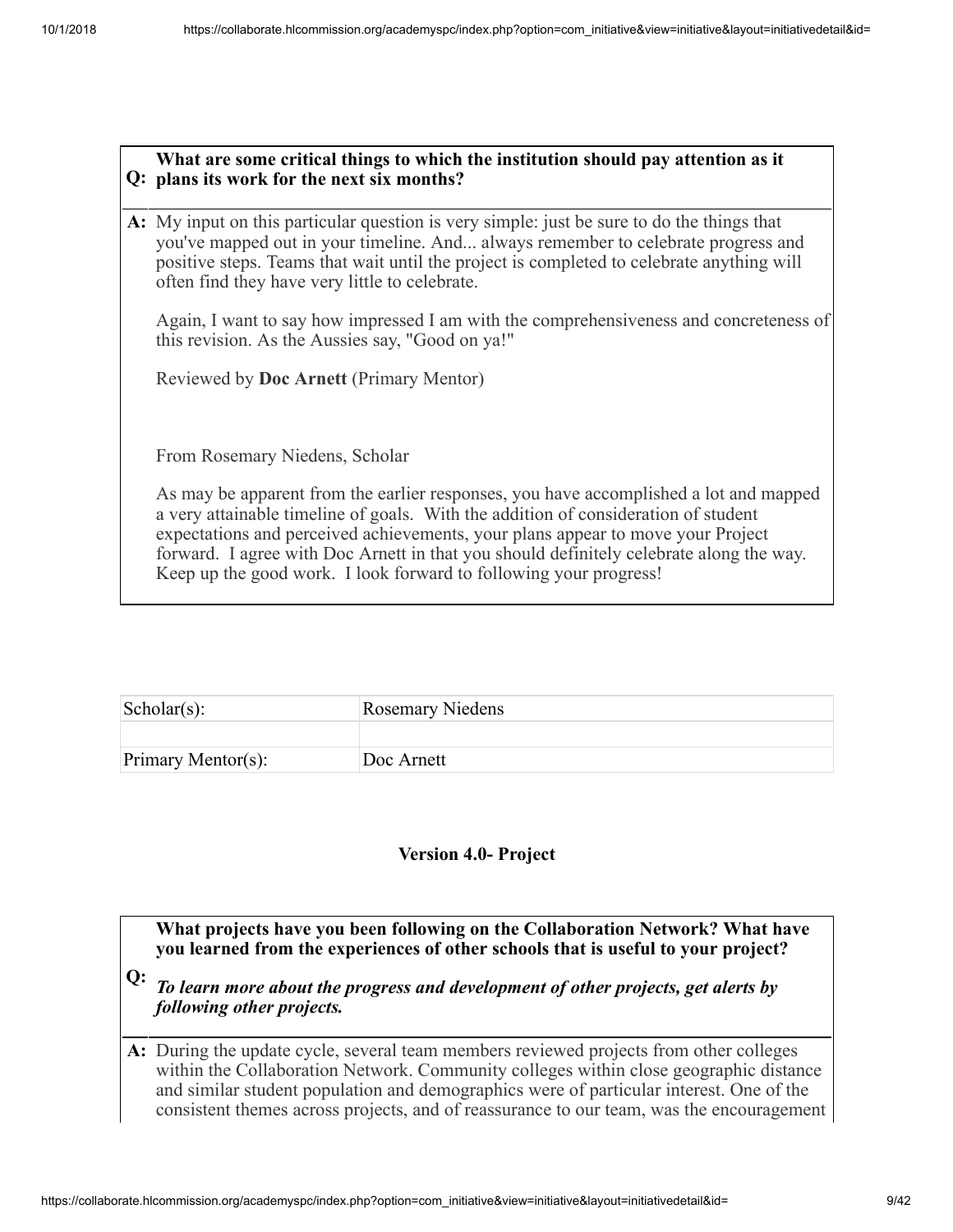from Mentors and Scholars to remain focused on our project. Maintaining a narrow scope and near-consistent adherence to our specific initiatives has been challenging at times for the team, and it was helpful to see that other colleges received similar feedback.

It has been helpful to follow begin following some colleges on the other data track because it has provided us ideas of where the holes are in our data gathering. We anticipate it will help us identify ways to gather further data using initiatives such as student focus groups, with the prospect of tracking cohorts of students, climate surveys, and exit interview with non-returning students. We have struggled with techniques to gather qualitative student data, and following different projects have allowed us to see the types of data being gathered and the various mechanisms being used to obtain them.

Another overall observation from other projects was the importance of campus-wide communication. We have begun efforts to publicize our Academy project efforts on our institution web page and formalize communication with stakeholders by engaging our College Relationship department to disseminate project information. We also observed the importance of involvement of more staff and faculty beyond the core members of the initial project group. If our goal is also to encourage a culture of data-based decision making or campus-wide support for retention/persistence, we may need to involve and incentivize more staff and faculty.

#### **Version 4.0- Update**

#### **Q: most significant accomplishments thus far. Your team has reached the midpoint in the Academy. Summarize your team's three**

**A:** Our three most significant accomplishments for the Persistence and Completion Academy thus far include the development of our piloted academic advising model, the creation of the institution's Data Notebook, and the purchase and beginning implementation of the electronic student-planning tool.

The academic Advising Model was developed and piloted during the 2016-17 academic year by a sample of faculty members. They designed an instrument to collect student data in relation to the academic advising model. The institution continues to pilot the advising model for the 2017-18 academic year here at Eastern Wyoming College.

The Databook was developed and completed by a sample group of faculty and staff during the 2016-17 academic year. It identifies and defines specific data that to be collected by the institution.

The Student Planning Module from Colleague was purchased in 2016-17 and the college is in the process of uploading courses and program information for all academic and career-tech programs. The goal for implementation for the student-planning tool for the fall of 2018.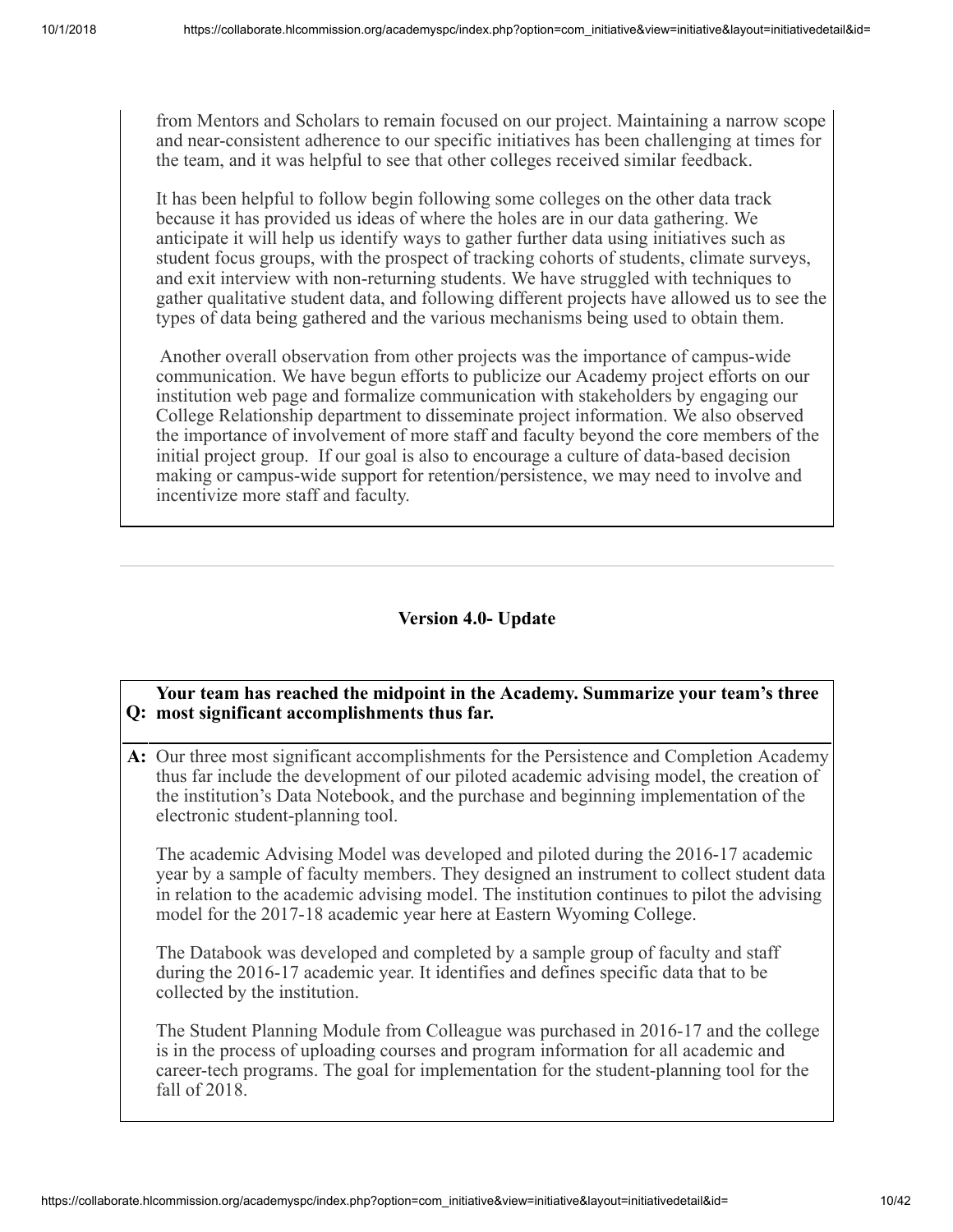#### **Q: effectively have you been able to address these challenges? Describe the significant challenges that you have encountered thus far. How**

**A:** Despite progress in some areas of the project, both the team and institution have encountered challenges in the first half of the Academy. The most significant challenge to our project has likely been growing inertia in times of institutional stress. For most of the time that we have been engaged in the Academy, external factors have influenced the resources that are dedicated to our project.

Last year, our institution, along with most others in the state of Wyoming, faced significant budget cuts. A reduction in force was enacted, and the institution continues to deal with reduced staffing, increased workloads, and severely depleted morale. These factors have made it challenging to devote good and consistent energy to our Academy projects.

Additionally, changes in leadership at EWC have created some challenge for our team and project. Our current Interim Vice President for Academic Services is the third person in that position since EWC entered the Academy. We also have a new President this year. Inconsistency in leadership has, at times, resulted in a lack of oversight and implementation at the institutional level. This is a particular challenge to project areas that require collaboration across various college divisions.

For example, the Advising sub-committee is comprised almost entirely of faculty advisors, with the exception of the Director of Enrollment Management. While the subcommittee developed a detailed modified intrusive advising model and piloted the project in the Spring 2017 semester, several aspects of the plan were not enacted because they required action among leadership, some of whom were in transitioning roles.

It currently appears that both our new President and Interim Vice President for Academic Services are dedicated to Persistence and Completion efforts. They have communicated the shared goal of back mapping both our Academy project and our comprehensive evaluation. This administrative support and additional structure will greatly benefit our team's efforts. The Vice President for Student Services remains engaged in the team's work, and multiple team members from Student Services remain key advocates and contributors.

Another challenge affecting the Advising model project has been the delayed timeline in implementing Colleague's Student Planning Module. This implementation has taken longer than anticipated. The Advising sub-committee is assessing the efficacy of the model with both advisors and students but cannot proceed with additional implementation until the Student Planning Module is fully implemented. To combat this challenge, the pilot has simply been extended through the Fall 2017 semester.

In response to the other challenges discussed above, EWC has experienced some success in addressing issues. The team has consistently revisited and focused on feedback from our project Mentor and Scholar. We continue to maintain a narrow project focus and are attempting to rapidly finalize the Data Collection Tool Inventory. We believe that successfully completing this task will provide motivation for moving on to more meaningful action in our data collection efforts.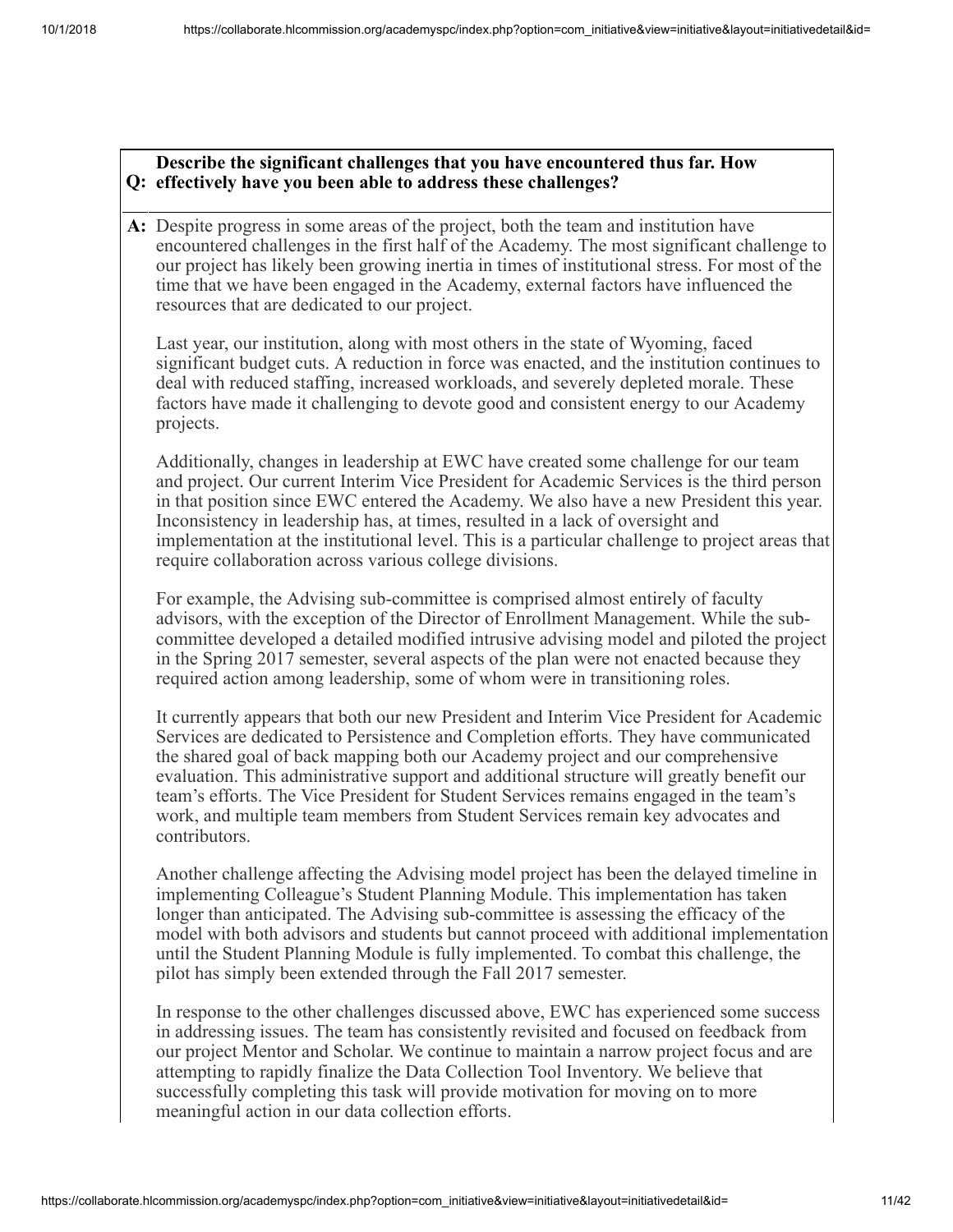A team member recently reviewed projects from colleges near our school and identified several relevant data collection strategies that would contribute greatly to our current methods. An ongoing and overreaching challenge of the institution's has been gathering and extrapolating meaning from non-academic qualitative data. Strategies such as coding data obtained from advising form into fields that advisors can use to categorize the content of their advisee contacts and conducting focus groups are recommended practices that we hope will foster reengagement with the Academy projects.

# **Q: How have you incorporated feedback from your Mentor and Scholar?**

**A:** In response to feedback provide by our Primary Mentor and Scholar, the project team has met consistently to review feedback and align future efforts with the suggestions and guidance provided. "Assessment measures toward assessing a future advising model have been or are being developed and a Data Collection Inventory Group has renewed their intent to move forward, both of these could have a large impact on the success of the students at EWC," Doc Arnett, our Primary Mentor, stated. This feedback helped to solidify the central goals of our Academy team, reinforcing our belief that these two areas would be critical to persistence and completion efforts.

Additionally, our Mentor acknowledged the concerns EWC has with "the lack of tangible progress and / or sustaining momentum." Rosemary Niedens, our Scholar, echoed this concern. They understand it can be problematic when the process stretches out over time and some members may become overwhelmed. Dr. Arnett commented that we should focus on one or two aspects to show accomplishment. He wondered if we could pilot test one or two advising models and share them with the rest of the campus community. He advised interviewing 10 – 20 non-returning students. Sharing any trends seen would be of great importance. In response to this feedback, the Advising Model will continue to be piloted for a second year. Assessment of the model is currently in progress, with participating advisors and advisees completing surveys about their experience in the pilot. A second year of data will allow us to further adapt the model to best fit advisor and advisee needs. Also, EWC is allowing three graduate students to conduct study of nonreturning students, interviewing them about their reasons for leaving, as Dr. Arnett suggested. The graduate students will share the results of their study with the project team. It is expected that the information provided will reveal important information about persistence, retention, and completion.

In other feedback, Ms. Niedens questioned if we had a timeline that has been adjusted as out project progresses. Do we have a communication plan that will increase awareness, share trends, give assignments or share outcomes? She wants to know what we have done about software concerns, do we know what our LMS can or cannot do? Do we have a way to grow or update? Could we create a data template in the interim? In response to this feedback, we have or will be initiating several efforts. With our new Vice President for Academic Services, the project team with begin back-mapping the Academy team efforts, attempting to provide a timeline for our efforts and beginning to align with our overall accreditation cycle. Additionally, the recent involvement of our College Relations department in our Academy efforts serves to initiate a communication play to share information identified by Ms. Niedens. Finally, our institution is working to adopt both a new Learning Management System and Colleague's Student Planning Module.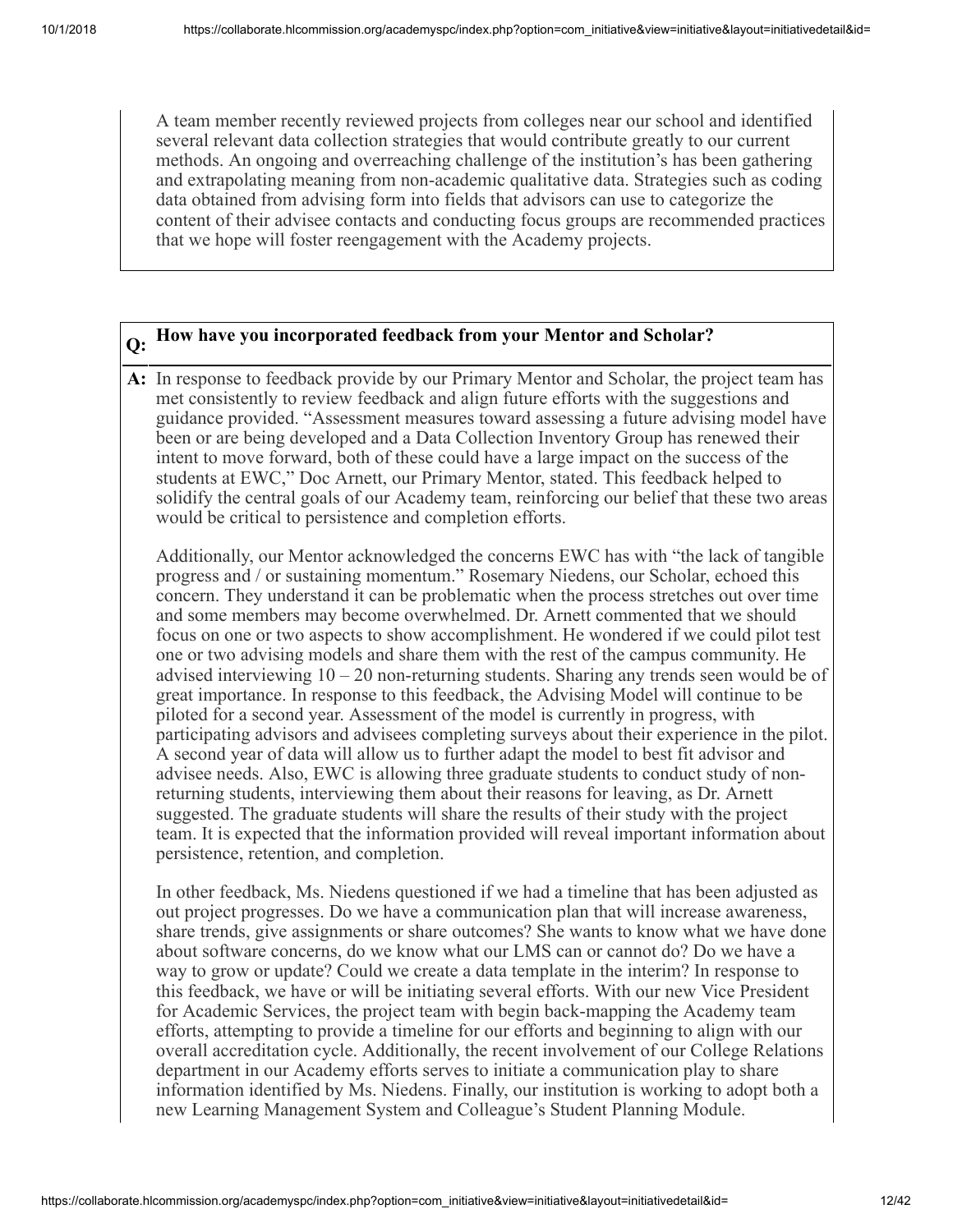Both our Mentor and Scholar felt it was vital that we "demonstrate tangible progress" in the next 6 months even if it is not substantial. "Doing twice as much with one-tenth of the available data is better than doing nothing with one hundred percent." This feedback has sustained us during challenging times and allowed us to realize some meaningful progress. The completion of the Data Collection Tool Inventory and results of the Advising Model Pilot study will be available for review at the Mid-point Roundtable, providing us motivation and new work.

# **Q: Describe your campus's level of engagement in your project.**

**A:** The level of engagement of campus members at Eastern Wyoming College has varied in the past two years. The main Persistence and Completion Academy Committee, comprised of representatives from all levels and areas of faculty and staff, has had several member fluctuations due to transitions in personnel, and we had a change in Team Leader shortly after our first Roundtable. We have also tried to have two student representatives involved on the committee, but it can be a challenge to work meetings around their schedules, and since we are a two-year college and our emphasis is on completion, we hope they do not stick around long enough to be a part of the entire Academy project.

We have a new college president who started July 2017, and underwent a change in the Vice President of Academic Services position around the same time, but despite those significant shifts in personnel, we continue to have committed support from the upper administration. The Vice President of Student Services is also a member of the committee, so we are well-represented at the higher levels that can influence change the most. The challenge has been that constant changes have impacted the committee's productivity and has delayed timelines for completion of tasks that required approval, oversight and/or a sense of purpose communicated by leadership.

Participating in the Complete College Wyoming and Complete College America initiatives will help keep our institutional emphasis on the same goals. With the Wyoming Legislature and Wyoming Community College Commission moving toward performancebased funding models, our motivation to be successful with our efforts comes into even higher focus.

The committee meets at least twice a semester to discuss progress, work on tasks, and refocus our energies. The ongoing process is communicated primarily during the kick-off to each semester at in-service presentations. The Team Leader provides a summary of tasks completed since the last forum, details project developments, and expands upon upcoming goals for the entire campus community. Faculty and staff are encouraged to ask questions of the committee and to get involved in the project. While not many have volunteered to serve on the committee itself, the committee feels that frequent communication and shared ownership is key to keeping our objectives in the forefront and encouraging buy-in along the way.

Representatives from all areas of the institution have contributed examples for our Data Inventory Tool of items they use to collect info about students' persistence, completion, and any other data that may indicate a contributing factor to completion or lack thereof (e.g., first-generation, lives on-campus, veteran status). We experienced some lack of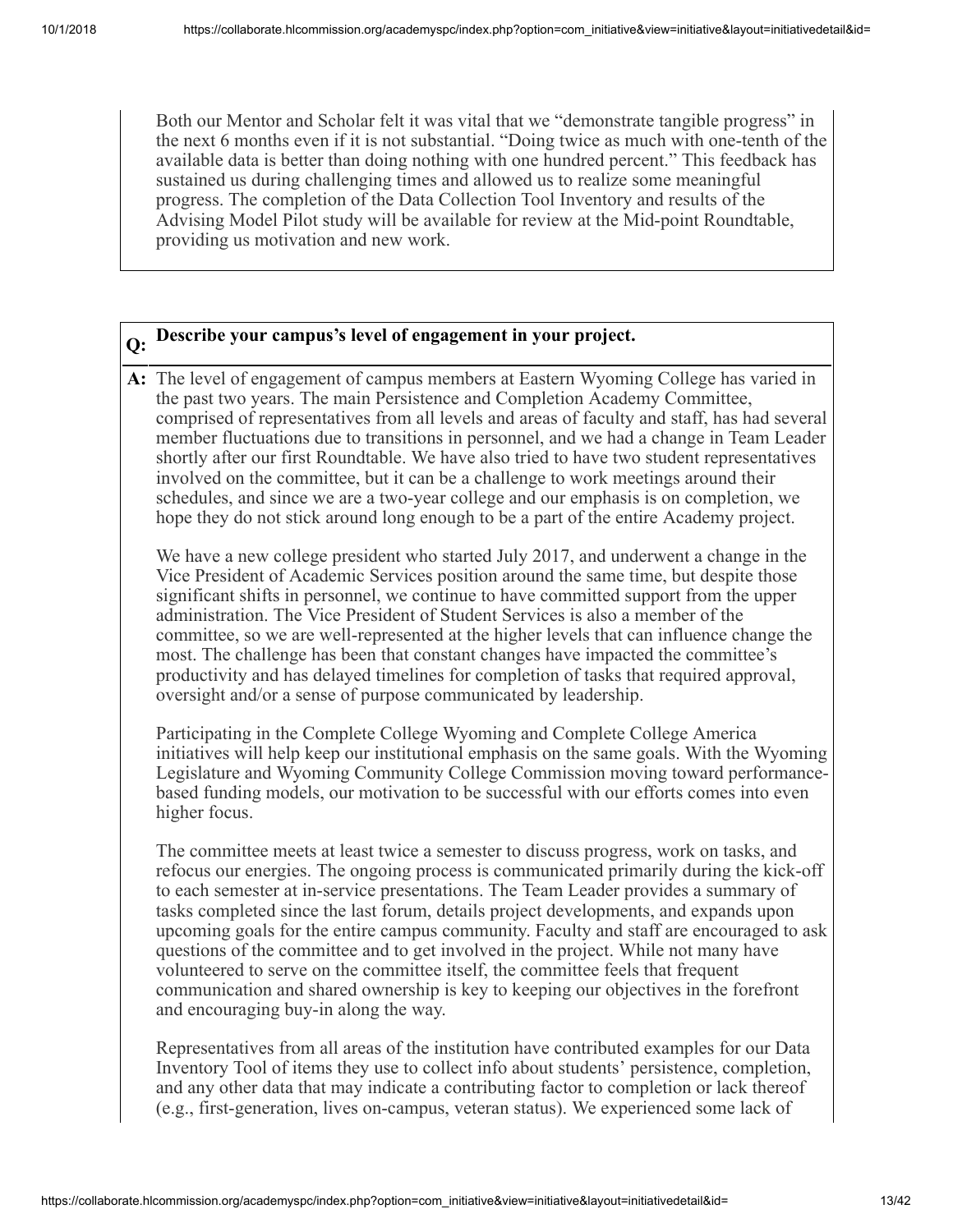response to email queries for data collection, but this was probably due more to a lack of understanding of what the committee was requesting and for what purpose. We have also faced some difficulty coordinating between different committee members because of the cross-departmental collaboration required.

The Advising Subcommittee has probably been the most active and engaged recently since it implemented a pilot program of its intrusive advising model in 2016-2017 and continued its use into Fall 2017. All subcommittee members are actively engaged and providing feedback to the main committee on their progress and results. So far the student data they have collected remains on individual computers because of a lack of a central storage solution, but we are working to identify a location in our Student Information System or through the Student Planning Module where this info can be entered and housed. The subcommittee intends to survey students and participating instructors for feedback on their program.

While the implementation of the Student Planning Module was delayed from the committee's original objectives, substantial behind-the-scenes progress has been achieved. The committee did not understand the significant work involved by multiple offices in setting up this system when the original timeline for completion was established. Academic Services, Student Services, IT, and other committees have all been involved in coordinating and providing input for this monumental task, and accuracy in initial formatting is imperative for the system to function properly.

We anticipate a higher level of comprehensive campus involvement once the advising model is used by all faculty and the Student Planning Module is fully implemented. Completion of the Data Collection Tool Inventory will also likely yield areas where other members of the campus community can get involved with consolidating processes, coordinating data input, and setting outcome priorities. We hope that by completing and communicating these steps and results, it will help to engage staff campus-wide in efforts to improve persistence and completion as well as encourage a culture of data-based decision making and student success.

#### **Q: the Academy team's efforts. How will the midpoint roundtable function in the life-The Midpoint Roundtable will offer an opportunity to review, refocus, and recharge cycle of your project?**

**A:** The Midpoint Roundtable hopefully will re-energize the Academy team's sense of purpose and direction. Leadership turnover at Eastern Wyoming College has created an environment in which attention needed to be redirected for a period of time toward more urgent matters. Now that that has settled down, more energy is available to be expended on the college's persistence and completion efforts. This may also be a good time to resurrect certain components of our academy experience. The Databook has been left untouched since the day it was compiled. We are all uncertain as to what role that book, which took significant effort to create, should or will play in future activities related to our academy experience or our goals pertaining to student success. Having received little feedback on the quality or usefulness of our Databook in the form it currently exists, perhaps at the Roundtable we can revisit this and determine what needs to be done in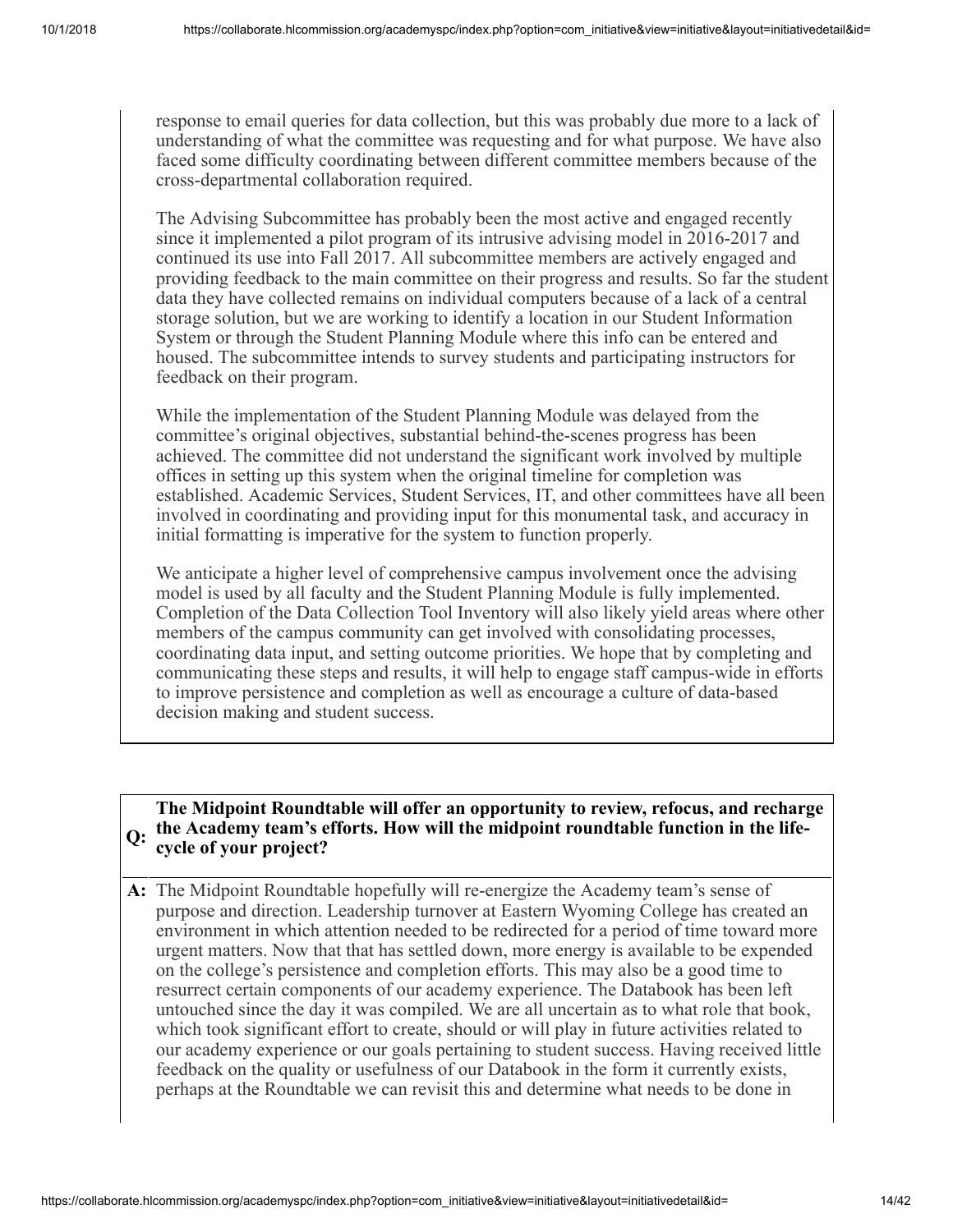order to turn it into an important asset as we move forward after our time in the Academy is over.

#### **Version 4.0- Response**

#### **Q: number). Please give your name and contact information (email address and/or phone**

**A:** Doc Arnett

docarnett@gmail.com

816.341.3572

Reviewed by **Doc Arnett** (Primary Mentor)

Rosemary Niedens, Scholar

niedensr@newmanu.edu

## **Q: What are some strengths of this project/Academy work? Why are these strengths?**

**A:** As I reviewed this update, I was initially very concerned: the degree of changeover and the significance of the institutional challenges including budget reduction and RIF are quite significant, to put it mildly. I was afraid that there was going to be nothing but bad news!

Instead, I found several very positive aspects.

- Support by new leadership at both the president and chief academic officer level, which is crucial to provide both tangible and moral support.
- Continued supportive involvement of the chief student services officer, which is strategic in helping to coordinate both the academic and student support sides.
- A degree of continuity in purpose, focus and involvement. Even though there have been changes in personnel and membership, there does seem to still be a dedicated core group which helps provide some level of continuity.
- A continuing narrow focus which helps keep efforts from splintering and faltering.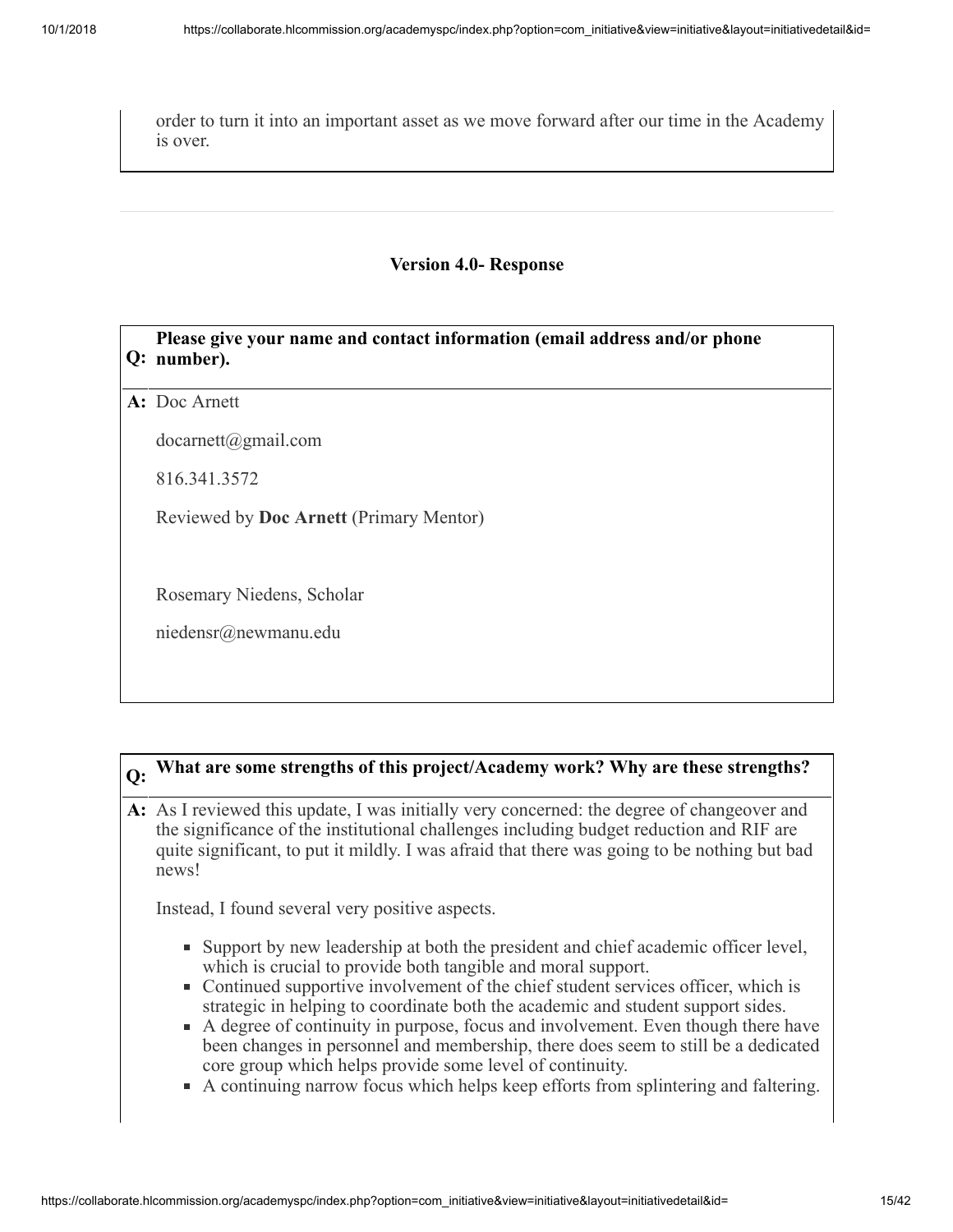- Identification of new data strategies that hold promise of ferreting out actionable information for decision-making and possible identity of effective intervention and strategy.
- The blending of efforts with the P&A initiatives together with the Complete College efforts at both state and national levels. This should provide some benevolent "double-dipping" instead of the fragmentation that occurs when institutions take on--voluntarily and involuntarily--so many efforts that people get frustrated and exhausted and give up on all of them.
- a. The Advising Subcommittee continues to function.
- The development of a revised timeline accompanied by persistence and flexibility. Virtually every project proceeds at a different pace and often in different directions than anticipated. It is easy to become exasperated when that happens. Your choice to adapt to emerging circumstances while continuing to pursue the goal is both noteworthy and inspiring!
- The use of graduate students to conduct interviews with students who "opted out!" a. What a terrific "win-win" solution! This provides the grad students to gain realworld experience in qualitative research, provide EWC with useful and potential valuable information and conveys to the departed students that their opinions matter. (Maybe we should call this a "win-win-win" solution! If the research yields useful insight and actionable information, it will benefit current and future students as well. If it also helps EWC increase the persistence and retention rates significantly, it will yield multiple benefits to the College and the surrounding area, impacting many lives for years to come.

Reviewed by **Doc Arnett** (Primary Mentor)

From Rosemary Niedens, Scholar

I cannot agree more with the very detailed listing of the strengths of your project as outlined by Doc Arnett. I especially want to commend the team on the dedication that you have demonstrated for this work through a myriad assortment of difficulties and setbacks. Not only are you persevering but you are modeling the concept of persistence. You all rock the definition of commitment! There is great potential that your students will benefit from this dedication.

In emphasis, the connecting your work with other initiatives as mandated by outside entities definitely will help the sustainability of your work. Also of special note is your continuing efforts in communicating the project and the importance of this work to your community.

#### **Q: improve student persistence and completion? What remains unclear or what questions do you still have about this work to**

**A:**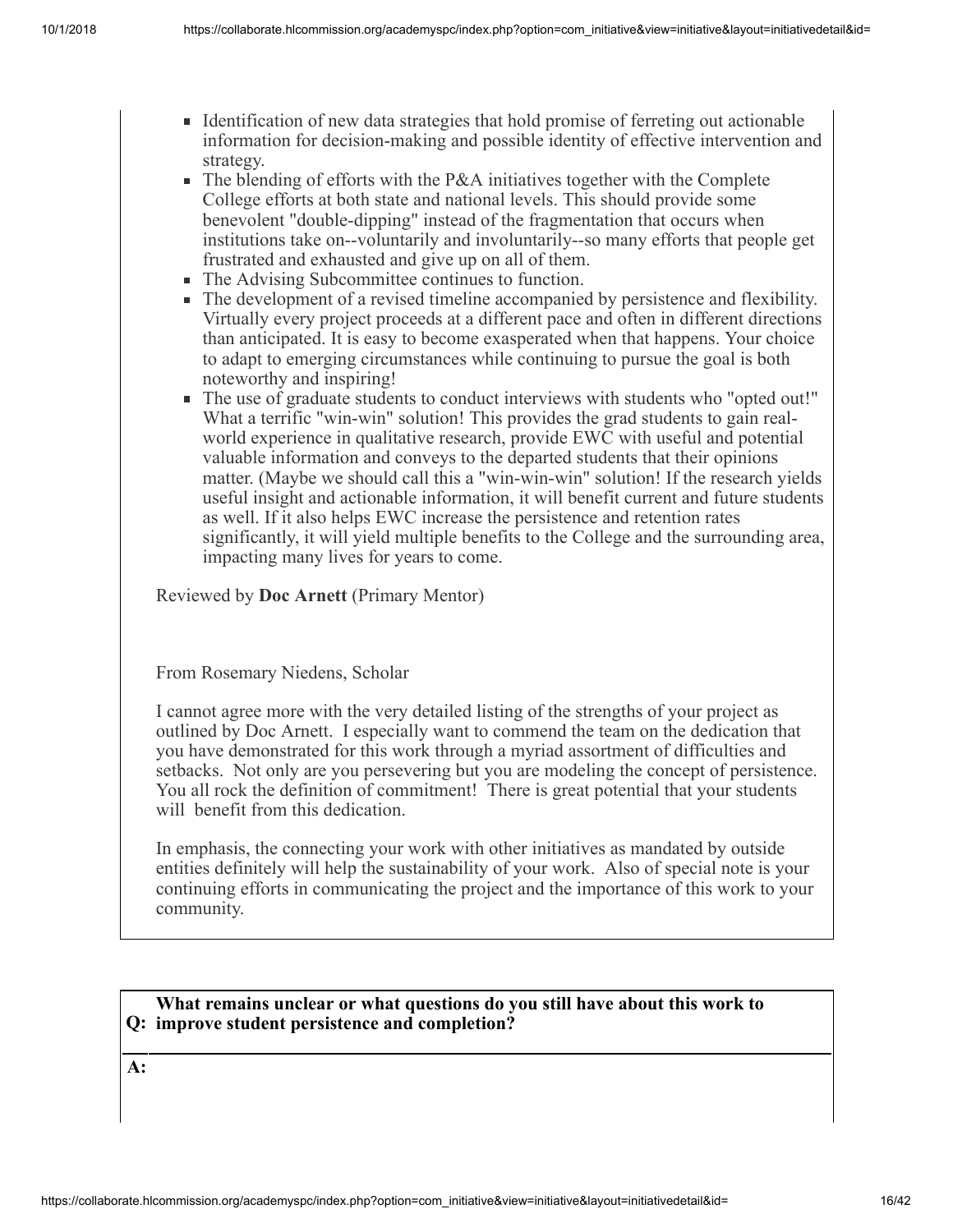I would like to know more about any specific data collection ideas gleaned from other colleges that EWC is planning to utilize.

I would also be happy to provide answers to any specific questions over the Data Book and/or take another look at it to make suggestions if that is desired. However, my recommendation is that the institution carefully examine what they have in the Data Book to identify the information that is most important to them and evaluate it for possible action items.

Reviewed by **Doc Arnett** (Primary Mentor)

From Rosemary Niedens, Scholar

Doc Arnett again asks a pertinent question. In addition,

- I wondered how the delay of roll out of the Colleague Student Planning Module is affecting the overall timeline.
- With the significant administrative turnover, has the timeline been impacted as well? I understand the delays that have been caused by software implementation issues but wondered what other impacts?
- You mention that the group meets twice a semester. Are actions occurring and these are primarily report and intervention development meetings? With the reduction in workforce, are severe time constraints impacting the timeline and rollout as well?
- With the turnover and reduction and resulting impacts on work assignments, is there a diminishment of zeal for the work throughout the community? (see more below)

#### **Q: plans its work for the next six months? What are some critical things to which the institution should pay attention as it**

**A:** I think it would be very worthwhile to share across the campus as planned any insights and findings from their special interview project (conducted by the graduate students) and immediately solicit proposed responses and projects from employees and students. Naturally, you would follow up then by carefully selecting and implementing ideas that hold the greatest promise.

It will also be very important to continue the communication as outlined in this update. In short, I think the best summary from my perspective is to just be sure and do what you have planned to do!

It would be difficult for me to overstate how pleased and impressed I am to see the resilience and determination that EWC team members have demonstrated in the face of institutional turmoil and financial adversity! I commend you and congratulate you that even though you may feel disappointed that the project has not proceeded as you had originally hoped, you have nonetheless made progress and have refined your plan based on the situation as it has developed.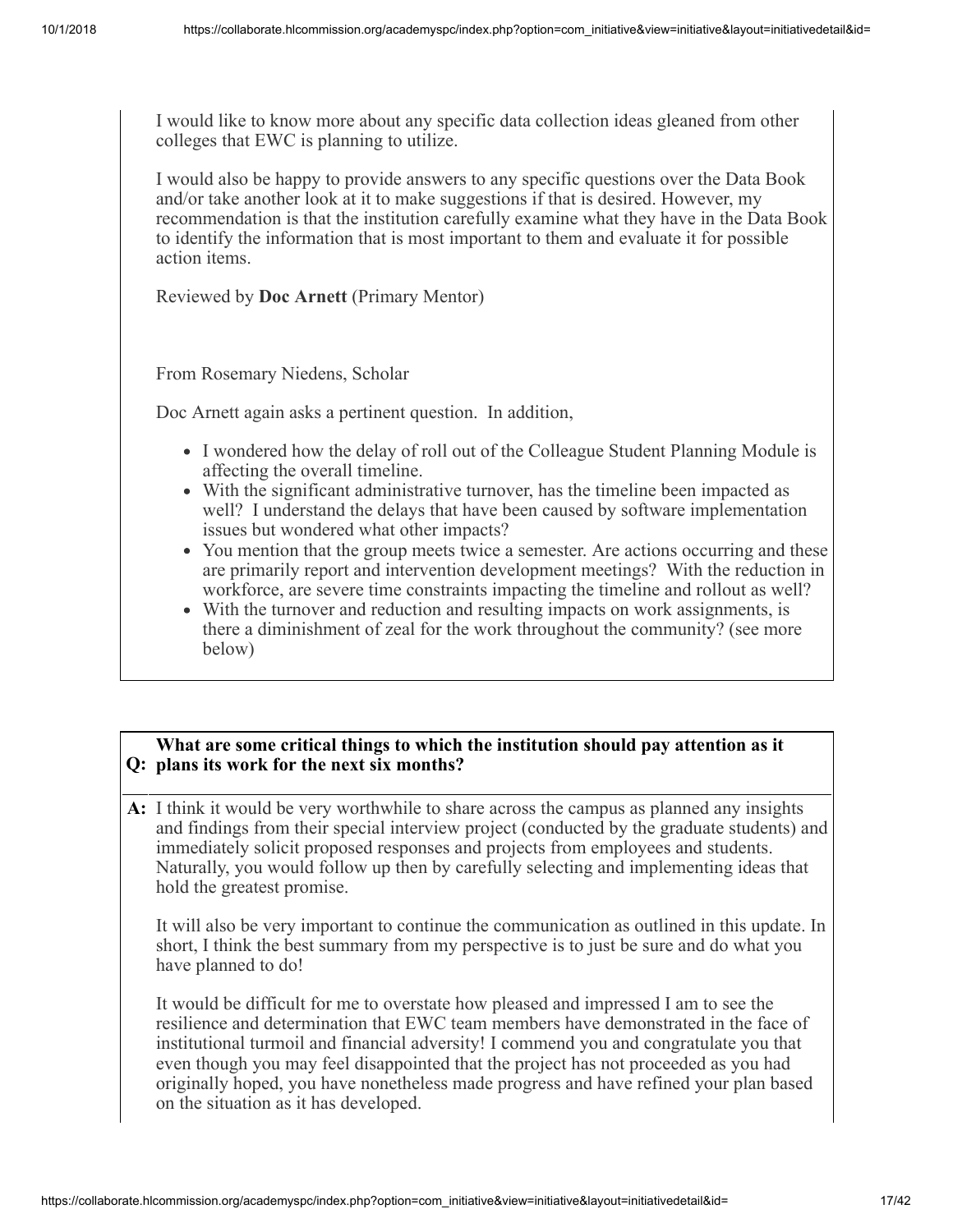#### Reviewed by **Doc Arnett** (Primary Mentor)

From Rosemary Niedens, Scholar

Doc Arnett emphasizes exactly what I would in this section. It will be especially important for you to continue to be very careful about constant communication to all constituents of EWC. Everyone wants student success--your work will aid each in reaching that goal regardless of status--faculty, administration, staff and students. Communication and celebration of any interim success stories will help build the zeal and commitment in all.

The story of how you are employing the work of graduate students can be very helpful...work is being accomplished that can help all achieve this goal of student success but it is not yet another task for staff and faculty who are stretched. This is an example of how you can celebrate this project in progress.

I 100% agree with Arnett--congratulate yourselves. You are making considerable progress (even through adversity!)

I was glad to be able to meet you at the Midpoint and look forward to learning of your additional progress.

| $\vert$ Scholar $(s)$ : | <b>Rosemary Niedens</b> |
|-------------------------|-------------------------|
|                         |                         |
| Primary Mentor(s):      | Doc Arnett              |

#### **Version 3.0- Project**

**What projects have you been following on the Collaboration Network? What have you learned from the experiences of other schools that is useful to your project?**

**Q:** *To learn more about the progress and development of other projects, get alerts by following other projects.*

**A:** We continue to follow the project presented by the University of Arkansas Community College at Hope (UACCH) as they are consistent with Eastern Wyoming College's (EWC) large service area, student population and recent second campus addition. Moreover, we share their interest in advising as an important tool in data collection.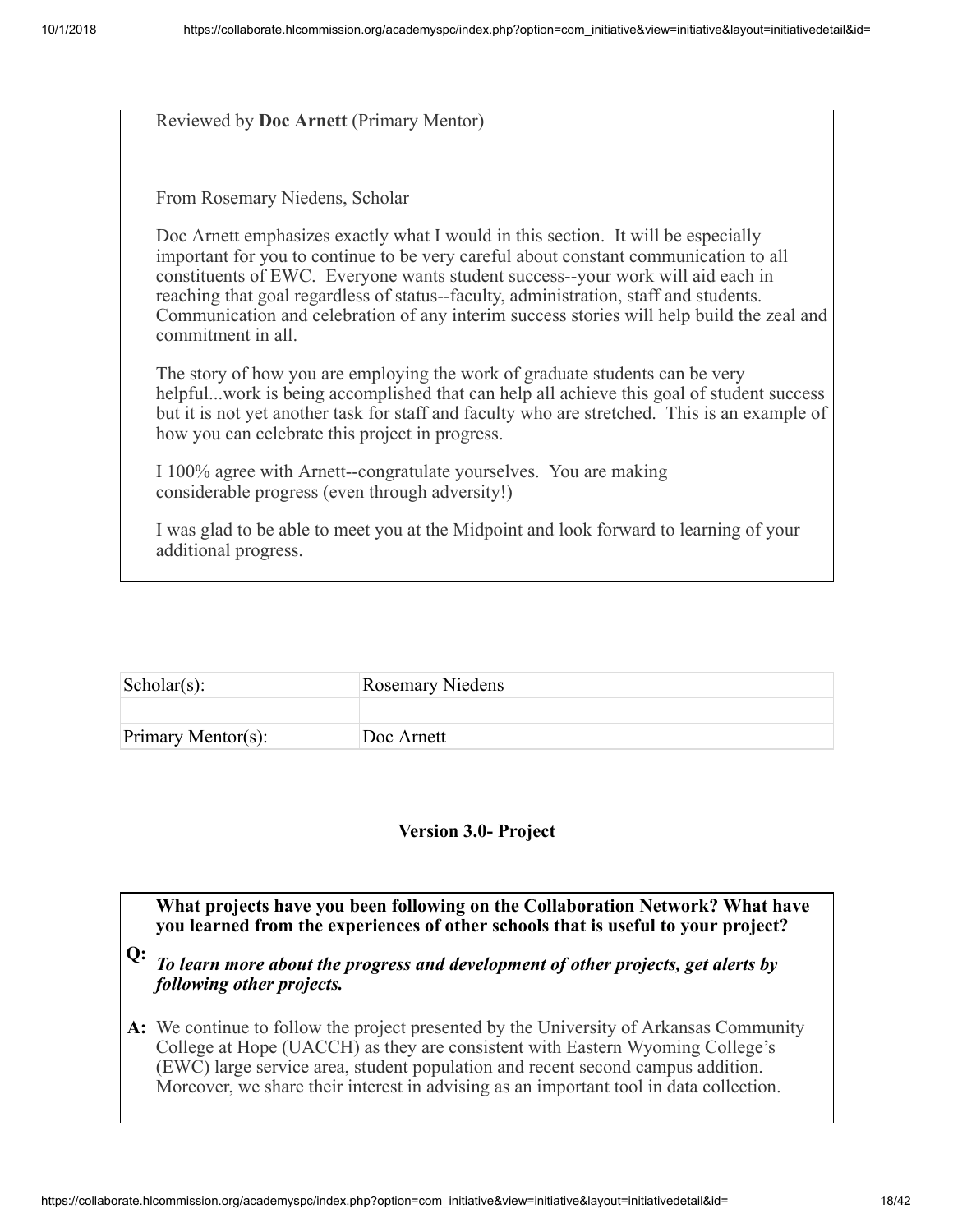As both of our projects move forward, it is apparent we also share the realization that our progress toward adequate data collection is slow and cumbersome. Both of our institutions are in the process of acquiring new platforms to track data (Blackboard for UACCH and a Student Planning Module for EWC), and both institutions have met similar struggles in either the timeliness of implementation or the ease in incorporating a new platform into current, long-standing institutional practices.

We also share similar challenges in organizing personnel to help us move forward in our data collection goals. Although the importance of our mission is shared across our college and the willingness for all to contribute is not in question, time and resources are, in reality, limited. Engagement within the Collaboration Network relative to successes and challenges reinforce our efforts to continue working toward our goals. Considering the magnitude of the undertaking, it is encouraging to know we are not alone in our struggles as we build a foundation to move forward.

#### **Version 3.0- Update**

#### **Q: collected and how has it impacted your project scope? If you have not, what data are If you have collected additional data since the Roundtable, what data have you you finding most helpful in developing/piloting your Academy project?**

**A:** As we continue to progress methodically along the data development track, we have yet to collect any project-specific data. We have not discontinued any regular practices, so all data that has normally been collected continues to be assembled and utilized as usual. It is our expectation that once we have cataloged all relevant data sources in the Data Collection Tool Inventory we are in the process of amassing and identified gaps, we will be able to apply that data to questions we have about why students stay or leave our institution. As we have regularly noted, we enjoy a fairly data-rich environment at Eastern Wyoming College. Our challenge is more significantly analyzing the data in order to draw conclusions about persistence and completion.

The data that we are currently finding most helpful in developing and piloting our programs are related to our two specific project goals:

- 1. The Advising Sub-Committee has designed assessment measures with which to evaluate their ongoing intrusive advising model. These mechanisms are tools that will aid the committee in determining not just the overall efficacy of the advising model pilot, but also which specific elements should be retained and which element need further development. Once the pilot and evaluation process has concluded, the sub-committee will be able to make an informed recommendation to the institution regarding adopting an updated advising model. The evaluation tools they develop will continue to be relevant and useful for continued assessment of the fullyintegrated advising model.
- 2. Renewed effort has been dedicated to completing the Data Collection Tool Inventory. The committee has worked hard to regain some of our earlier momentum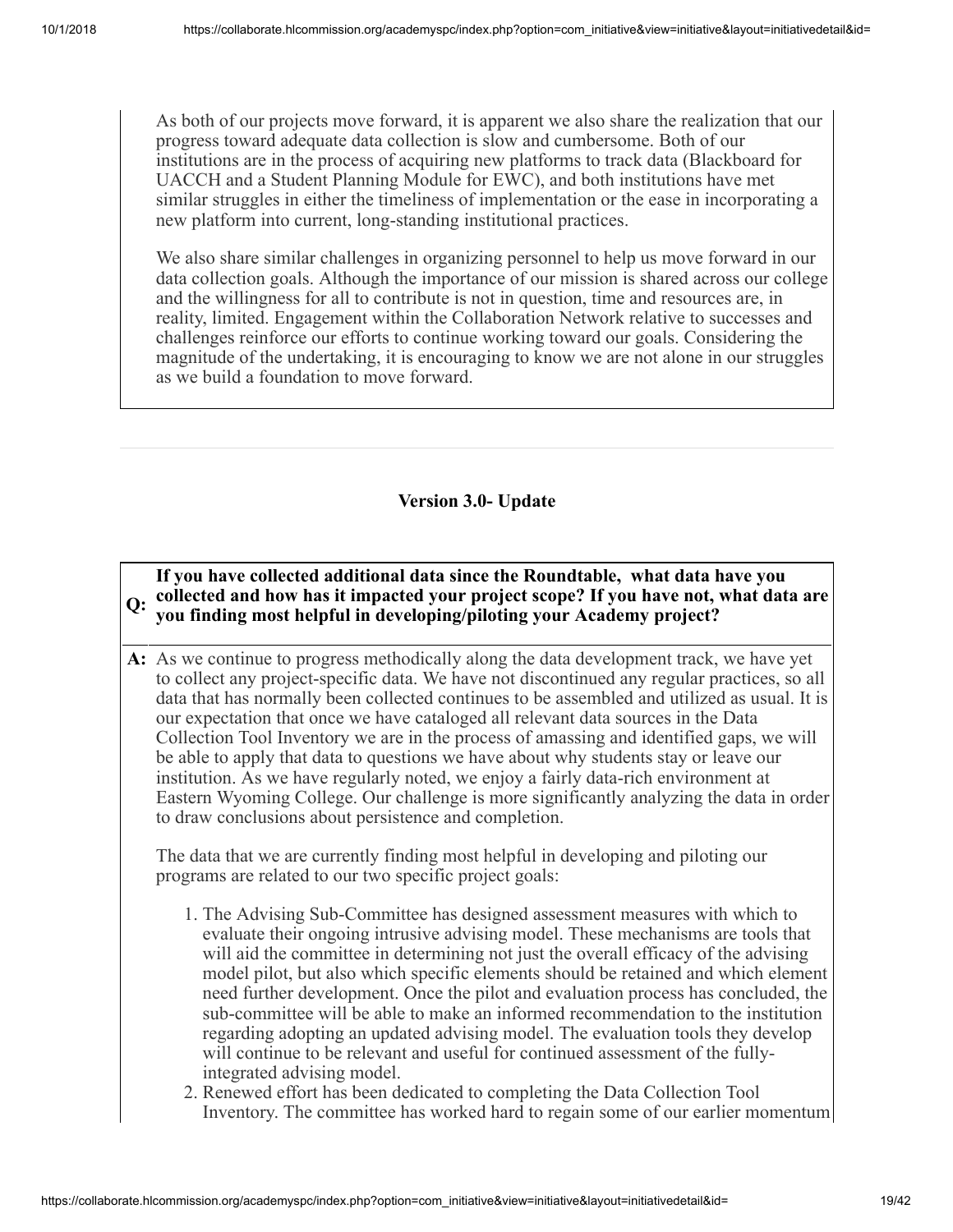to complete this task. It is currently in process, with representatives from all areas of the institution contributing examples of items they use to collect data about students' persistence, completion, and/or lack thereof. At this point, the Inventory will simply consist of a listing of each item with a short description. We anticipate this being sufficient to complete the task of analyzing the Inventory for gaps in data and then creating mechanisms to collect missing data.

#### **Q: why not? What were your goals for the previous six months? Did you achieve them? Whay or**

**A:** Our goals for the previous six months were to continue to develop and roll out a new advising model and complete our data tool inventory. Our advising sub-committee has remained on task with their project. We can report that our goal for this aspect of our project is now easily within reach. The Data Collection Tool inventory is a different story, however. We have been slow to accomplish this portion of our project for a variety of reasons. Coordination between different committee members has been our biggest challenge, considering the completion of the inventory requires significant amounts of cross-departmental coordination. Since our advising project is nearing completion, we have been able to take up our Data Collection Tool Inventory once again. At our last meeting, the committee brainstormed together about ways to make this inventory a reality.

#### **Q: 2.0? How did you incorporate the consolidated feedback that you received for version**

**A:** To address the feedback you provided regarding 1) accessing the existing data, and 2) how we plan to utilize the data, we plan to use the data by creating a strategy to address our institution's specific items of interest.

As suggested by our Scholar, the committee will integrate information about each data collection tool that is included in our Data Collection Tool Inventory in order to provided context for the purpose or intent of the tool and data obtain through its use. This will allow us to gain a better understand about what questions we can ask and what we might expect from the data we currently possess. It will also assist us in determining what tools are missing. For example, we have noted that we do not attempt to collect information from non-returning students about why they left EWC. This is a critical tool missing from our inventory—an obvious gap—and we intend to work with our Student Services Office to contact students who initiate total withdrawals from school and administer a brief survey. Survey questions will be developed after we complete our assessment of what data is missing from our repertoire.

Additionally, the committee is currently examining the role and relationship advisors have with advisees and its impact on their persistence and retention. Based on feedback from our Mentor and Scholar, the Advising Sub-Committee has defined methodology for evaluating the Advising Model Pilot.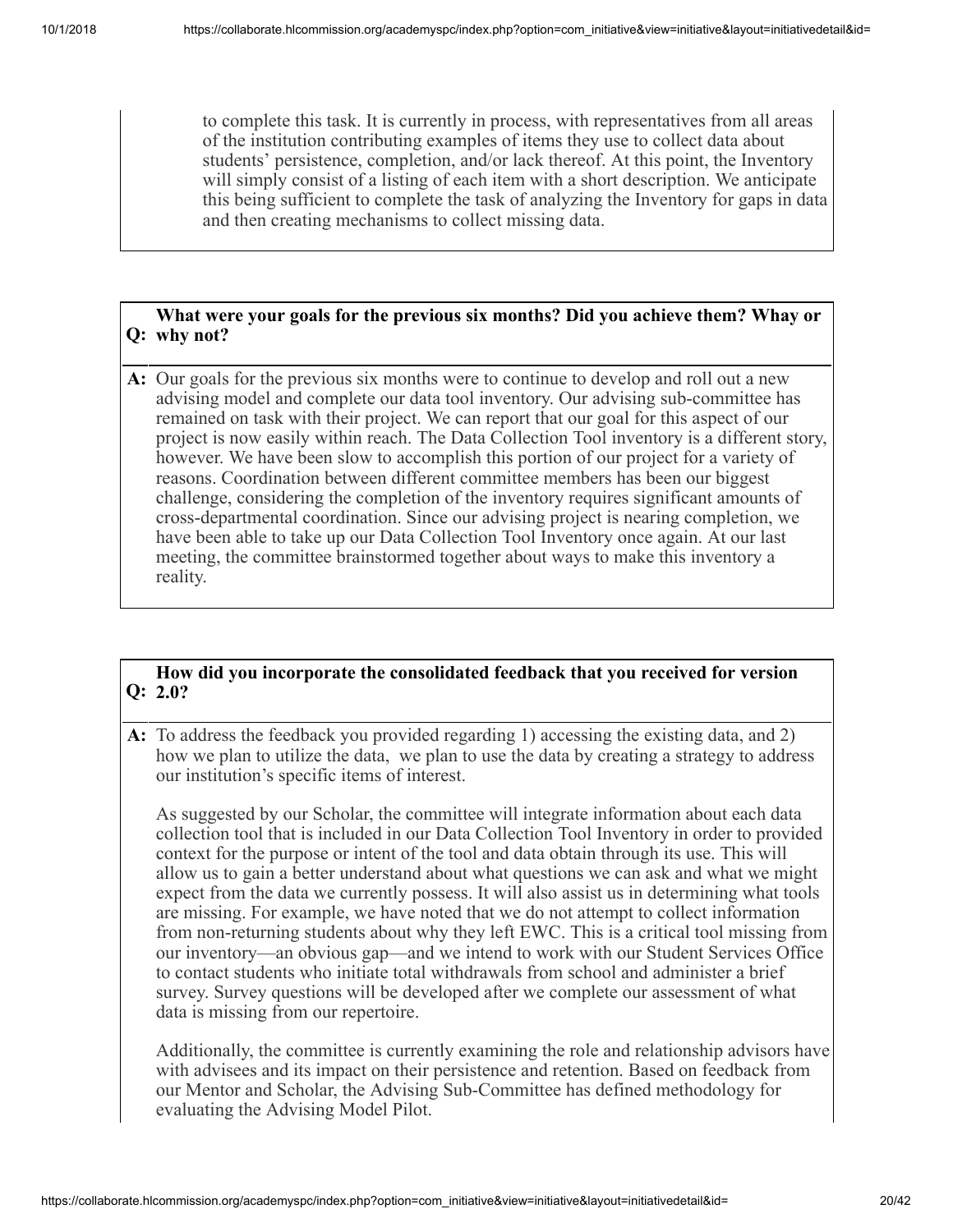The Advising Sub-Committee will evaluate the pilot study by utilizing the following methods:

- 1. Surveying the faculty advisors who volunteered to advise students using the pilot model
- 2. Survey students who are advised by the faculty advisors participating in the pilot study
- 3. Evaluate persistence and completion data of students involved in the study, and compare the data to the persistence and completion data of students not involved in the pilot study. This data would include degree and certificate completion, and transfer data from primary transferring institutions.

Based on this data the sub-committee will determine the effectiveness of the new advising model and make a recommendation to the larger committee of whether to continue with the advising model long term.

#### **Q: do you anticipate in reaching those goals? What are your goals for the next six months? What internal and external challenges**

**A:** Our first goal is still to keep testing the advising model and the Student Planning Module. To improve them, we need feedback from everybody who is accessible: faculty, employees, and students. Insightful feedback might not be available to us until our advising model and the Student Planning Module have been used over a period of time. Thus, this testing process won't stop until our system is mature.

Our second goal is to keep training the people.

The obvious reason is that, misunderstanding and misusing of the system might result in reporting wrong data. Another reason, which might not be obvious, is that essentially our goal is to make more people use the data collection tools and the data. Training and learning are also forms of using. Data become more valuable when more people use them. Moreover, during using them it would be easier to tell what kind of data reflects our reality and what kind does not.

Training process is also a good opportunity to hear feedback. What people don't want to say in surveys might appear in the complaints about learning our new advising model or student planning module. So, it would be clear to us what need to be improved.

Training is not only a process of teaching students or employees how to use that student planning module, or teaching advisers how to advise students, but also a process of getting everybody involved. Data are like snowballs, the more people use and contribute to them, the more valuable they become.

Our third goal is to reduce the workload of collecting and using data. The third goal complies with the spirit of the second goal. Making the process of collecting and using data more convenient would make people more willing to use data and data collection tools. And right now much of our data are collected manually and the data are saved as paper copies. This reduces the data collection efficiency and generates errors. Our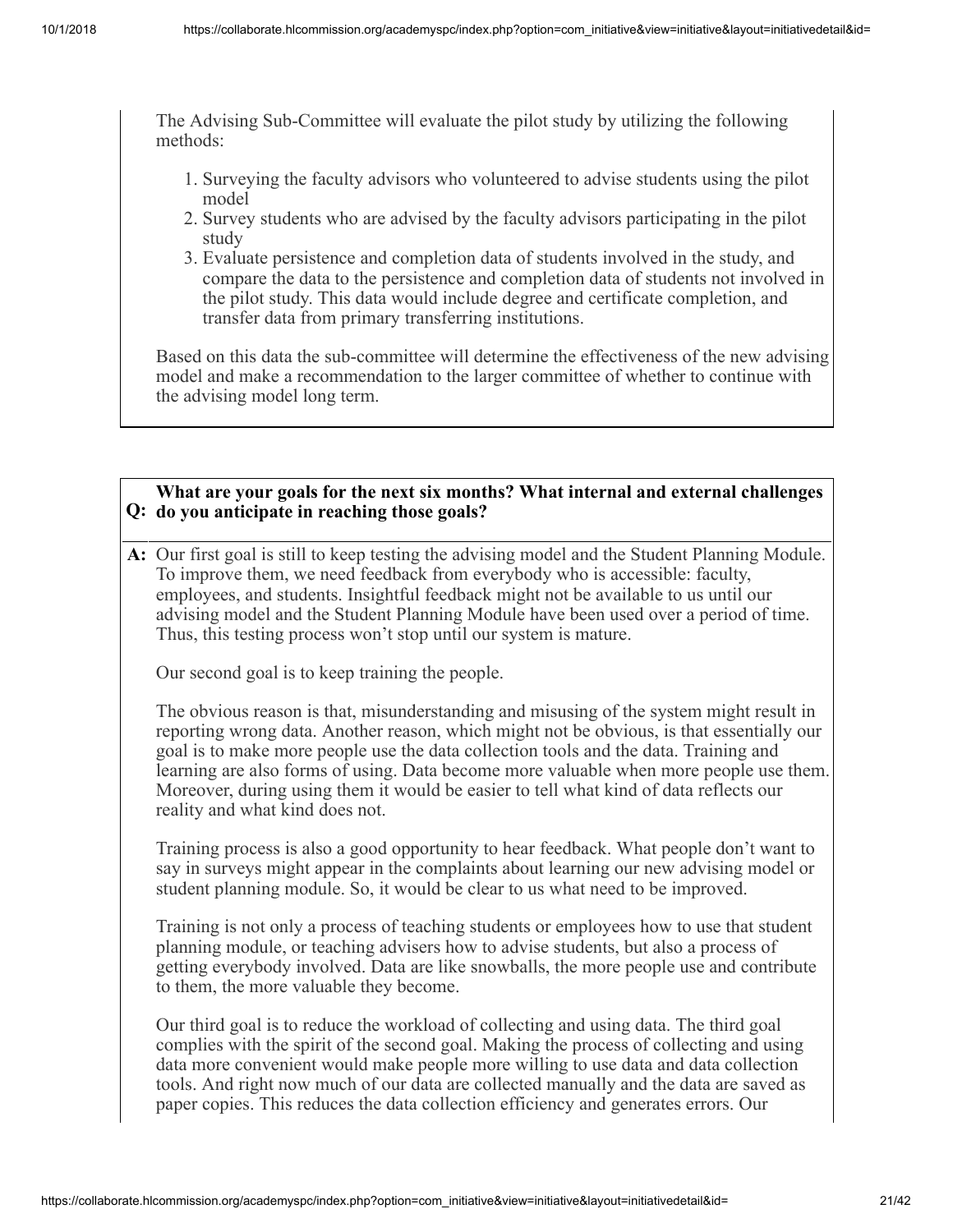challenge is that our software system might not be powerful enough to replace all the manual work. And the inconsistency of the formats of data increases the difficulty in sharing and compiling the data.

#### **Version 3.0- Response**

#### **Q: Please give your name and contact information (email address and/or phone number).**

**A:** Dr. Harold W. "Doc" Arnett

[harold.arnett@Cowley.edu](mailto:harold.arnett@Cowley.edu)

Reviewed by **Doc Arnett** (Primary Mentor)

Rosemary Niedens, Scholar

niedensr@newmanu.edu

316.942.4291

#### **Q: What are some strengths of this project/Academy work? Why are these strengths?**

A: Assessment measures (citing specific examples would strengthen the update report) have been and/or are being developed with an eye toward future assessment of the advising model. Specific elements will be selected based upon demonstrated efficacy for their specific purpose(s). This will help assure useful and usable indicators for continuous quality improvement.

A simple structure is identified for the Data Collection Tool Inventory. Ease of use in developing and using this inventory will encourage its adoption and implementation. This pairs well with the state goal of reducing the workload of collecting and using data.

Inclusiveness: all areas are represented in the renewed effort which builds support and increases likelihood of a sense of ownership and involvement.

Another perceived strength is the awareness of the need for sustained training for employees who will use and/or interpret the results of the data collection tools.

Reviewed by **Doc Arnett** (Primary Mentor)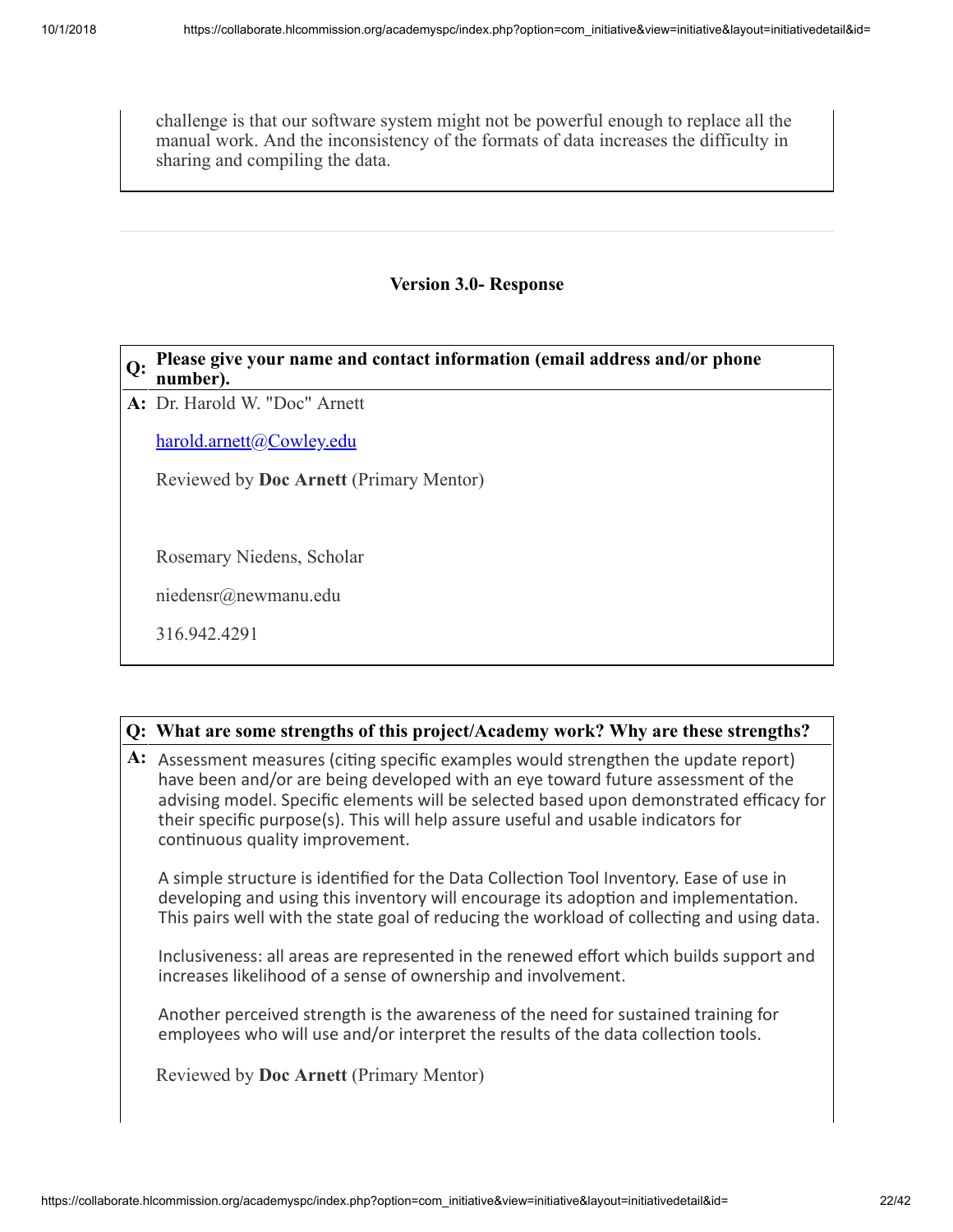From Rosemary Niedens, Scholar

The update from EWC clearly outlines many strengths of the project which are listed by Doc Arnett.

- The work of the advising subcommittee has led to implementation of a pilot of the intrusive advising plan. There is a plan to assess the impact on the retention/success of students served in this way compared to those who were advised through the previous program. Such a process has the potential to make a large impact on the success of the students at EWC.
- The Data Collection Inventory group has renewed their intent to move forward on this. Again, this project may have a large impact beyond the accumulation of data. First, the manifest reason of finding out what data is available and relevant is obvious. Next, EWC will be learning what you still need to know to put the puzzle of retention/attrition together. Less apparent but important will be the raised awareness of the project and the need of internal data to impact student retention and success. There will also be an increased understanding of the need for data in formats and locations that make it usable in a timely, efficient manner.
- Both of these strengths also impact the entire community in training and awareness.

#### **Q: What remains unclear or what questions do you still have about this work improve student persistence and completion.**

**A:** EWC acknowledges concerns with lack of tangible progress and/or sustaining momentum. This aspect may become more problematic as the process stretches out for a longer period of time. Sometimes, large and ambitious projects become overwhelming and the lack of perceived progress becomes counter-motivational, even for those who at one point were relatively enthused. Focusing in on one or two particular aspects in order to show some accomplishment can be helpful.

Would it be feasible to pilot test one or two of the advising assessment measures and share those results with the campus community? Maybe you could interview at least ten-to-twenty non-returning students and share those results, especially if common factors are revealed. If that were accompanied by a specific plan of action to address a revealed opportunity for improvement, that could be a useful spur to move things forward.

Reviewed by **Doc Arnett** (Primary Mentor)

From Rosemary Niedens, Scholar

Doc Arnett raises an excellent point about project fatigue. Do you have a workable timeline that has been adjusted as the project as progressed? Structuring that with assignments and outcomes will help keep the work ongoing. Does EWC have a communications plan for the entire project? Raising awareness (buzz) will also keep interest alive as well as building enthusiasm for the project. In such a communication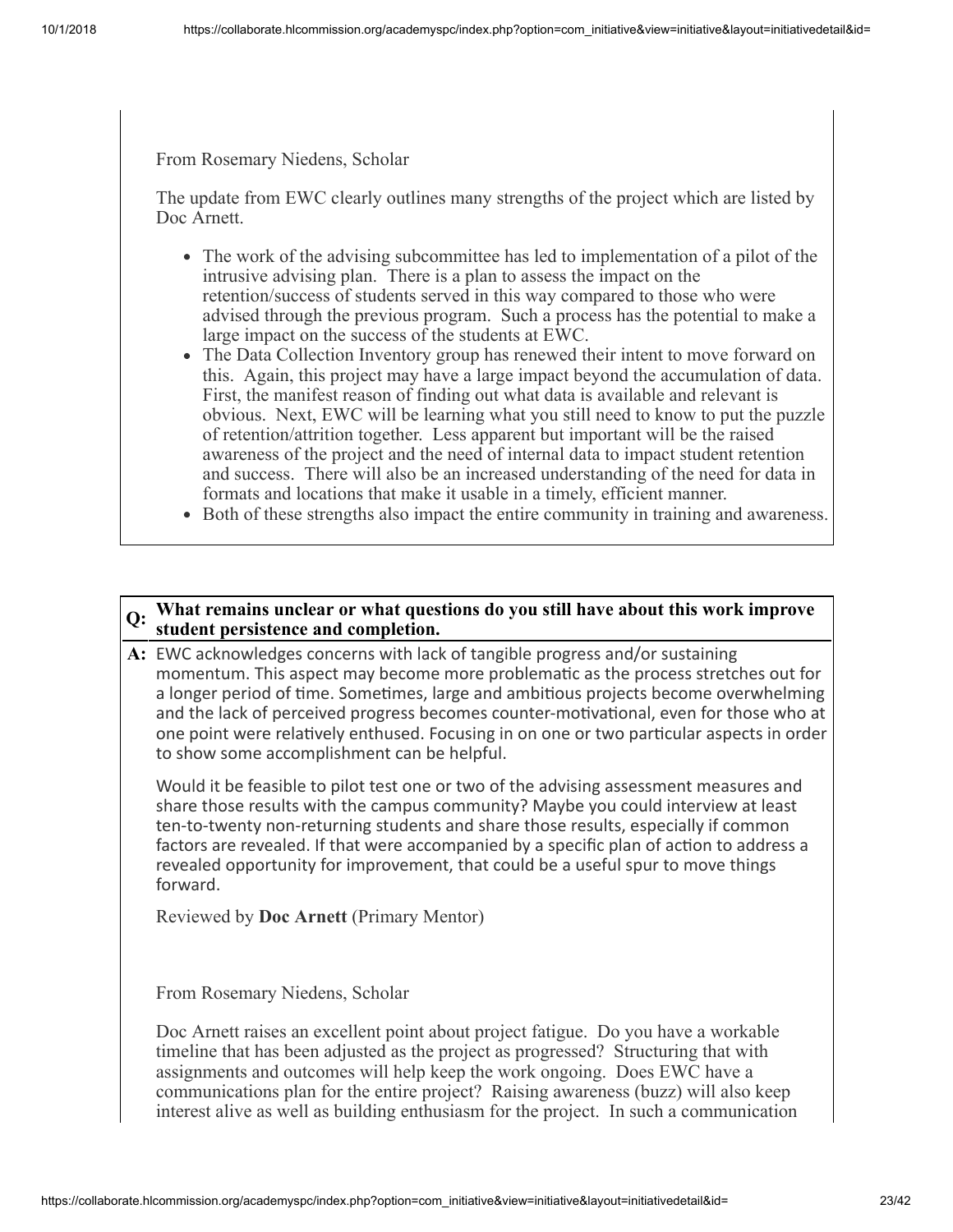plan, you can celebrate any gains or interim information that would as Arnett says "spur" things forward--especially if you discern trends or simple actions from focused groups as Arnett suggests.

Your third goal for the next six months may be the most formidable. You stated that "our challenge is that our software system might not be powerful enough to replace all the manual work. And the inconsistency of the formats of data increases the difficulty in sharing and compiling the data." Are there plans to explore what your LMS system can and cannot do? Is there possibility of updating/growing capability? Finally, could a data reporting template be created in the interim to lessen the diversity in reporting formats?

#### **Q: What are some critical things to which the institution should pay attention as it plans its work for the next six months?**

**A:** It seems vital that the project demonstrate tangible progress in the next six months, even if that progress is not as substantial as might be desired. Perhaps consider that if you can't survey all of the faculty advisors, survey five or six and use that to help refine the survey as well as provide preliminary results. Similarly, if you can't survey all of the students, survey ten percent of them. If you can't survey ten percent, convene a focus group of ten students.

As another element of shaping the data structure, consider reviewing the data being collected to determine if there is redundancy. Is any data being collected that is really of no use? Quit collecting it. Is data being collected that cannot yield actionable results and is not necessary for required reporting? Anything you can do in the next six months to show your employees and colleagues that you are serious about reducing the workload of collecting and using data will gain good will. As some people say regarding data collection, "Doing twice as much with one-tenth of the available data is better than doing nothing with a hundred percent."

It is easy to get discouraged when a project does not move forward as intended and hoped. EWC's project team is commended for their commitment and determination to keep this one going forward!

Reviewed by **Doc Arnett** (Primary Mentor)

From Rosemary Niedens, Scholar

Doc Arnett has again provided excellent guidance. I commend your goals for the next six months. It is important, however, to build in the communication sharing and positive outcomes that you see along the way. While you do not, understandably, want to start something about which you are not 100% convinced, try to find efficiencies and updates that you can share and celebrate. You have made significant progress but it becomes all too easy to become discouraged! The timeline and communication plan noted above may help keep you moving forward.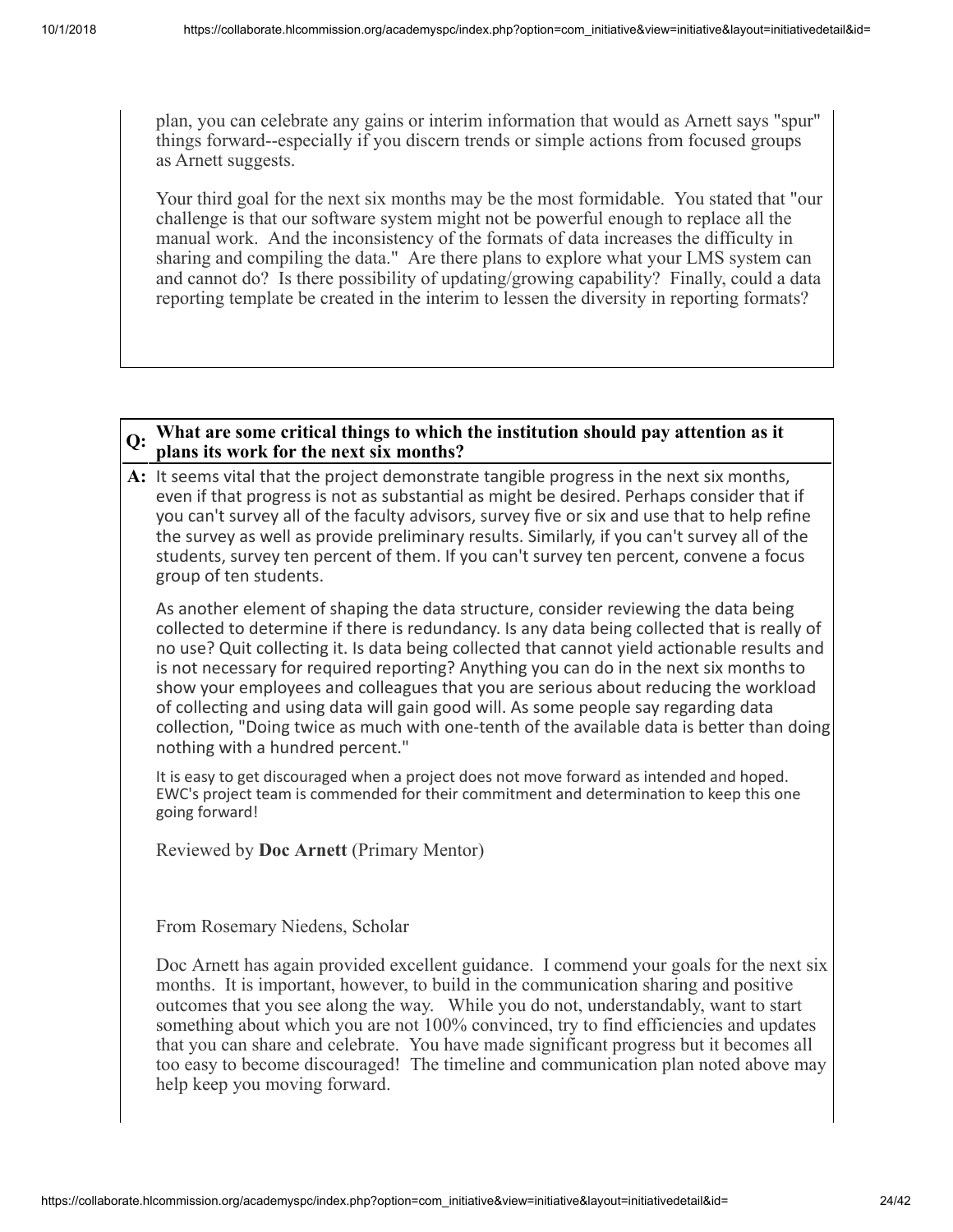I am looking forward to watching your progress as the EWC project continues to build momentum!

| $\text{Scholar}(s)$ : | <b>Rosemary Niedens</b> |
|-----------------------|-------------------------|
|                       |                         |
| Primary Mentor(s):    | Doc Arnett              |

#### **Version 2.0- Project**

**What projects have you been following on the Collaboration Network? What have you learned from the experiences of other schools that is useful to your project?**

- **Q:** *To learn more about the progress and development of other projects, get alerts by following other projects.*
- **A:** We have followed the project undertaken by the University of Arkansas Community College at Hope. UACCH is similar to Eastern Wyoming College in that it has both a large service area and also recently opened a second campus. The student population is also similar to our student population in significant ways, UACCH, like EWC, has identified advising as an important part of their data collection process.

Some of the feedback that UACCH received from their mentor has assured us that our current focus on gathering and organizing data prior to developing a retention plan has not been misguided. Our primary motivation so far has been to improve and streamline our data collection process at the expense of seeking solutions to student persistence and completion problems. According to the feedback UACCH received, this appears to be a wise course of action considering the current state of data collection at EWC.

To ensure that we continue to engage with and benefit from the Collaboration Network, we have recently designed a protocol to review and report on various projects within the network. Formalizing this process should allow our team to systematically interact with the efforts of other schools and apply learning from their experiences.

**Version 2.0- Update**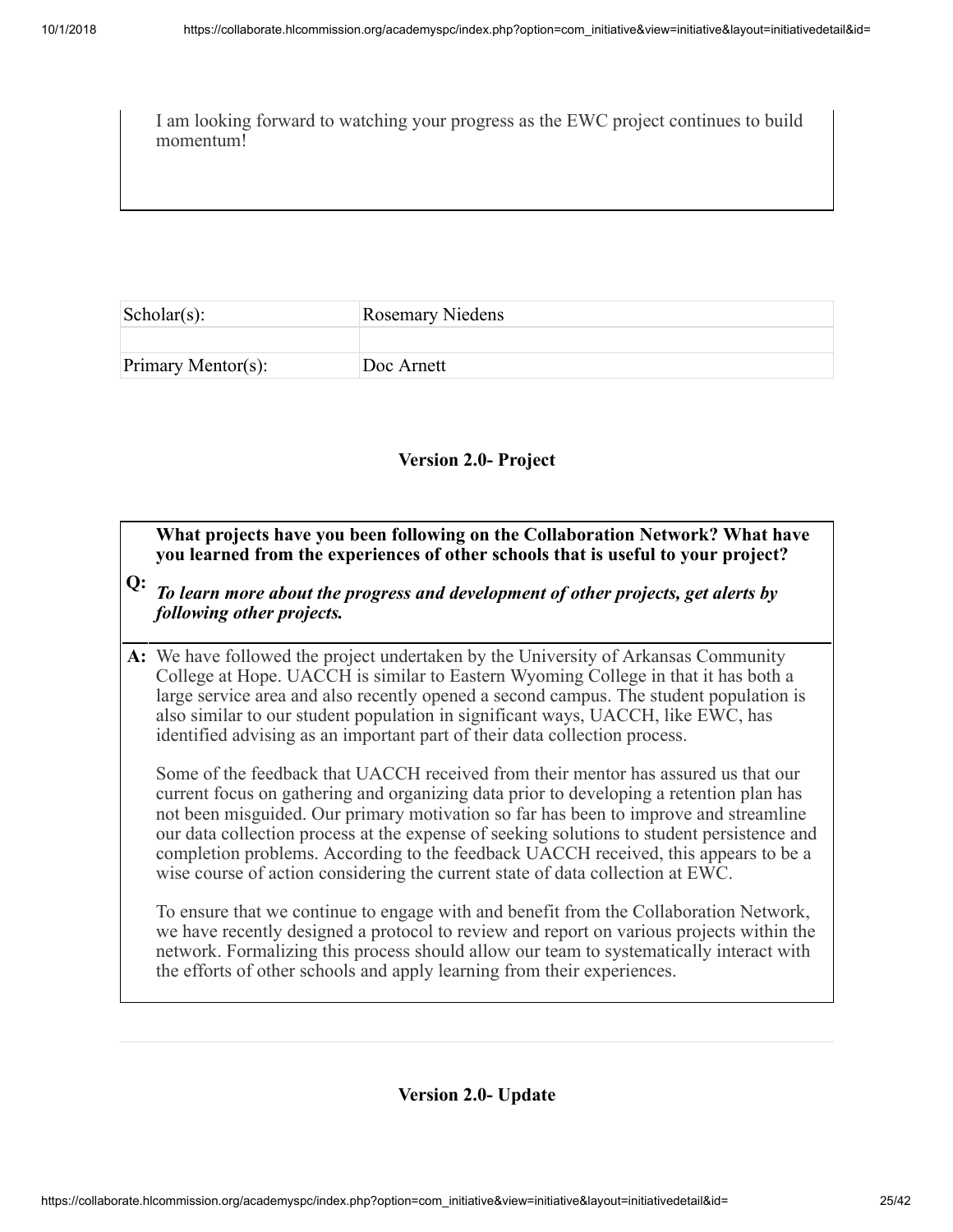**Q: developed about student persistence and completion issues on your campus? Based on the data you have at your disposal, what preliminary hypotheses have you**

**A:** As we have focused exclusively at assessing our mechanisms and practices associated with data collection, we have not adopted formal project hypotheses. However, through investigation into how we currently collect and use data, we can postulate the following:

Our current inability to effectively utilize collected data to generate information beneficial to EWC is inhibiting our ability to generate future goals.

While we have not formulated a hypothesis concerning the matter, some of our current work is guided by anecdotal evidence and both faculty and student survey results indicating an opportunity to address the effectiveness of our existing advising model.

#### **Q: needed to focus on data development, comment on your team's efforts to collect How have your hypotheses altered your project scope since the Roundtable? If you and/or refine data.**

**A:** At the Roundtable, we hypothesized that gaps existed in our current methods of data collection. In investigating this, we have been overcome by the realization that EWC is a data-saturated environment that is not maximizing our Enterprise Resource Planning (ERP) system, Colleague® by Ellucian. The addition of a Student Planning Module in late fall 2016 and campus-wide training in the features of the ERP will aid in the translation of data to usable information.

In addition, as an institution, we have noted that we collect a vast amount of data through paper forms and documentation. We do not have an effective means of transferring that information to a digital format that would allow for greater manipulation and access. This issue is complicated not only by the lack of training and experience in Colleague®, but also by the significant decrease in staffing and budget. The EWC faculty and staff who continue to work on persistence and completion efforts are facing exponentially heavier workloads.

As the team works diligently to collect and refine data, we have discovered that we have forgotten some of the data we have collected. The team has determined that EWC has a culture of collecting data and not disseminating the information. As was revealed in the early stages of the Academy, we fell into the same pattern of 'data rich and information poor.' We have since made a conscious decision to be intentional about data collection and to collect only information that will serve a specific purpose. This will ensure the data will divulge pertinent information for informed decision-making.

Regarding our advising efforts, a new model has been researched and designed by a subcommittee focused exclusively on advising. The new model centers on intrusive advising where the faculty take the initiative to contact students instead of waiting for students to contact advisors. As the subcommittee is working on the logistics, we have a small group of faculty piloting the new model, and we are working with the IT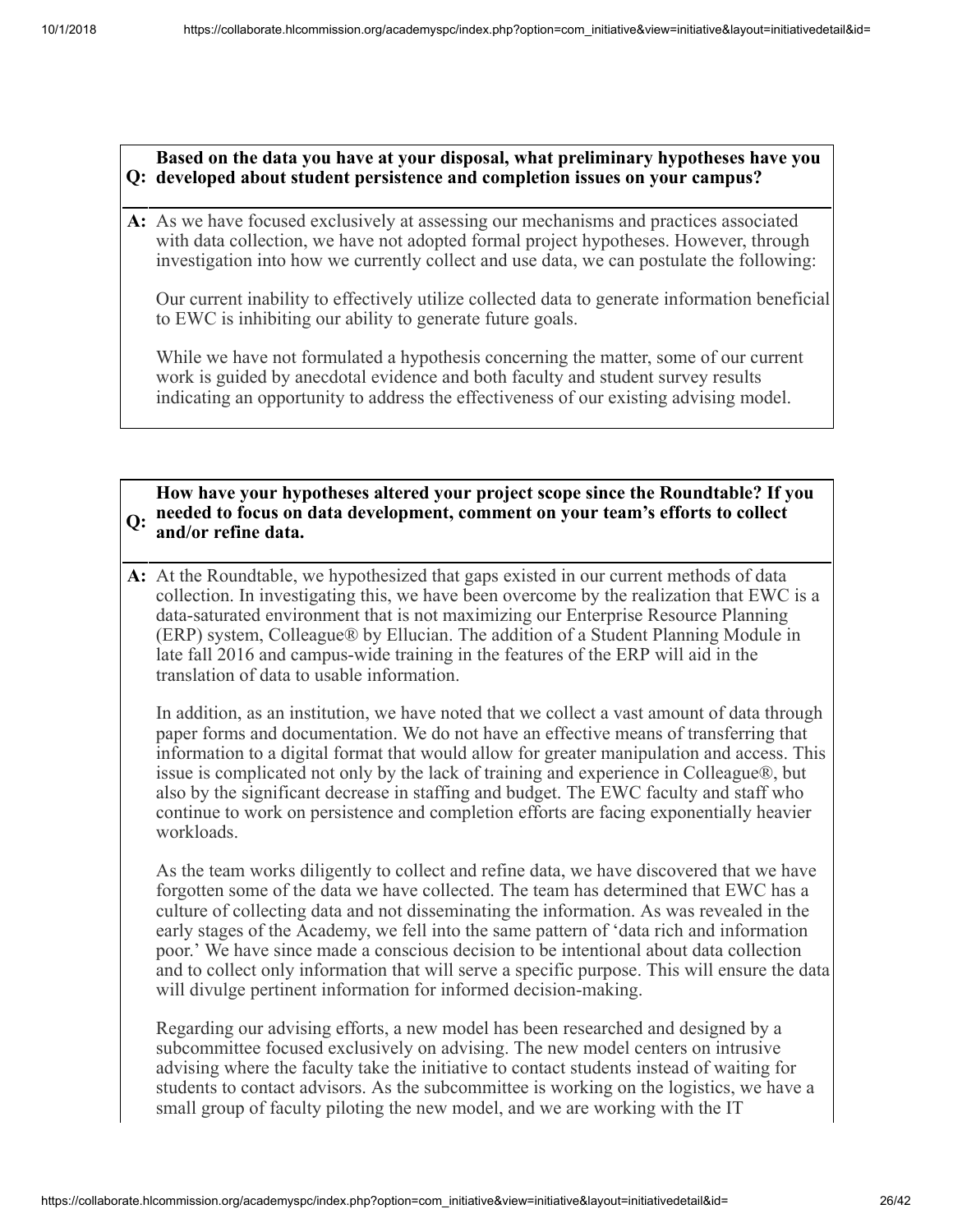department to ensure all data is captured in the ERP so that data is 'attached to a student' thus making analysis easier.

# **Q: How did you incorporate the feedback that you received on your previous posting? A:** The feedback administered by Doc Arnett, Primary Mentor, and Rosemary Niedens,

Scholar, was helpful to us in highlighting areas of strength in our project as well as providing direction for growth and continuation.

Based on the feedback, we have remained committed to maintaining a narrow project focus, and we have consistently monitored and readjusted our actions to align with the specific goals of our project. When it seems that we have begun to move forward with an idea before we have completed our initial tasks of evaluating existing data collection tools, reworking our advising process, and expanding or better utilizing existing mechanisms for data collection, we have consciously refocused on fully addressing these primary areas before moving forward. Occasionally, the need to refocus has necessarily impeded some forward momentum. While our progress may have been slowed at times, we are being diligent in progressing systematically and with purpose.

Additionally, we have maintained frequent communication within the college community about the status of the project. We continue to recruit and add new members, and we have included sessions detailing progress at each of our in-services. Additionally, those directly impacted by our initiatives are either involved with the process or updated frequently. For instance, the subcommittee addressing advising reform has begun piloting an updated model involving faculty from multiple disciplines and reports progress to the larger faculty body at faculty meetings.

We have started to address comments on the need to identify and utilize tools for gathering student data. Finalizing the existing data tool inventory will allow us to evaluate the functionality of each item and provide insight into what mechanisms should be added. Several pieces of information have emerged from the early phases of this task including that we frequently collect data that are shelved and never analyzed or applied, and that we are thoroughly under utilizing our ERP. Both of these discoveries will drive future initiatives to maximize our data collection efforts.

Finally, we have continued to share ownership of the project by including membership from all areas of the college, including students. The advising subcommittee comprised entirely of faculty have been responsible for developing and piloting a faculty advising model, and their input is central to the mission of the central committee. Their efforts are endorsed by the Vice President for Academic Services, increasing institutional buy-in. We have added to key members to the team, including our Data Analyst and Webmaster. It is anticipated that our Webmaster can assist with publicizing the team's efforts by developing a project webpage linked to the EWC website.

The feedback we received was both affirming and encouraging. It has allowed us to maintain a clear focus and progress with our project with clarity and enthusiasm.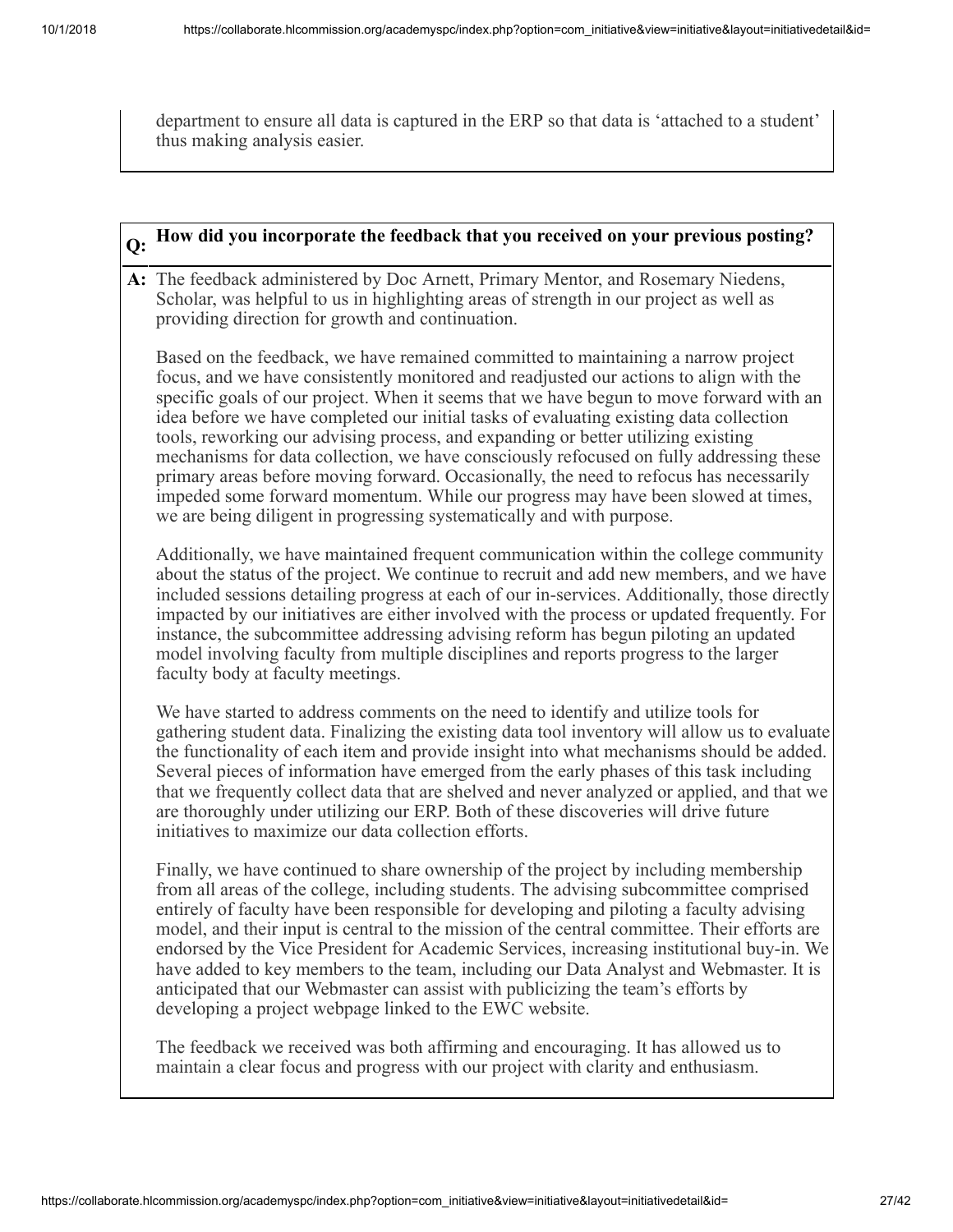#### **Q: reaching those goals? What are your goals for the next six months? What challenges do you anticipate in**

**A:** Goals within two distinct areas will drive our work in the next six months: Advising and Data Collection Tool Inventory. Specific objectives and challenges pertinent to each are discussed in greater depth below.

#### **Advising**

Goals:

1. Continue piloting the new student advising model through Spring 2017.

Evaluation of the pilot study will be ongoing during the Fall 2016 and Spring 2017 semesters so potential changes to the advising model can be identified and implemented prior to the full roll-out. This process started smoothly with a handful of enthusiastic volunteers. Thus far, the participants have engaged in and documented communication with advisees at designated points during the semester. As each participant at this point is a volunteer, buy-in has not been an issue. Faculty academic advisors may face challenge in maintaining and documenting the level of communication required by the model. In addition to completing the advising duties as designated, they will also be tasked with evaluating the model.

An additional element of this model addresses the assignment of faculty academic advisors. It is expected that advisees will be assigned to faculty academic advisors from disciplines specific to their major. This will require cross-training additional advisors from low enrollment programs to assist with advising duties in high enrollment programs. Additionally, appropriate faculty academic advisors will need to be identified and linked with Interdisciplinary Studies and Undecided majors. Converting existing practices to the new model will require effort on the part of involved parties and may face opposition by staff and faculty who have not yet accepted the new advising model.

1. Train members of the advising subcommittee in the Colleague® Student Planning Module by Spring 2017.

The opportunity for faculty academic advisors to fully utilize the Student Planning Module will depend of the institution's ability to efficiently bring the Student Planning Module into functionality. The challenges to this task are noted in previous discussion. Our current underutilization of the entire ERP and a college-wide reduction in staffing will likely test EWC's resources. Further, learning any new technology will challenge the college as a whole. Time and commitment will be required from all users as we bring this tool closer to student use.

1. Train all faculty and implement use of the Student Planning Module by all faculty academic advisors beginning Summer 2017.

Faculty academic advisors will be responsible for training students in using the selfservice features of the Student Planning Module. This will require great familiarity with the product as well as a time and energy commitment. In the past, expectations that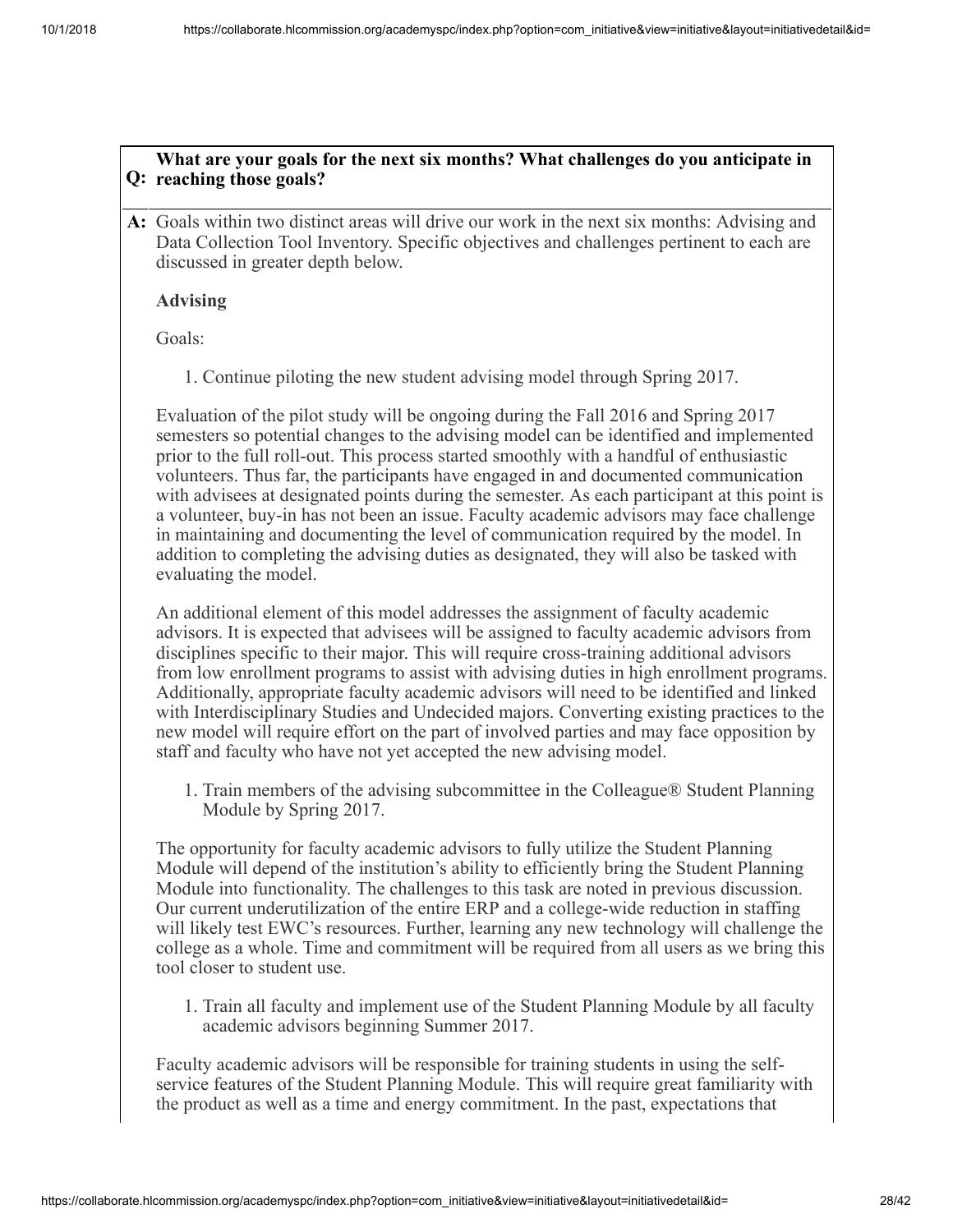students self-advise and self-register were inconsistent among advisors, and students rarely experienced uniform practices. It is the intention of the new advising model that all faculty academic advisors provide advisees a consistent advising experience.

#### **Data Collection Tool Inventory**

Goals:

1. Identify and assemble all mechanisms of data collection currently utilized at EWC.

We currently use a wide variety of data collection tools, and there is little cohesion between systems. Additionally, independent areas of the college may collect and store data that is not disseminated and therefore not maximized. As noted previously, our ERP is not utilized by employees campus wide, so data is not warehoused in one collective location.

1. Evaluate and enhance the tools used to gather student feedback and reasons for leaving the institution.

In conjunction with the challenges discussed above, frequently student data is collected through paper forms handed out to students, mailings of forms, and SurveyMonkey. Emailed surveys have not been successful in the past because of incorrect addresses.

Currently, students are asked enter a "Reason for Leaving" on full drop cards. This information can be entered into the Colleague® system via the Registration Changes form (RGCS). The "Status Reason" field allows for a pull-down menu of options, which includes: Block Class Not Started, Changed Mind, Too Difficult/Failing, Financial Difficulties, Other, Time Conflict, Institutional Withdrawal, Instructor Withdrawal, Correction of Error, Change of Grade Card, Conflict with Instructor, Health/Medical, Never Attended, Military Active Duty, and Midterm/Instructor Drop. As is evidenced by the list, it is not comprehensive, nor does it allow for open entry of reasons that might not be indicated in pull-down menu options. "Other" is the most frequent reason entered, which does not assist with understanding retention issues. Another challenge is that students often do not enter an answer on the form, or are not completely forthcoming with their reasoning. Withdrawal from individual courses can be tracked in the same manner, but typically are not.

Instructors have the option of completing a paper Advisor Alert form for students presenting with attendance or other issues in class. Currently, these paper forms are turned into Student Services and the issue is noted in a comment screen in Colleague, but the data is not tracked. Students are called about the issue and referred to appropriate services for assistance, but any resolution is also not tracked. Advisors receive a copy of the form. Discussion has taken place about keeping the entire Advisor Alert form and process strictly with the advisor, and an electronic version of the form is being developed now.

Students are given a paper exit survey to complete when they submit their "Intent to Graduate" cards. December graduates must submit the card and survey to the Registrar by April 15; May graduates must file by November 15. While this "Survey of Graduates" collects useful information about the student's experience at EWC and some indication of his/her future plans there are multiple deficiencies with the process: data from forms has to be manually entered into a database for tracking; the survey is only for potential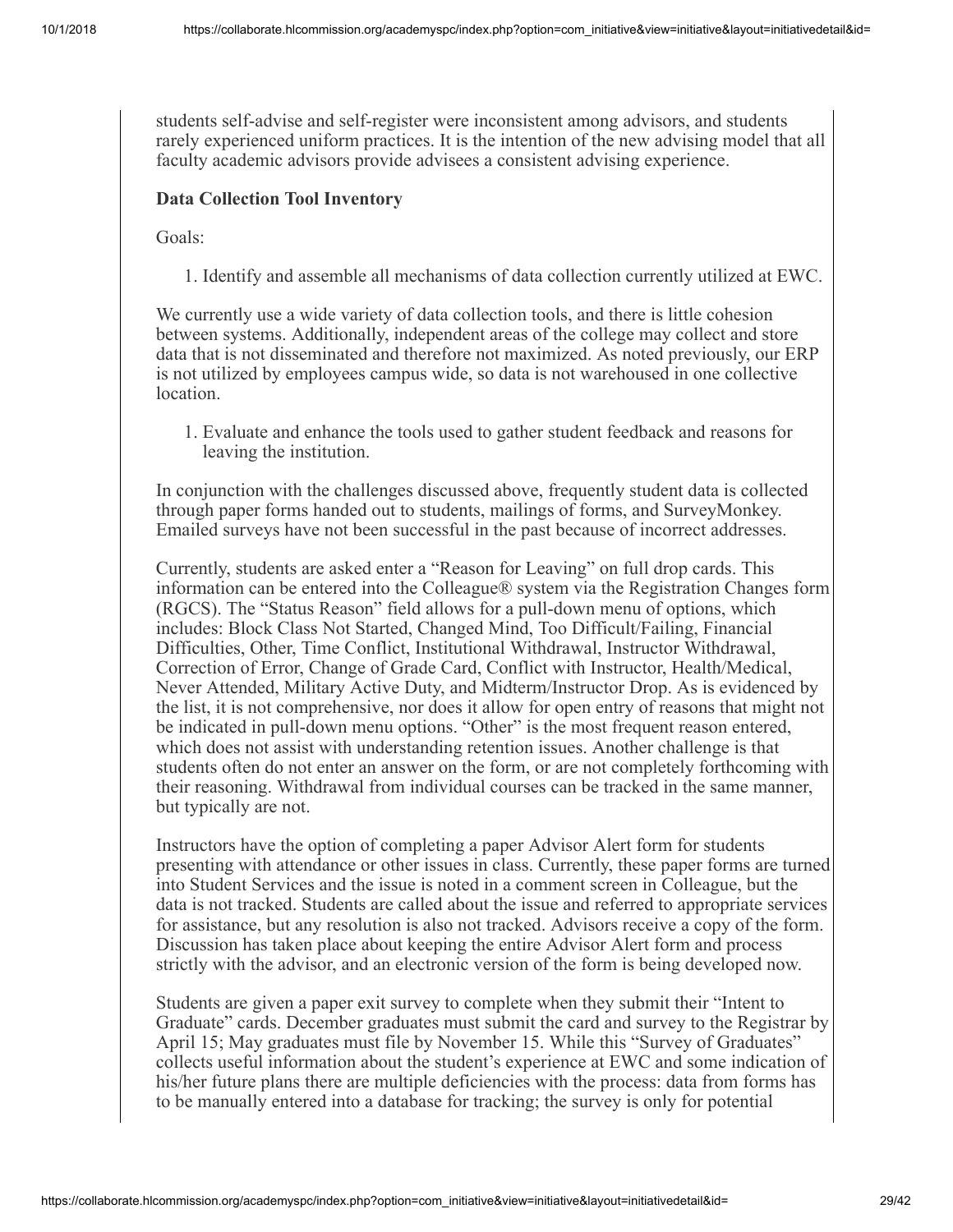graduates, so non-completers (the main group we are trying to gather data on to deal with persistence issues) are not reached; and, the forms are due a half a year (or more) prior to the student's actual graduation, during which time his/her plans can change significantly.

Another issue with the "Survey of Graduates" is that there is another graduate survey with the same title mailed to students *after* graduation that also collects information. The first survey came out of the Outcomes Assessment Committee as a way to try to capture student satisfaction with services offered by EWC; the second one is used more for reporting and uses the address obtained on the first for mailing. The second graduate survey typically only has around 4% response rate, however. Both offer more insight into where students go after graduation than the "why students leave" persistence question this committee is trying to focus on.

The Institutional Research Office also administers many surveys of students and processes reports from Colleague data that could yield answers to persistence questions. The Complete College Wyoming report gathers completion and retention information from Colleague and outside databases as appropriate for state reporting purposes, but is not mined internally for data toward revealing completion issues.

Students in the residence halls who leave between the fall and spring semesters will this year be presented with an online exit survey that will try to capture reasons for leaving on-campus housing, which could also reflect a cause for leaving school.

The main challenges we face in all the tools we currently use and hope to implement are: 1.) the myriad of paper forms that require time-consuming manual entry to track, 2.) the need to consolidate and evaluate data from all forms and processes, and 3.) students' unwillingness to complete forms and surveys and/or be forthcoming with their real reason for departure.

We hope the new Student Planning Module will provide more opportunity for early entry of student issues by any involved party (instructor, advisor, housing, Student Services staff, etc.), as well as tracking within the system of reasons for dropping and survey responses. Once we can collect and catalog more usable information, we can begin analyzing the data and formulating a plan to solve recurring issues with the goal of improving persistence.

#### **Version 2.0- Response**

# **Q: Please give your name and contact information (email address and/or phone number).**

#### **A:** Primary Mentor

Dr. Harold W. (Doc) Arnett

harold.arnett@cowley.edu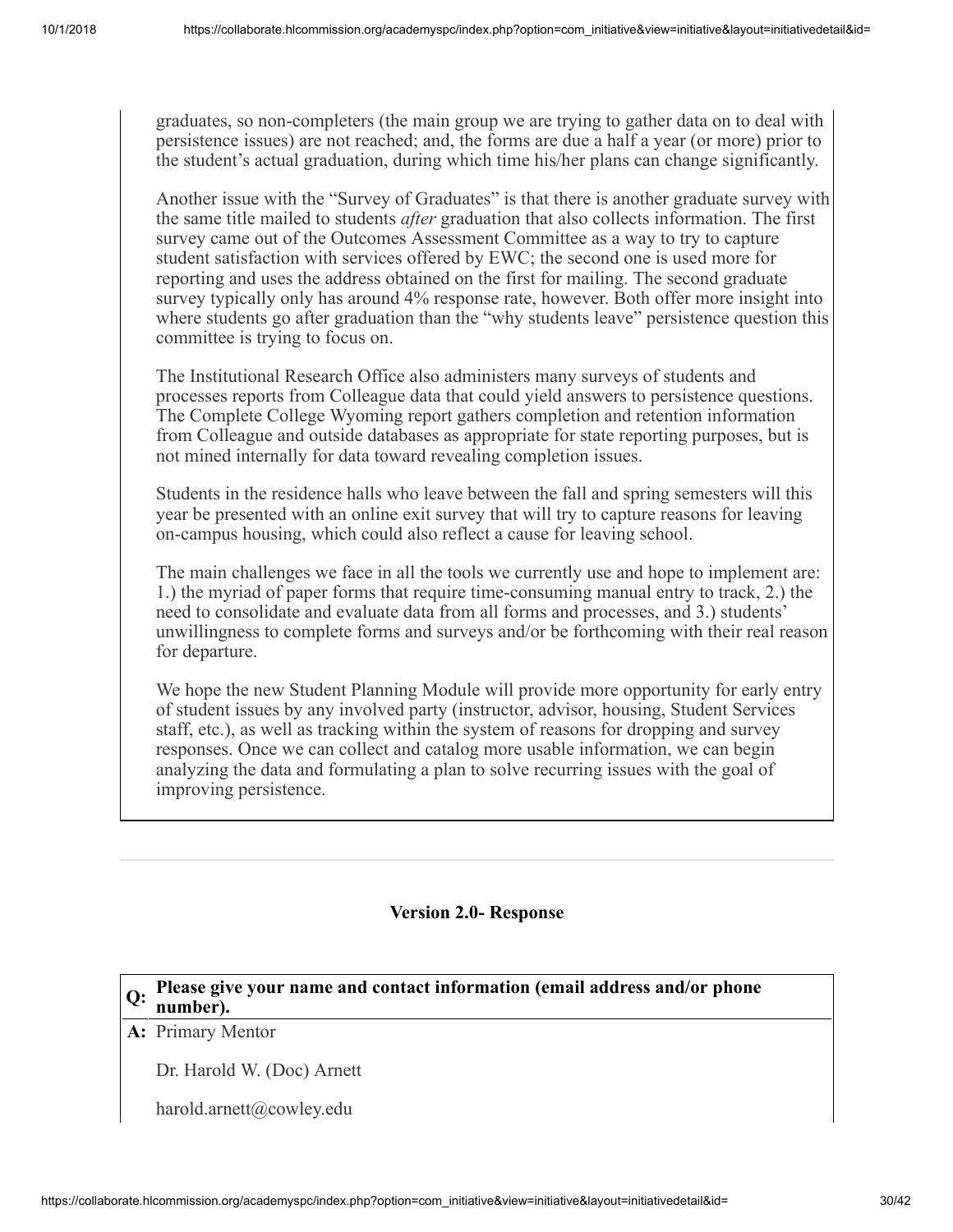620-441-6584

Scholar

Rosemary Niedens

[niedensr@newmanu.edu](mailto:niedensr@newmanu.edu)

#### **Q: What are some strengths of this project/Academy work? Why are these strengths?**

**A:** From Doc Arnett

Small volunteer group involvement

This permits the initial inclusion of those most committed to the project and with sincere interest in it. In the face of shrinking fiscal resources and increased duties, it is especially vital to have the project in hands that desire it. In addition to cohesion, this should make communication somewhat easier. It will be good, however, to be especially cautious not to create an "us versus them" mentality.

#### Intrusive Advising

This model has demonstrated effectiveness in many situations, especially when advisors "buy into" the approach. By being proactive and deliberately engaging with students early on, advisors can help create the sense of belonging and early identification with the institution that contributes to increased persistence and completion.

#### Deliberateness

This self-conscious approach of deliberately working out evaluation, data collection and data analysis prior to commencement of next steps helps assure focus and avoids the "retro-fitting" challenges that could otherwise overtake and complicate the project. It tangibly reinforces the commitment of the group and their allegiance to those key concepts. The awareness that this sometimes frustrates perceived progress also shows realistic understanding.

Frequent Communication & Shared Ownership

 Even people who are not directly involved with the project—and perhaps even those not truly interested in it—appreciate the courtesy of being informed. This will be especially important and beneficial as EWC continues to draw in additional participants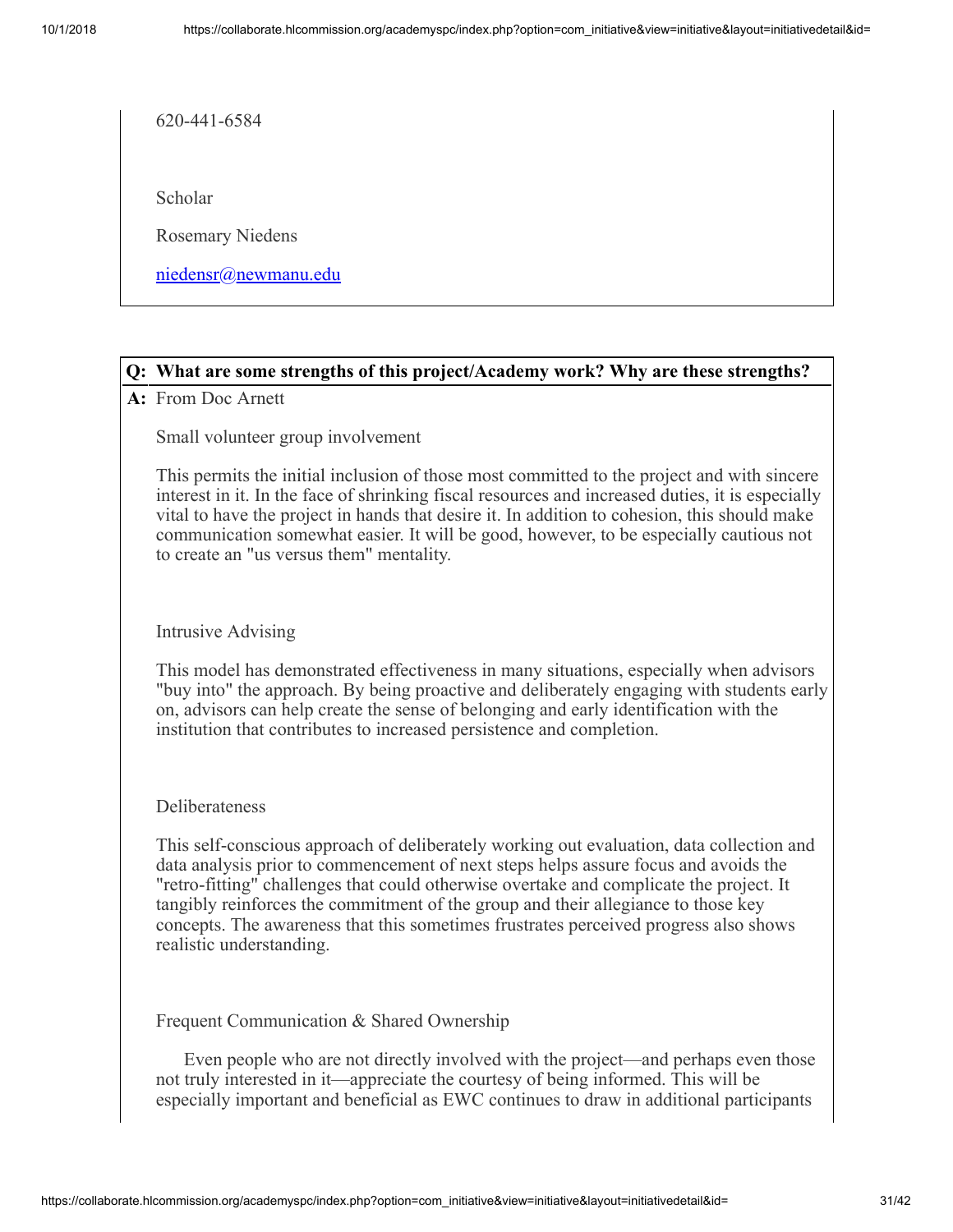in the project. Being sure to solicit feedback by those affected by the initiative *in advance* of decision making will provide additional respect and cooperation. Even when their input does not control the eventual decision, the practice of including them will help prevent resistance to some degree. Having the faculty develop and pilot the advising model is seen as wise and effective.

#### Realistic Anticipation of Issues

 It is easy for us to be overly optimistic and even blind to likely challenges. The EWC team seems to have a very good grip on those and to also be proactively developing ways of successfully resolving or even avoiding those. Most likely with some restraint, the report honestly admits but does not overplay the issue of reduced staff and increased loads.

#### From Rosemary Niedens

Doc Arnett clearly outlines the considerable strengths of EWC's Academy Project as listed in the update. The methodical implementation of your project is a definite plus. Moving forward with your advising model while still in the data stage also shows the commitment to making a difference in student success as defined by retention. What I most would like to applaud, however, is the commitment to providing a very solid advising experience for your students. Advising is often viewed as merely prescriptive but it many situations it is the only common experience that all students share. This makes it an opportunity for improvement that can reach ALL students. It becomes, at its most effective, teaching to a class of one.

Also, I commend your definite communication plans for various aspects of your project. This is not only the quickest way to implement change, it is the best way to build buy-in.

#### **Q: What remains unclear or what questions do you still have about this work improve student persistence and completion.**

**A:** From Doc Arnett

Although the update clearly addresses the need to develop and utilize data sets that will help assess and guide EWC, it is not clear that those means have been identified. This does, however, seem to clearly be a key part of the initiative as it continues.

#### From Rosemary Niedens

The EWC update was thorough and answered most questions. How you intended to assess the impact of EWC Intrusive Advising, however, was not clear. In addition, you mentioned the myriad types and sources of data that already in existence. Are you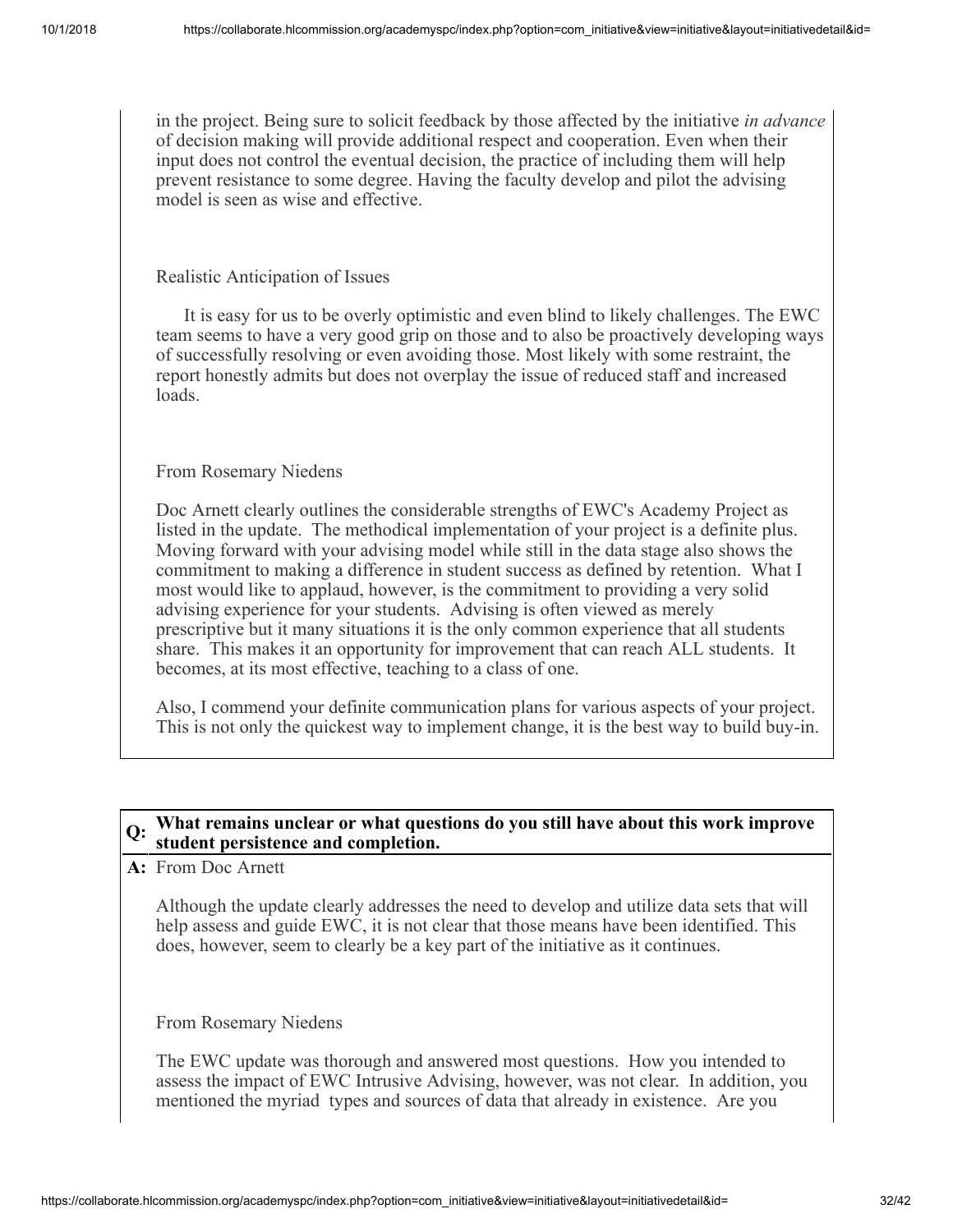planning to attempt to utilize this data. While going forward, thoughtfully consolidating data collection is a good strategy, there is likely valuable info in these treasure trove of data. Obviously, this data was collected for a purpose. Could the data "owners" provide info about content?

#### **Q: What are some critical things to which the institution should pay attention as it plans its work for the next six months?**

**A:** From Doc Arnett

Special focus on clearly identifying and beginning to utilize manageable means of collecting and analyzing data. Even though it may be the hardest one on which to collect truly reliable and valid data, interviewing non-returners can provide vital, actionable information. Be sure to maintain focus on the "actionable" part. If there is nothing the College can do about particular factors, there is little point in spending much time on them. The funding issue is something that does deserve some time.

 One of the hardest challenges is to convince administration in lean times that spending money may ultimately be the best way to save money. Like the old story of the highly successful hot dog stand that begins cutting corners to save money and eventually goes out of business, colleges that scrimp in the wrong areas often exacerbate financial difficulties.

 Increasing persistence saves money on recruiting and orientation. Concurrently, it generally decreases loan default rates since completers are more likely to repay loans than are those who drop out of college. It may well be that spending a couple of hours to look realistically at the cost savings/revenue generation of a 5% reduction in dropout rate.

 Providing some sort of recognition through even small stipends or an occasional "free day off" to project participants sends a clear message of support and appreciation. Deliberate appreciation, even in less tangible ways, is crucial to sustaining and fostering momentum. An occasional "thank you" from the president and/or board members could be a good investment. Also, remember to celebrate the successes and significant strides forward accomplished by the group. When employees feel genuinely valued and appreciated, they will go farther than the second mile and will accomplish great things!

From Rosemary Niedens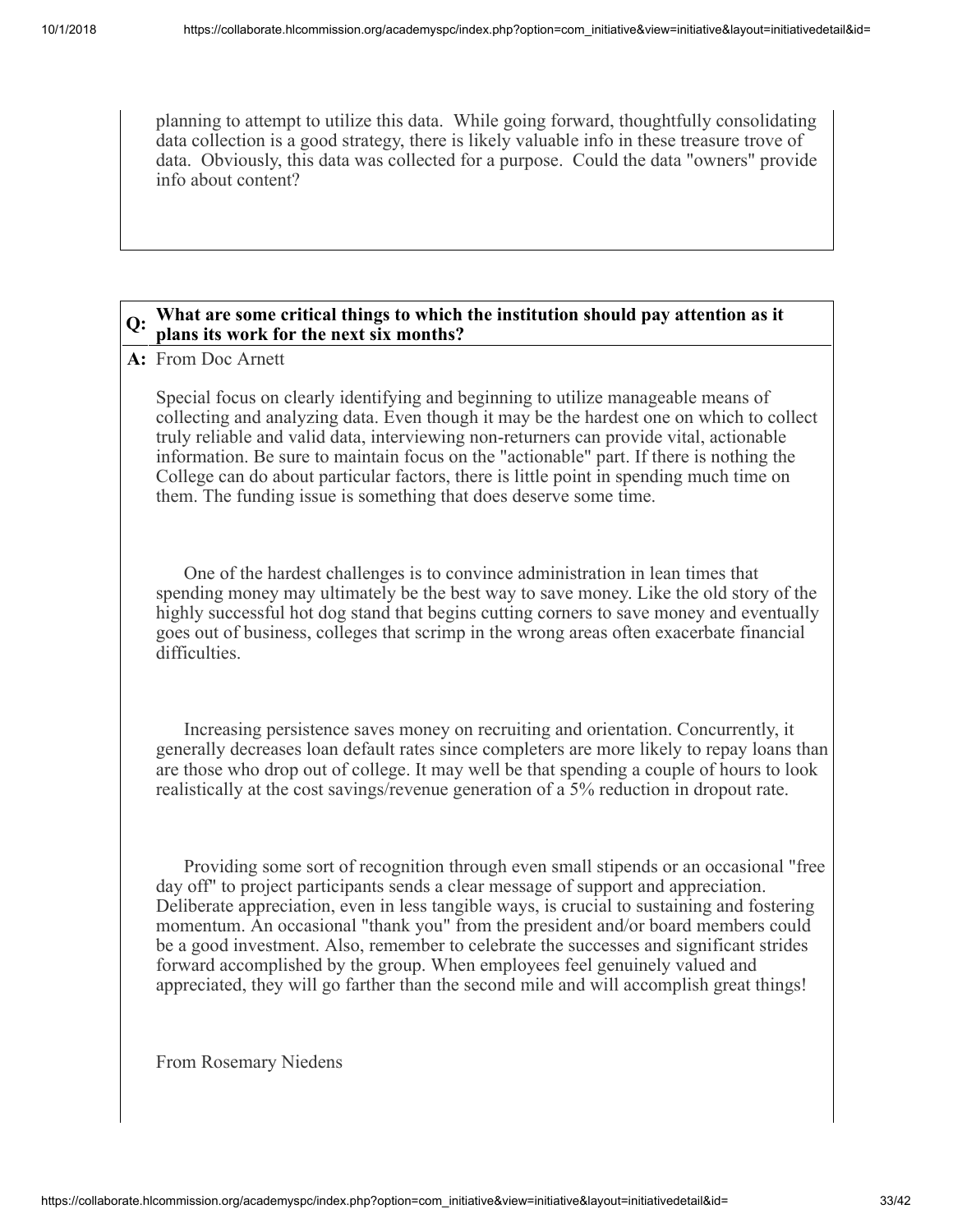You mentioned in your update that you were proceeding with the advising initiative without actual data. Rather it is based on some existing survey and anecdotal data. This is important valuable data! As Arnett states about gathering data from non returning students, individual interview data, while difficult to gather, is frequently rich in meaning. Systematically gathering anecdotal data will enhance your other sources of information. I agree strongly with Arnett as he mentioned the need to winnow out the actionable data. This will also help as you choose how to spend your valuable human and financial resources.

Most of all, I agree with Arnett's suggestion to celebrate stories of success. This may help convince budget makers of the efficacy of your work while building buy-in in the entire community. You have made considerable progress and I look forward to watching your success over the coming months. Keep up your good work.

| $\text{Scholar}(s)$ : | <b>Rosemary Niedens</b> |
|-----------------------|-------------------------|
|                       |                         |
| Primary Mentor(s):    | Doc Arnett              |

#### **Version 1.0- Project**

| Q: Select your Track:            |
|----------------------------------|
| $\mathbf{A:}\n$ Data Development |

## **Q: that might be useful to your team as you begin to understand persistence and How did your discussions with other teams at the Roundtable help you identify data completion on your campus? What ideas did you get for obtaining that data?**

**A:** Even though our interaction with other teams was brief, we engaged in valuable discussion within our own team and with the Scholars. The directed discussions were particularly beneficial to us in narrowing our focus. After determining that it was essential to our persistence and retention efforts to identify gaps in our data, we worked to identify the key areas within our institution in which data was lacking or missing entirely.

We selected three areas of focus: existing tools, advising practices, and the expansion of data collection efforts to non-academic areas. For each area, our team identified current mechanisms for gathering relevant data and generated ideas for obtaining missing data. Some of the specific strategies we considered for our focus areas were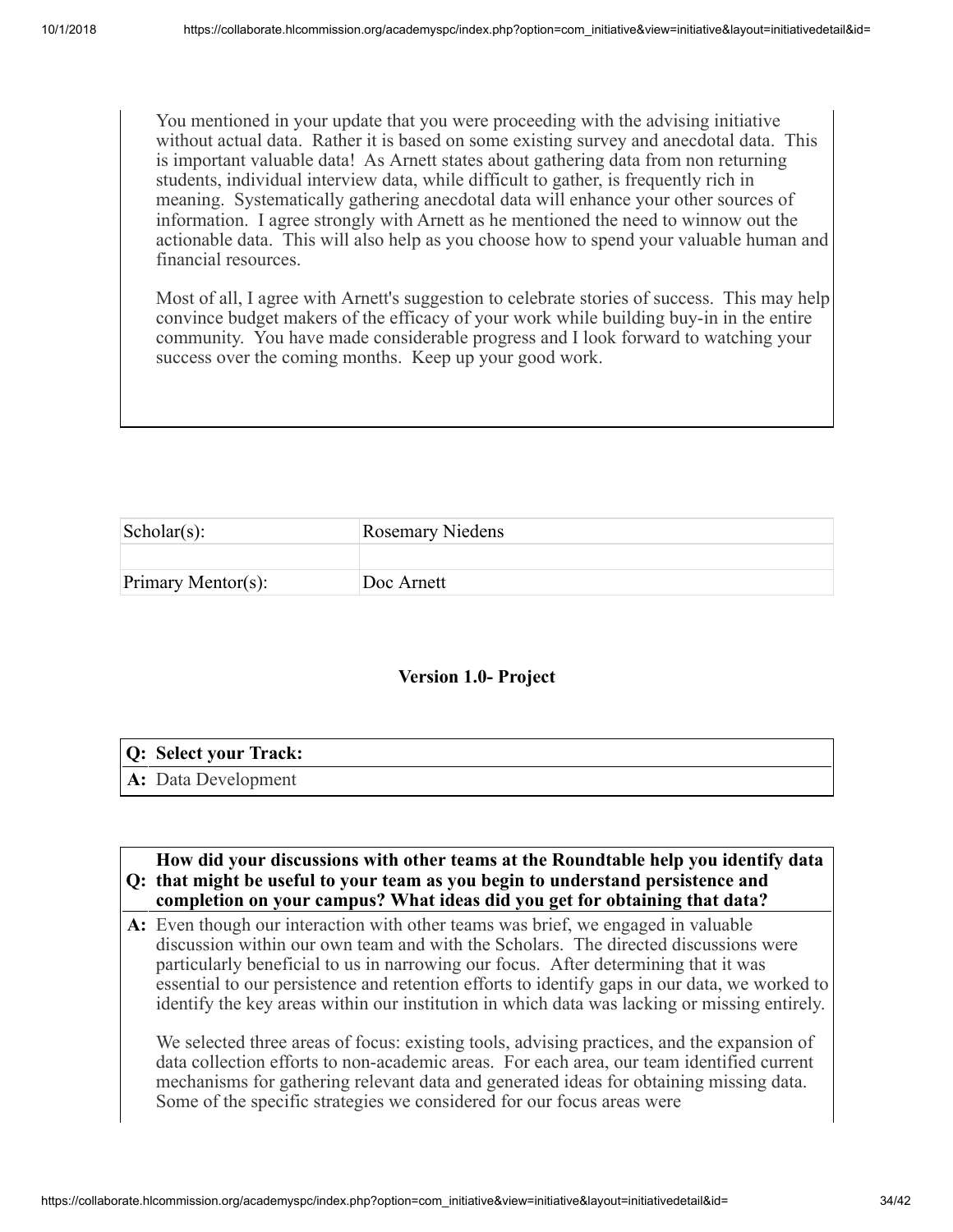- 1. Better utilizing existing tools to provide data about students who leave our institution,
- 2. Surveying students about their experience with the advising process,
- 3. Implementing advising partnerships between students and advisors to improve the process,
- 4. Developing a data collection mechanism for advisors to utilize for providing information about students' behavior, including why they might leave our institution, and
- 5. Gathering information from students about non-academic services on campus such as housing, food services, athletics, clubs, etc.

#### **Version 1.0- Update**

#### **Q: the specific steps that you will be taking in collecting data and building/improving Describe the plan for data development that you crafted at the Roundtable. Describe your data infrastructure.**

**A:** The goals of the plan we developed are outlined above. At the Roundtable, we developed a timeline for the identified strategies. We would like to conduct the advising survey in shortly after the advising session for the Spring 2016 semester that is currently taking place. So, it requires immediate attention. We identified the Spring 2016 semester inservice prior to the start of classes as a time in which to present faculty and staff with key information on persistence and retention efforts. Also, we set the Fall 2016 preregistration sessions (conducted from May through July 2016) as the target date for piloting the bi-directional advising practices.

In order for the identified measures to occur in line with the desired timeline, the core team, as well as our larger committee, will need to further develop strategies for gathering the data we are lacking.

#### **Q: Is there other relevant data that might exist on campus?**

**A:** While preparing our Data Book, we focused our efforts on several key categories and then identified existing data that is applicable to those categories. We recognize the possibility that some data that we desire exists on campus but is not currently being collected. One example is the personal knowledge that advisors, instructors, housing staff, financial aid staff, and other institutional personnel possess but have no avenue for sharing. Our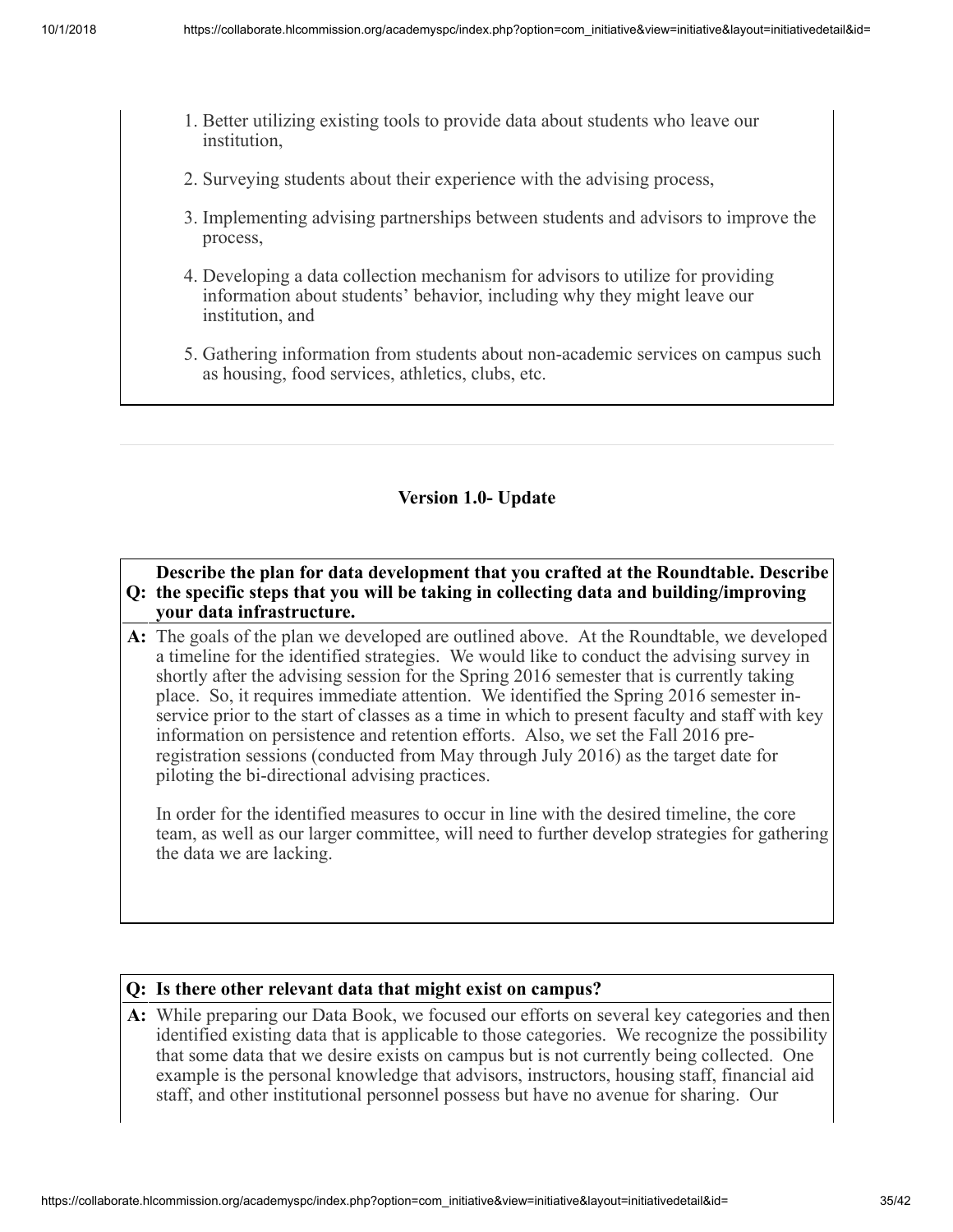efforts will include developing a method to collect and compile this information in a manner that better informs retention efforts.

#### **Q: What challenges do you anticipate? How will you deal with them?**

**A:** At the Roundtable, our team identified anticipated challenges. Some of these include resistance from within the institution, providing adequate training in new practices, transparency, coordination across areas in the institution, and acquiring sufficient financial and personnel resources to support our efforts. Identifying potential challenges has helped us to begin addressing them. We believe that increasing transparency and maintaining open communication will address several of the challenges we discussed. Working creatively to function within budget and personnel constraints will aid in overcoming those challenges, as will involving the efforts of existing employees.

#### **Q: think participation supports your institution's strategic plans? Revisit the answer Now that your institution knows more about the Academy experience, how do you provided in the application to the Academy to see how your response may have changed.**

**A:** Eastern Wyoming College joined the Academy to help address retention and persistence issues which aligned with the College's strategic plan.

While the issues identified in the original application are still significant and relevant to the College to improve student services and increase the number of students achieving completion goals, after attending the Academy, it was determined that the college has additional work to accomplish before analysis can take place. Specifically, the College needs to understand the implications of gathering, measuring, and interpreting data better so that decisions are data informed rather than guessing at what might work.

This new strategy of 'planning the plan' fits into the College's strategic plan specifically by "empowering and enhancing student success" and broadly, as the commitment to continuous improvement.

#### **Version 1.0- Response**

# **Q: Please give your name and contact information (email address and/or phone number).**

**A:** Primary Mentor

Doc Arnett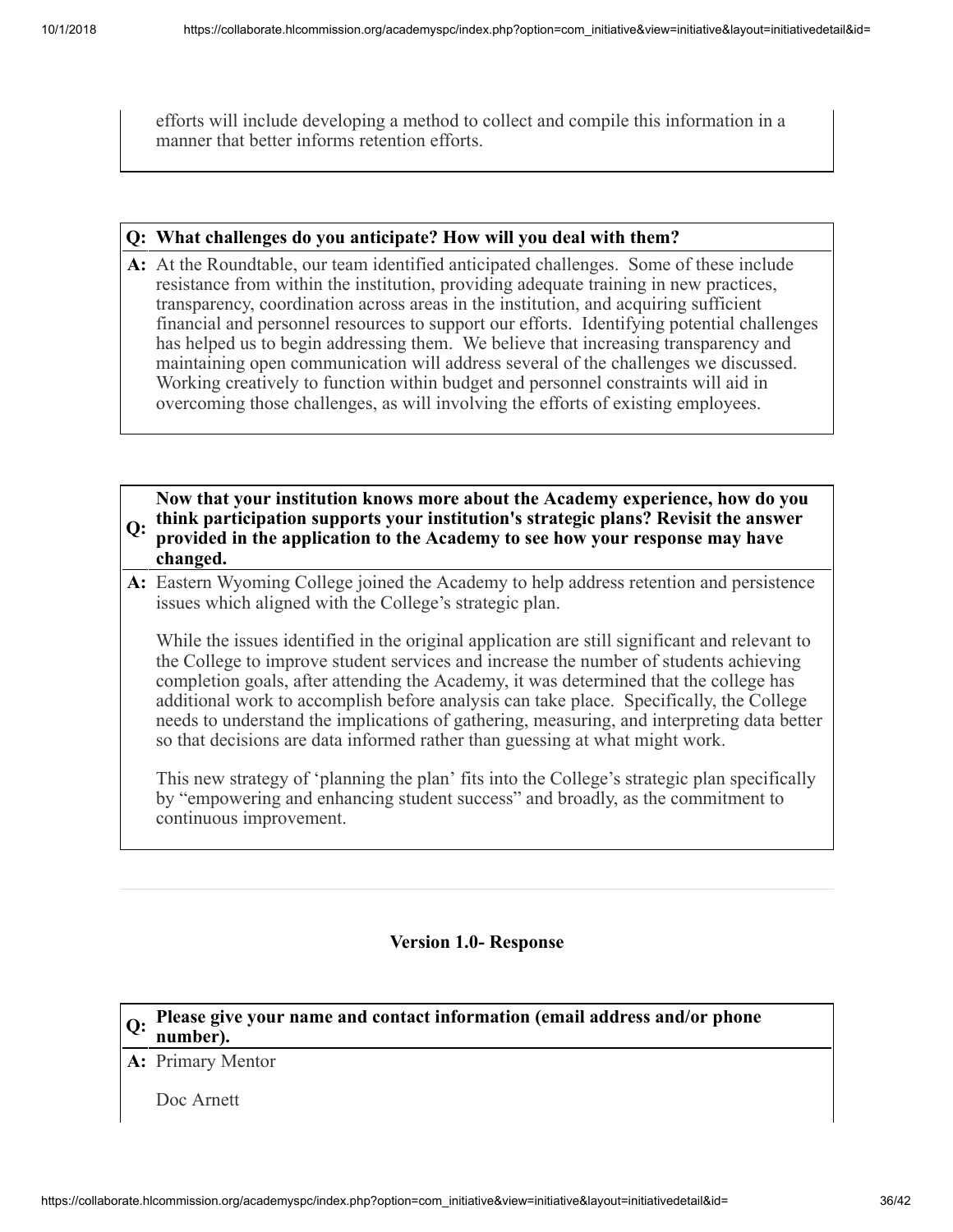Harold.Arnett@Cowley.edu

620.441.6584

Scholar

Rosemary Niedens

niedensr@newmanu.edu

316.942.4291

#### **Q: What are some strengths of this project/Academy work? Why are these strengths?**

**A:** From Doc Arnett, Primary Mentor

The team from Eastern Wyoming College has conducted a realistic self-appraisal of its status and preparation and restrained from outlining an overly ambitious response. Narrowing the focus seems quite appropriate for their situation. In particular, gathering information directly from the students in regard to areas of concern is especially on target. This will furnish them with from-source information that should reveal specific, actionable issues which is much better than proceeding based on assumptions and anecdotal evidence.

Even within this narrowed focus on student advising and student, the proposal uses an appropriately comprehensive approach by collecting additional information on the total campus experience. Additionally, the team has already noted its need to develop strategies for gathering their data. Furthermore, they have accurately anticipated challenges and begun working on strategies to successfully meet those challenges.

From Rosemary Niedens, Scholar

I concur with Doc Arnett in his summary of strengths of the EWC plan. I also commend you on your efforts at communication and transparency as you outlined. You speak of developing communication strategies that will allow existing knowledge to be shared across the institution. This will further a fundamental move toward persistence being in the forefront of the minds of those who are interacting directly with students. Such persistence awareness is likely to be key in moving toward your goals.

#### **Q: What remains unclear or what questions do you still have about this work improve student persistence and completion.**

**A:** From Doc Arnett, Primary Mentor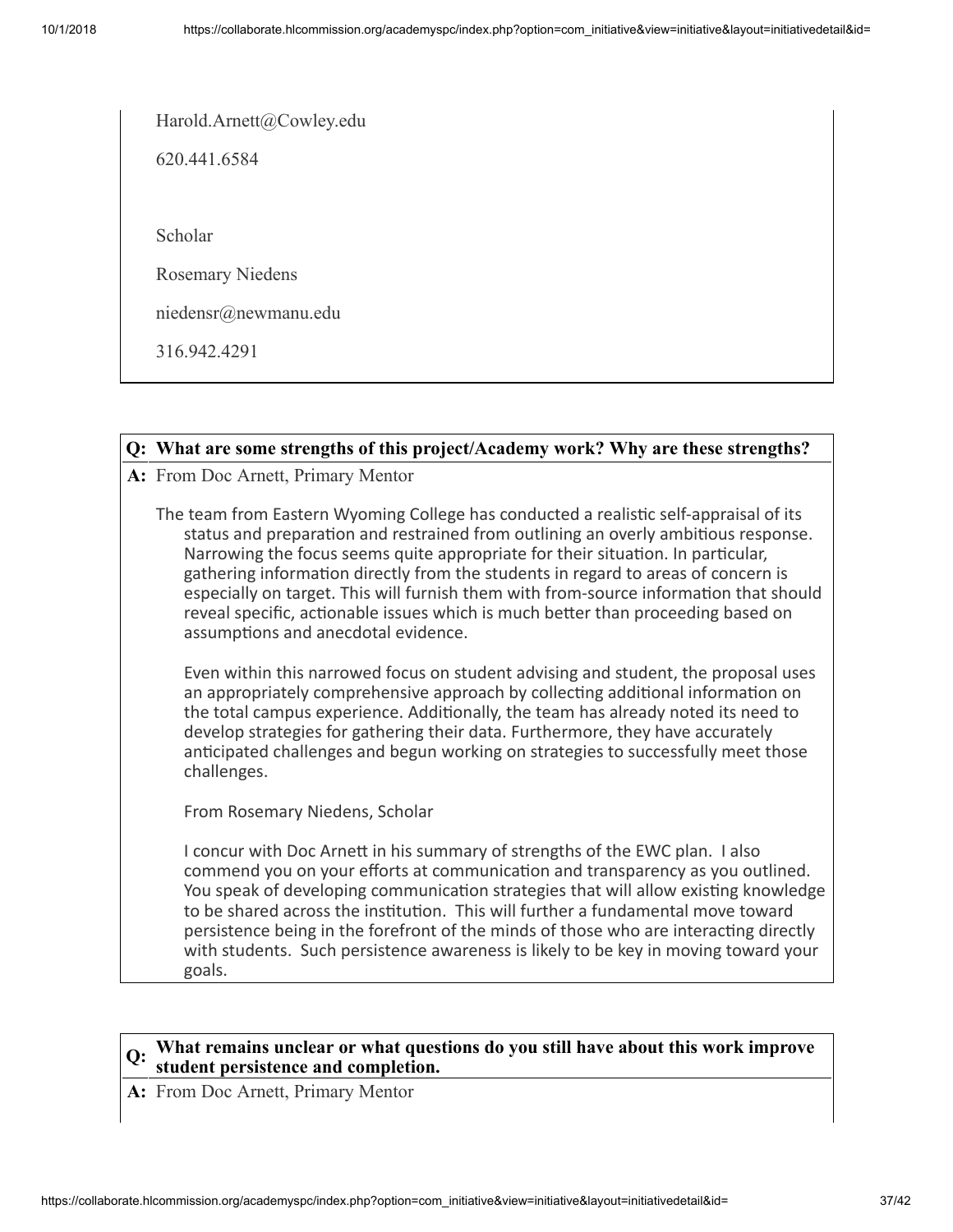What strategies are going to be used for collecting student information? Web-based surveys? Paper surveys? Interviews? Focus Groups? (If possible, please consider conducting preliminary focus groups to use as a basis for then constructing specific item surveys, ratings, etc.)

What particular questions, items, etc., have already been identified?

From Rosemary Niedens, Scholar

Doc Arnett raises valid points about gathering data. Further than the how, consideration of the what is critical. What do you want to learn from these surveys? Are you asking why students persist? Do you have a mechanism to learn from students who have left, why they did so? Finally, what do you already know and have? For example, do you have exit surveys in place? If students cancel registration before the start of classes are they asked why? If a student has not completed a FAFSA and the Fin. Aid folks are contacting, do they learn why? If so, has this data been reviewed? Even if it is a short online response form or database collection this might provide a starting place for developing further questions.

#### **Q: What are some critical things to which the institution should pay attention as it plans its work for the next six months?**

**A:** From Doc Arnett, Primary Mentor

It is critical that the team quickly establish the final frameworks and begin immediately on getting at least preliminary feedback from students. I urge them to not be afraid of failure; if gaining further information from students shows that something important or useful is missing from the surveys, revise them and move on!

Another key factor is continuing to build momentum. Remind employees of the benefits they themselves identified in August of 2015. Identify and deliver tangible reinforcement to employees who answer the call! Acknowledge each step attained and celebrate key points of progress.

Identify, support and reinforce ownership and participation. Share the preliminary information and give interested employees additional opportunities to contribute to the effort. This forthrightness will help build trust and shared ownership.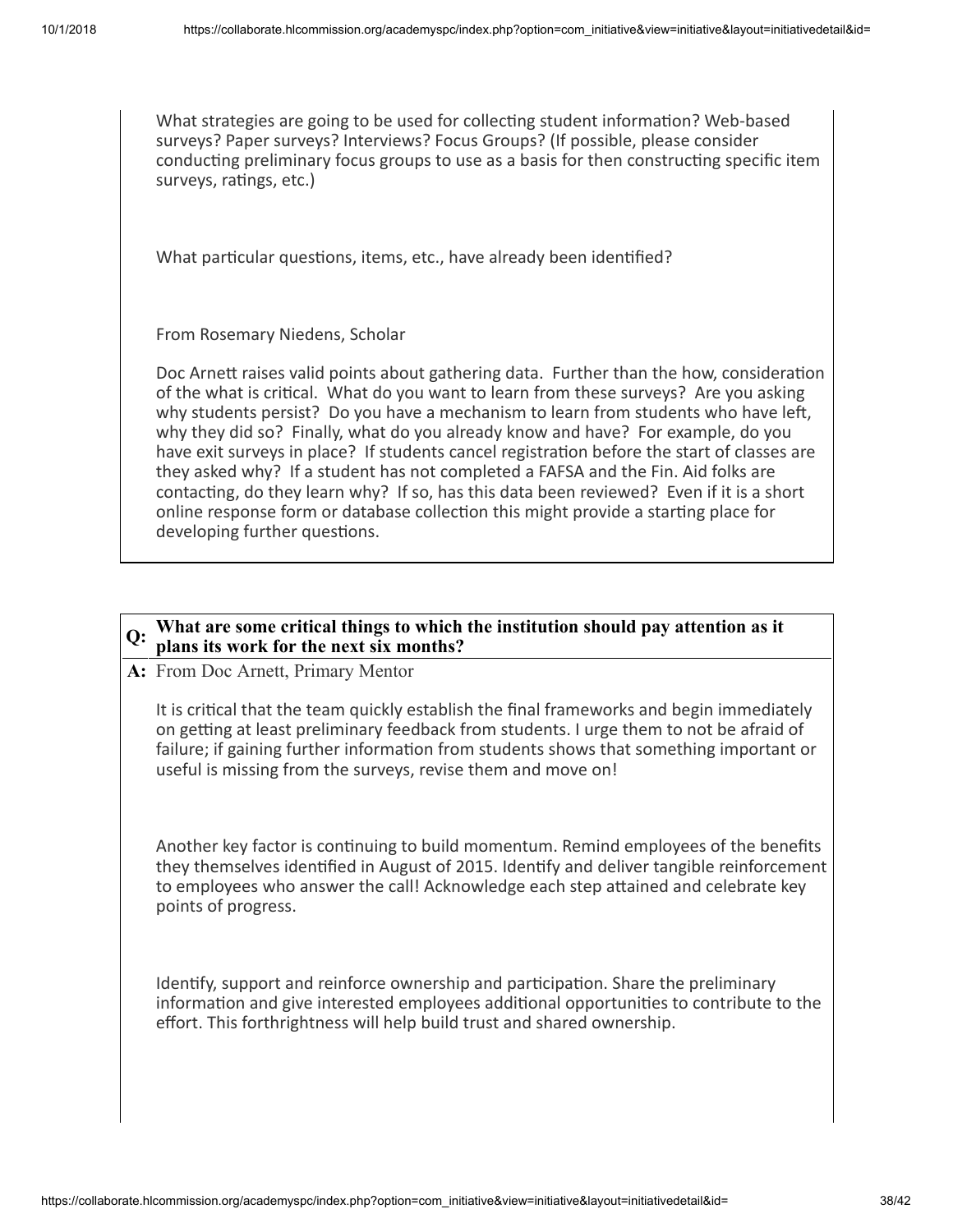The immediacy of the project is a double-edged sword: it promises to help sustain momentum but also places a challenging time frame on the College team. With minimum turnaround time, specific surveys, questions for focus groups, etc., will have to be developed. That said, I am confident that the EWC team is fully capable of accomplishing that.

From Rosemary Niedens, Scholar

I concur with Doc Arnett's summary. You have identified and begun an ambitious plan for retention and persistence. You have, admirably, developed a plan to enlist and communicate with the folks who have the day to day student interactions. It will be essential that you continue to build allies for your plan. Arnett suggests that you should acknowledge and celebrate key points of progress. I cannot emphasize the validity of his point enough. Identify your success. Spread the good news! This will create an atmosphere of excitement about student persistence--which is student success--at EWC.

Certainly gather data, analyze and use it. Just, as Arnett states, start, regroup and evaluate and start again as necessary.

I also agree with Doc Arnett in believing that you are well on your way to success in this project. You have great enthusiasm to move towards achieving your goal--I am excited to follow your project and look forward to your next update.

| $\text{Scholar}(s)$ : | <b>Rosemary Niedens</b> |
|-----------------------|-------------------------|
|                       |                         |
| Primary Mentor(s):    | Doc Arnett              |

#### **Context**

**Q: learning experience amongst Academy institutions. Please introduce your institution The Collaboration Network is the Academies online project management tool that serves to help institutions track the progress of their work and facilitate a shared to other Academy Teams. Provide contextual information on your institution including but not limited to institutional type, size and student populations served. Note: You may use portions of your application responses to answer this question**

**A:** Eastern Wyoming College (EWC) is a two-year, state-supported, comprehensive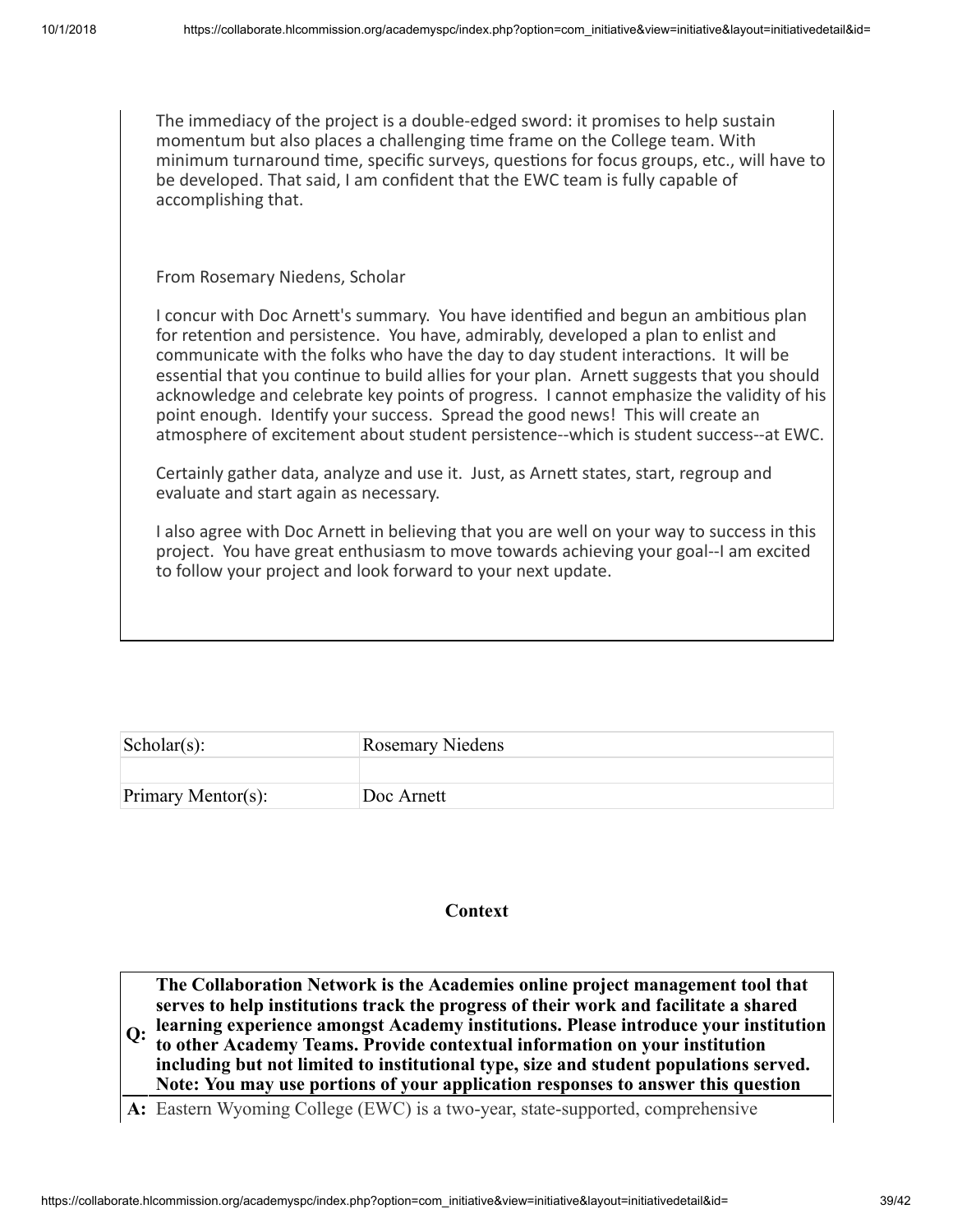community college. The main campus is located in Torrington, Wyoming, with a branch campus located in Douglas, Wyoming. Both communities have populations of about 6500 people. Torrington and Douglas are the largest towns in the EWC service area, spanning 16,343 square miles which includes six counties on the eastern side of Wyoming. The college has outreach sites in 12 smaller communities within the service area staffed by either part-time or full-time outreach coordinators. See a map of the service area marked by orange on the Wyoming Community College Commission website:<https://communitycolleges.wy.edu/>.

Annualized (sum of summer, fall, and spring divided by two) headcount over the last ten years has grown 19 percent and with full time equivalency (FTE) increased by 31 percent. Fifty-seven degrees and certificate programs are offered leading to associate of arts, associate of science, associates of applied science degrees, and certificates. A few of the degrees/programs include Criminal Justice, Welding and Joining Technology, Veterinary Technology, Cosmetology, Business, Education, Agriculture, and Interdisciplinary Studies.

Fall 2014, headcount was 1846 and FTE was 1324. Sixty percent of declared majors were in academic transfer programs with the remaining 40 percent in career and technical education programs. High school students comprised 36 percent of FTE while distance education students represented 12 percent of FTE.

The ethnic makeup of the student body was seven percent Hispanic, four percent other ethnic minority, and 89 percent White, which is representative of EWC's service area. The average age of EWC students was 25.01, with 74 percent under age 25 and 26 percent over age 25. Forty-eight percent of all students self-reported as "first generation." In the 2013-14 year, 90 percent of the first-time full-time, degree-seeking students received financial aid of some type, with 39 percent of all students receiving some type of aid.

#### **Q: what data sets were chosen to be included in the book and how those data sets will Having compiled a Data Book following the Data Discovery meeting, please describe help you define and address persistence and completion issues.**

- **A:** We chose the following data sets:
	- 1. Program Completion: Here, we looked at how many first-time, full-time students graduated or transferred (transferred to two and four year schools) within 200% of time, the percentage of those students who took remedial course work, their age at entry, gender, ethnicity, and the percentage receiving Pell grants; and, the number of students who changed advisors or programs. We also looked at non-completers (those who did not graduate or transfer from EWC within 200% of time). We looked at the cohort of first-time, full-time students, the percentage of those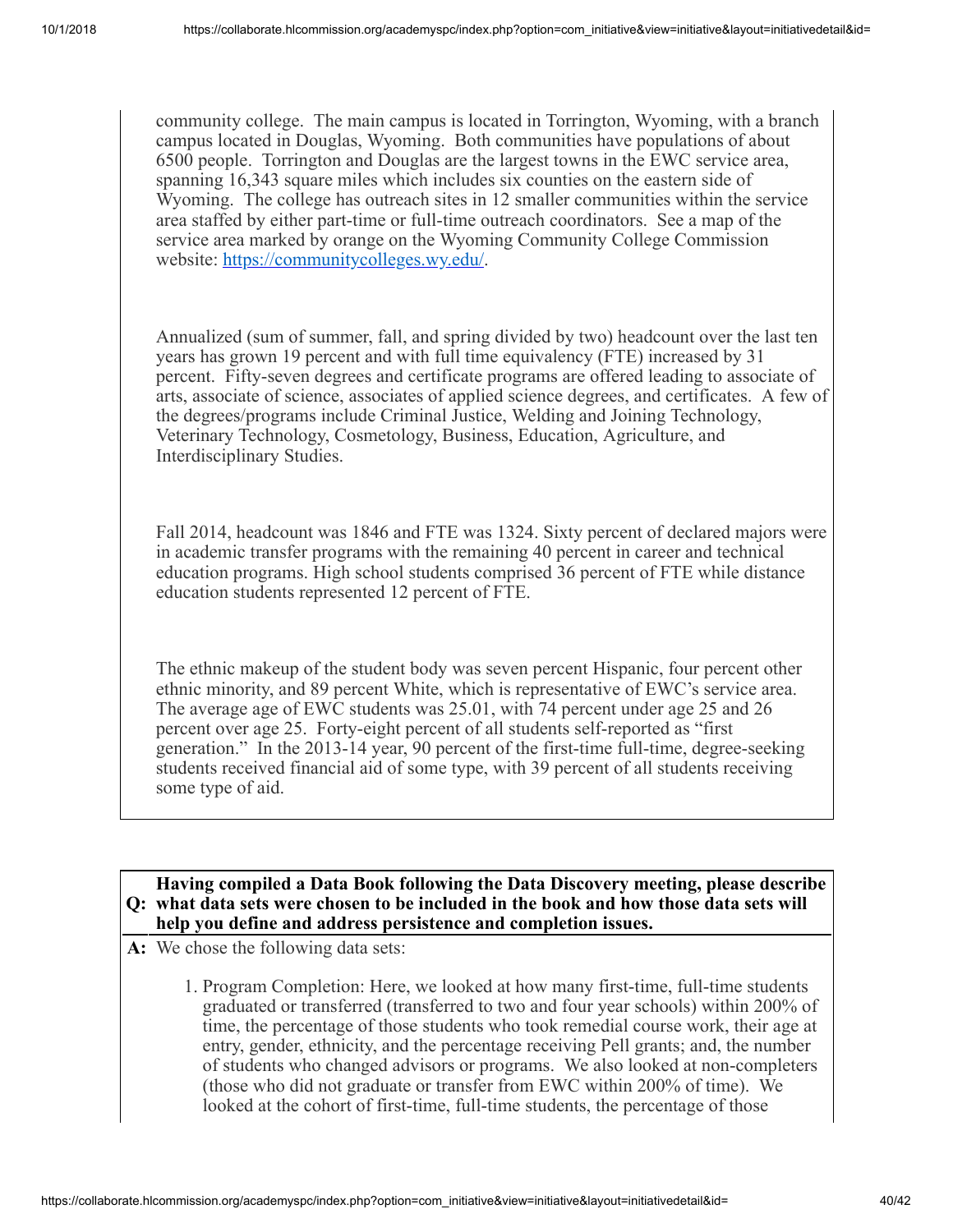students who took remedial course work, their age at entry, gender, ethnicity, and the percentage receiving Pell grants; and, the number of students who changed advisors or programs.

- 2. Course Success: This category involved percentages of students and their success in all classes, internet classes and non-internet classes; success of first-generation compared to not first generation; success of students on the Torrington campus compared to the Douglas campus and all locations; the success of students by academic standing; and, all grades earned in all classes by all students by cumulative GPA range. We also looked at the success rate of particular courses and included information about: courses with 200 or more students enrolled and those with 50-199 students that have less than a 75% success rate. Finally, we looked at faculty with less than 60% success rate with 10 or more students.
- 3. Persistence and Retention: In this category, we compiled data about students who returned for a subsequent semester (retained) or in the next academic year (persisted). We looked at the percentage of students we retained or who persisted, took remedial courses, and received Pell. We also reported their gender and ethnicity, and finally, advisor or program change.
- 4. Advising: In this section, we provided the results of a survey of faculty on perspectives and practices about advising, midterm grading and withdrawals.

The above data sets will help define and address persistence and completion in several ways. Primarily, this data will allow us to focus on key areas in which we already collect data and identify those areas where data collection needs to be implemented. The information will help improve services to students and increase the number of students who complete. In particular, a defined set of variables will be used to identify trends and allow the College to implement necessary changes or practices.

#### **Q: currently available? In what ways do you think will these data be important to your Are there data sets that you believe will be important to your work which are not persistence and completion efforts?**

**A:** Presently, data included in the Data Book is existing institutional data that was immediately available for compilation. In the process of identifying objectives related to persistence and completion efforts at EWC, several additional data sets were identified as potentially significant to the process. A chart detailing major categories of data relevant to our mission was included in the Data Book, with multiple variables identified for future study.